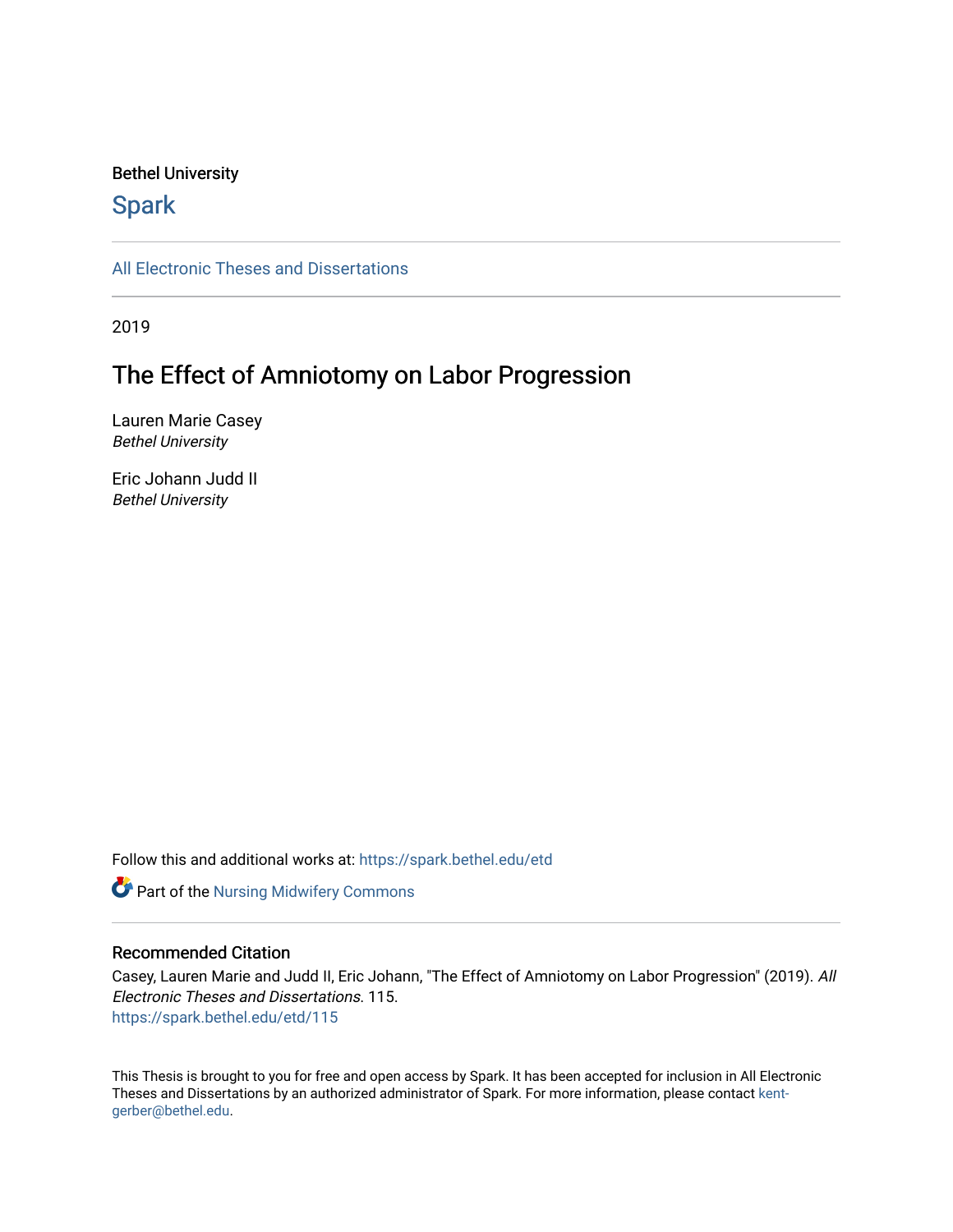## THE EFFECT OF AMNIOTOMY ON LABOR PROGRESSION

# A MASTER'S PROJECT SUBMITTED TO THE GRADUATE FACULTY OF THE GRADUATE SCHOOL BETHEL UNIVERSITY

BY

### ERIC J. JUDD II

## LAUREN M. CASEY

# IN PARTIAL FULFILLMENT OF THE REQUIREMENTS FOR THE DEGREE OF

# MASTER OF SCIENCE IN NURSING

MAY 2019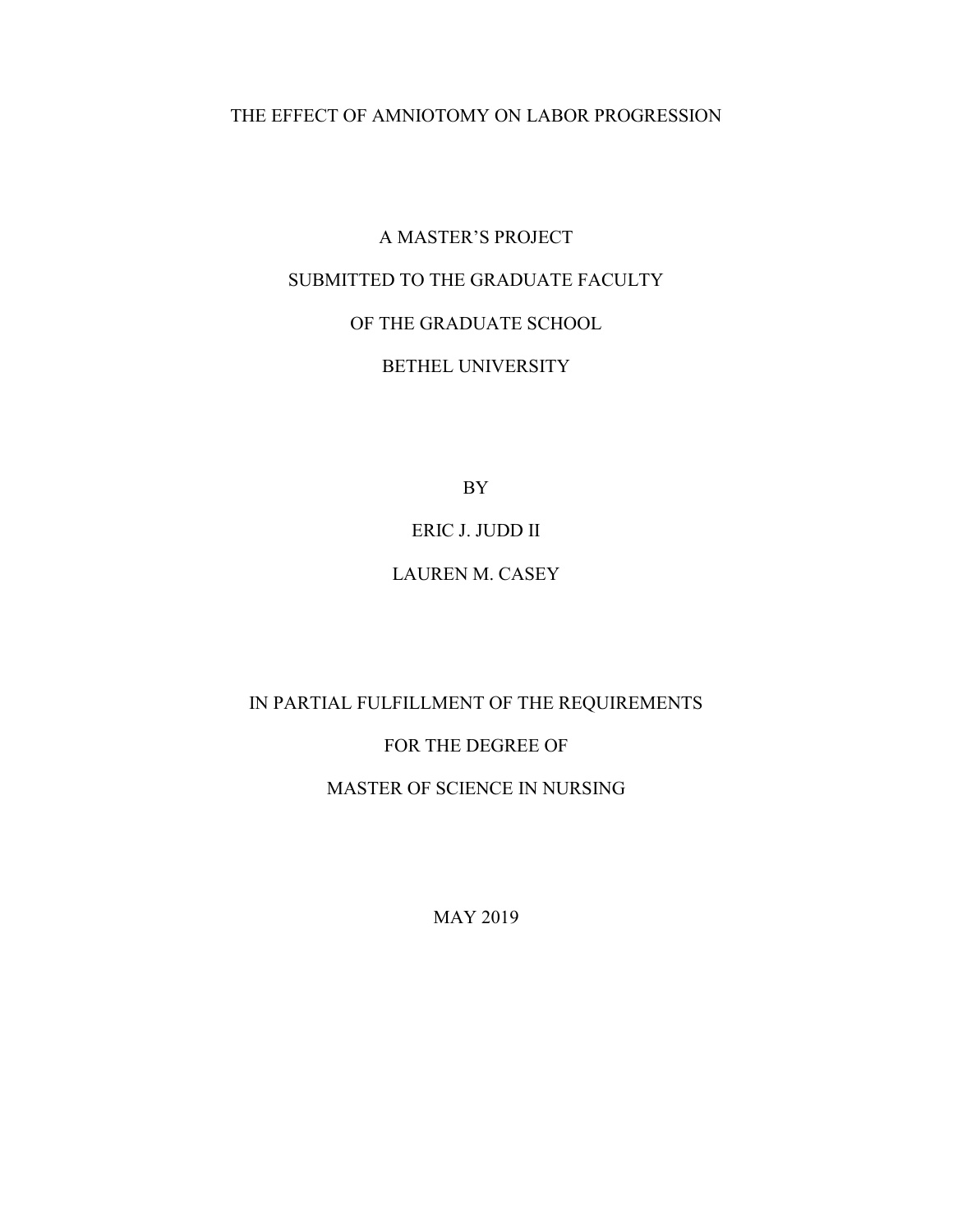# BETHEL UNIVERSITY

# THE EFFECT OF AMNIOTOMY ON LABOR PROGRESSION

Eric J. Judd II

Lauren M. Casey

May 2019

# Approvals:

| Project Advisor Name:<br>Katrina Wu, MSN, CNM,                    |
|-------------------------------------------------------------------|
| Project Advisor Signature:                                        |
| Second Reader Name:<br>Jane Wrede, PhD, CNM                       |
| Second Reader Signature:                                          |
| Director of Nurse-Midwifery Program Name:<br>Jane Wrede, PhD, CNM |
| Director of Nurse-Midwifery Program Signature:                    |
|                                                                   |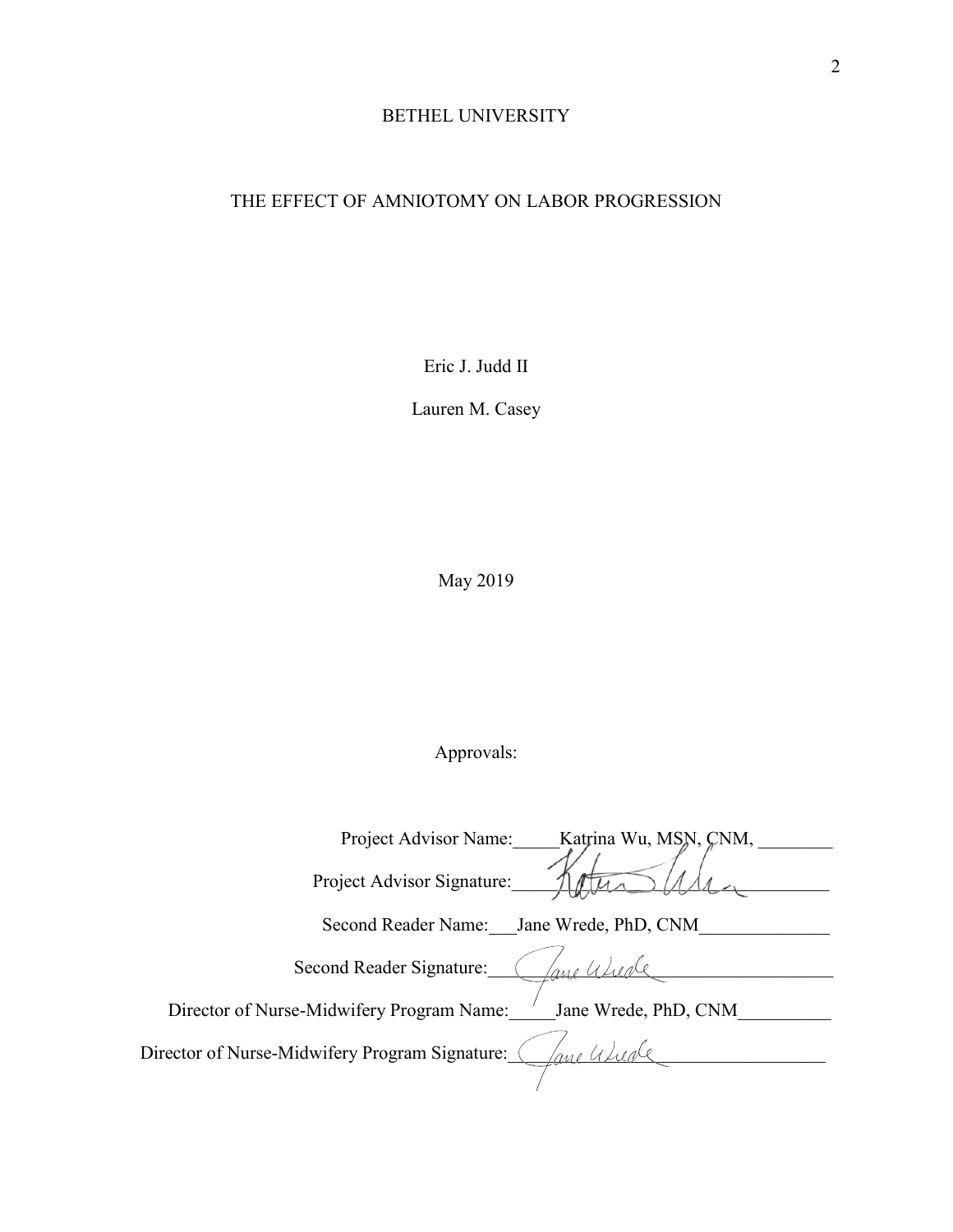#### **Acknowledgments**

Writing this capstone review took over a year and many people along the way assisted us academically and personally. Lauren and I spent many long nights selecting and analyzing research, comparing findings, and writing our findings in a way in which it will show the effectiveness that we found. We would like to thank God for his never ending love for us. This was one of the most difficult years for both of us and we could not have flourished without the neverending love of our Savior.

To my sweet and beautiful wife Tiffany: The last few years have been some of the hardest times of our lives. Throughout the last 16 years, you have been the rock that I cling to when times are hard. While raising our sweet Evelyn Ann and welcoming Eric III, life has changed rapidly and I am so blessed that you have remained by my side. Through the emergent cesarean birth of our daughter Evelyn, I saw how strong you were and how you would do anything for her safety. It is because of your birth experience that I am dedicating this paper to you. I want more providers to be aware that amniotomy is only considered safe and effective when performed at the proper time. It saddens me that this was not the case you experienced but hopefully the impact of your story will encourage change within the medical community.

I would also like to thank my daughter Evelyn and my son Eric, III. While raising an infant and toddler through an intense graduate program is difficult, I would not have changed it for anything. I know there were many days and nights that you two needed me but work and school pulled me away. You two are the center of my world and I love you so much.

Finally, we would like to thank Katrina Wu of the Bethel University Nurse-Midwifery Faculty. As our capstone advisor, she tirelessly helped us navigate research, selected studies, and improve our review. She pushed us towards greatness by encouraging us to expand upon ideas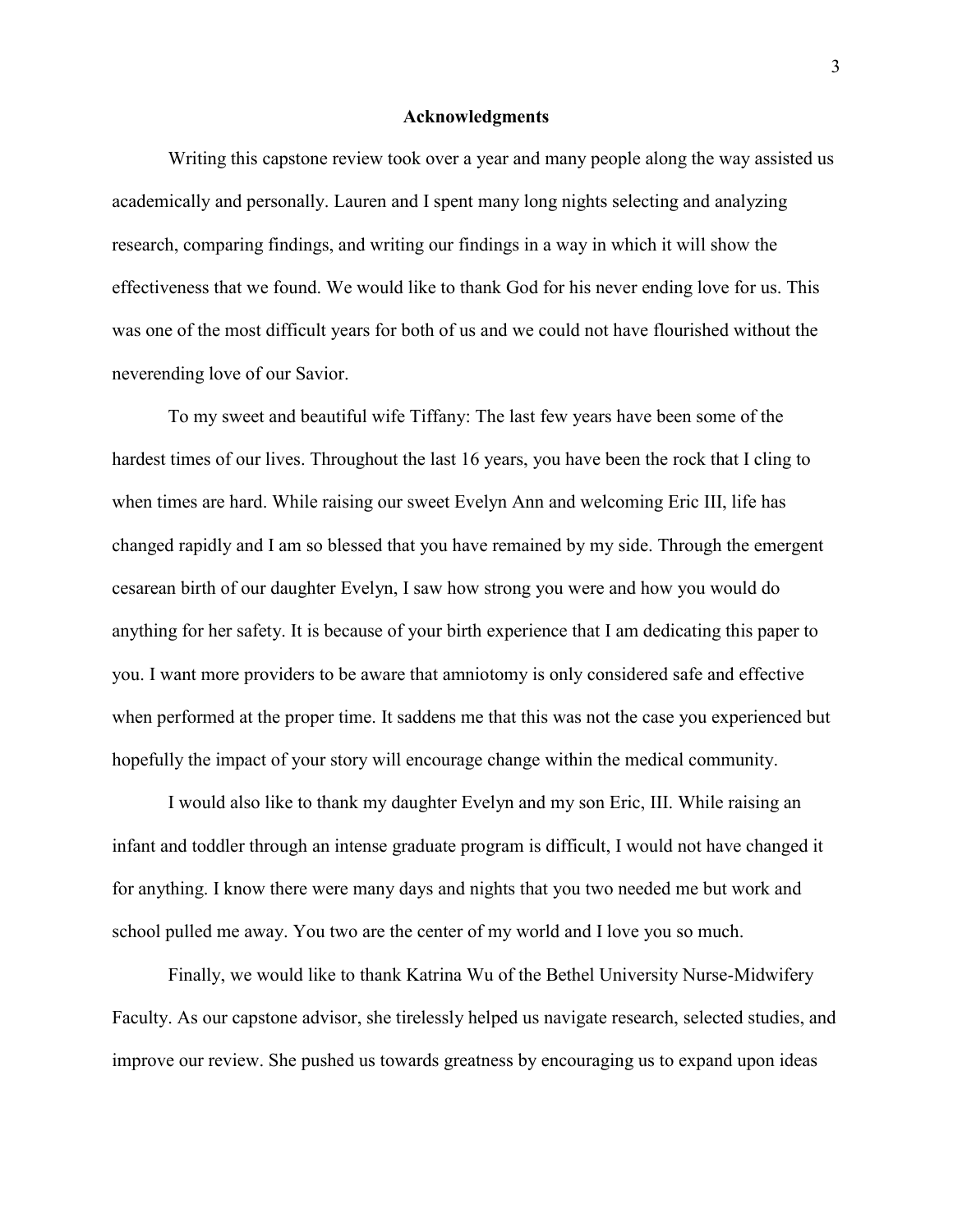and concepts that were generalized throughout our paper. I am so grateful for the time and effort she invested.

#### Eric Johann Judd II

I would like to dedicate this paper to my beautiful daughter Elliana Kolodzieski. This past year, you have given me more strength, love, and purpose than I could have ever imagined. Thank you for being the amazing baby girl you are and for bearing with me in this last year of my school. There have been many long, hard nights without you, and you have been amazing through it all.

I also need to thank my parents, Brian Casey and Shirley Casey. Without you I would have never gotten through this last year. You two have made it possible to have those long days at clinical and long nights of researching and writing. Thank you for all of the amazing support and encouragement. I never could have made it to this point in my life without you!

Lauren Marie Casey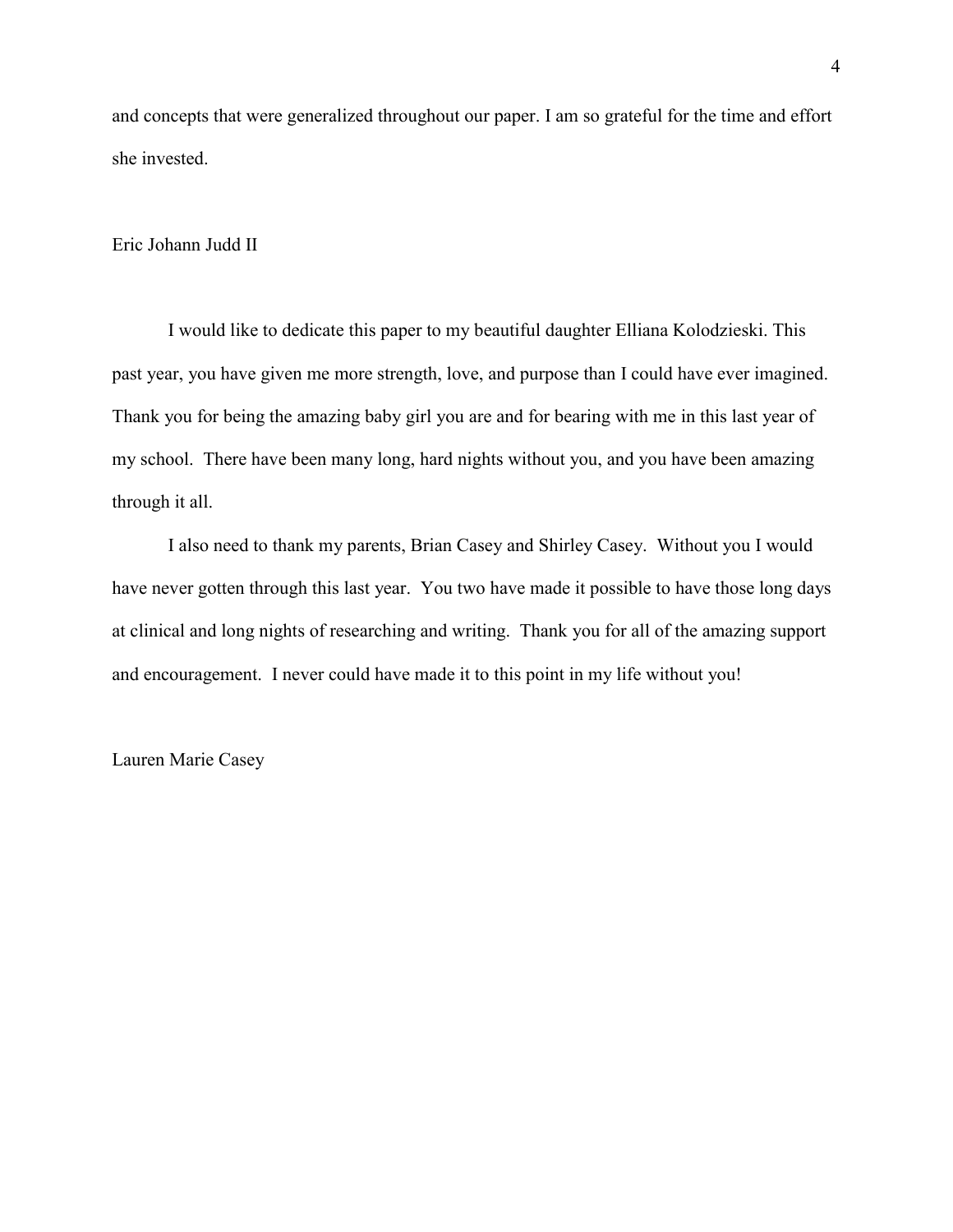#### **Abstract**

Background/Purpose: Amniotomy has been a tool used for over 50 years to progress labor. This literature review researches the effects that amniotomy has on active labor progression.

Theoretical Framework: The theoretical framework selected for this literature review was The System's Model by Betty Neuman. This theory focuses on the effects that internal and external forces have on health. This was selected because of the effects that amniotomy can have on labor progression.

Methods: For this review, the 20 articles were selected following a search in The Cumulative Index to Nursing and Allied Health Literature (CINAHL), CINAHL Plus, Cochrane Database of Systematic Reviews, The American Journal of Obstetrics & Gynecology, Scopus, GOOGLE Scholar, PubMed, and ScienceDirect. These were further evaluated using John Hopkins Nursing Evidence Based Practice Model guidelines and determined to be of high quality.

Results/Findings: Throughout this review, it was concluded that amniotomy can be a safe and effective tool in reducing the overall time of labor when used after the cervix is dilated 3cm and the woman is in active labor. Special consideration should be afforded to nulliparous patients, as they can progress much slower. Fifteen selected articles focused on the efficacy of labor progression and how amniotomy effects the pattern of labor. It was found that amniotomy does not raise the risk for cesarean section, shoulder dystocia, or maternal infection when done within the correct parameters.

Implications for Research and Practice: The implications for this study encompass the rationale for performing amniotomy and whether or not it is a safe and effective labor intervention. Amniotomy can be a safe and effective tool to progress labor once an active labor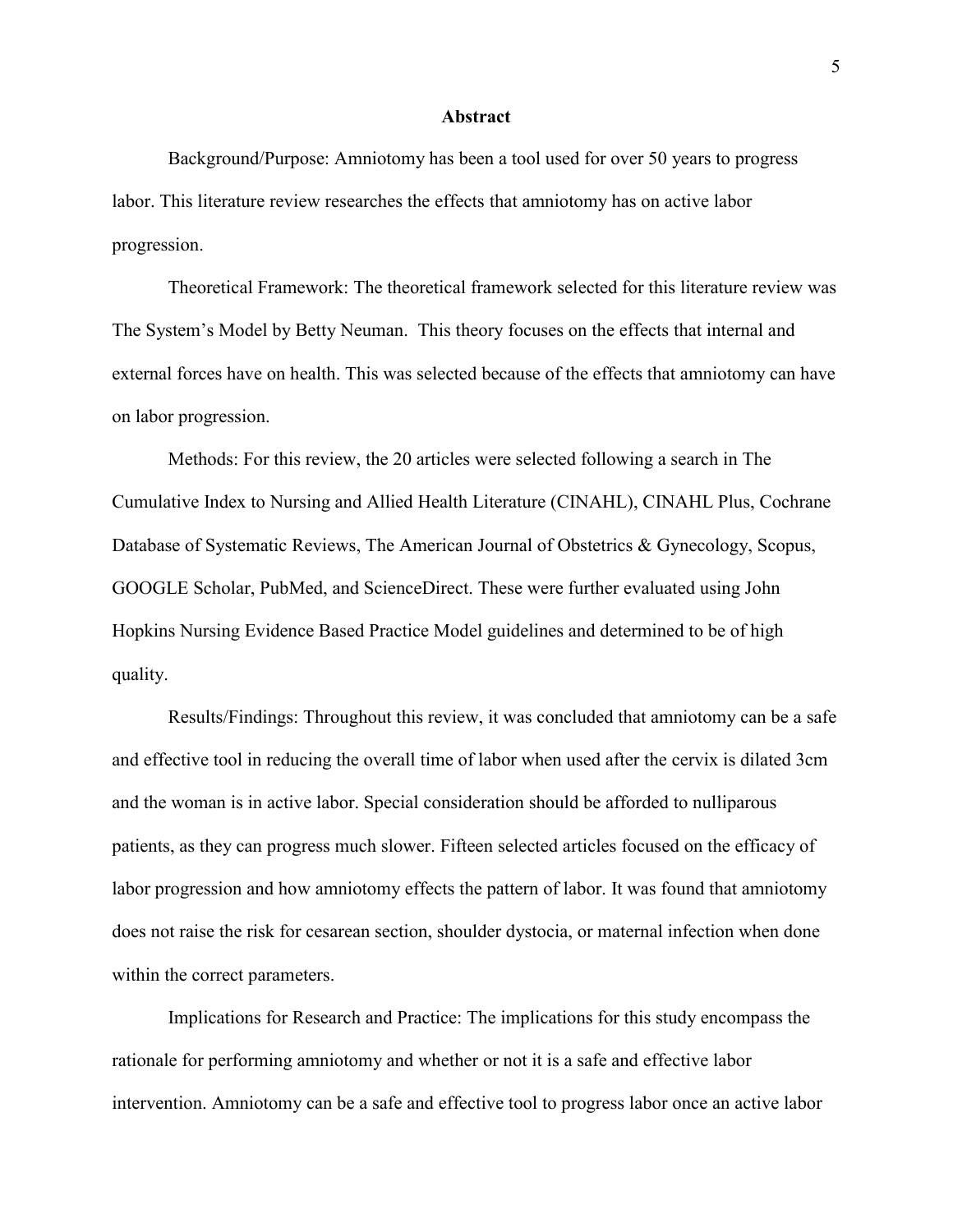pattern is established and the patient is 3-4cm dilated. With limited research on the risks of amniotomy, it should be used judiciously until further studies can conclude its safety.

*Keywords: amniotomy, artificial rupture of membranes, induction of labor, augmentation, augmentation of labor, Bishop score, cesarean section, nulliparous, multiparous, active labor, labor progression*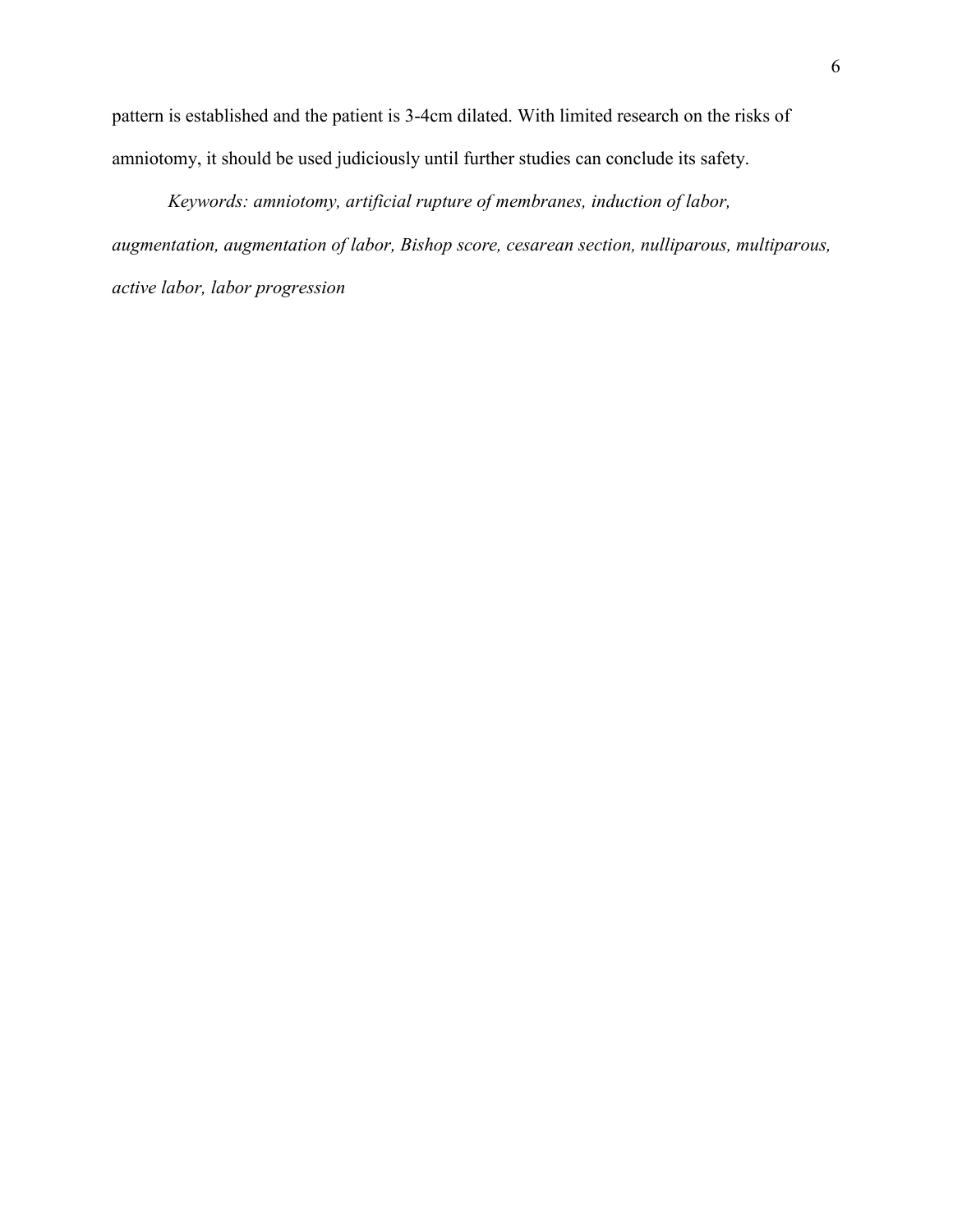# **Table of Contents**

| Criteria for Inclusion and Exclusion of Research Studies17 |  |
|------------------------------------------------------------|--|
|                                                            |  |
|                                                            |  |
|                                                            |  |
|                                                            |  |
|                                                            |  |
|                                                            |  |
|                                                            |  |
| Overall Length of Labor23                                  |  |
| Associated Complications24                                 |  |
| Cesarean Section24                                         |  |
| Labor Dystocia25                                           |  |
| Maternal Fever26                                           |  |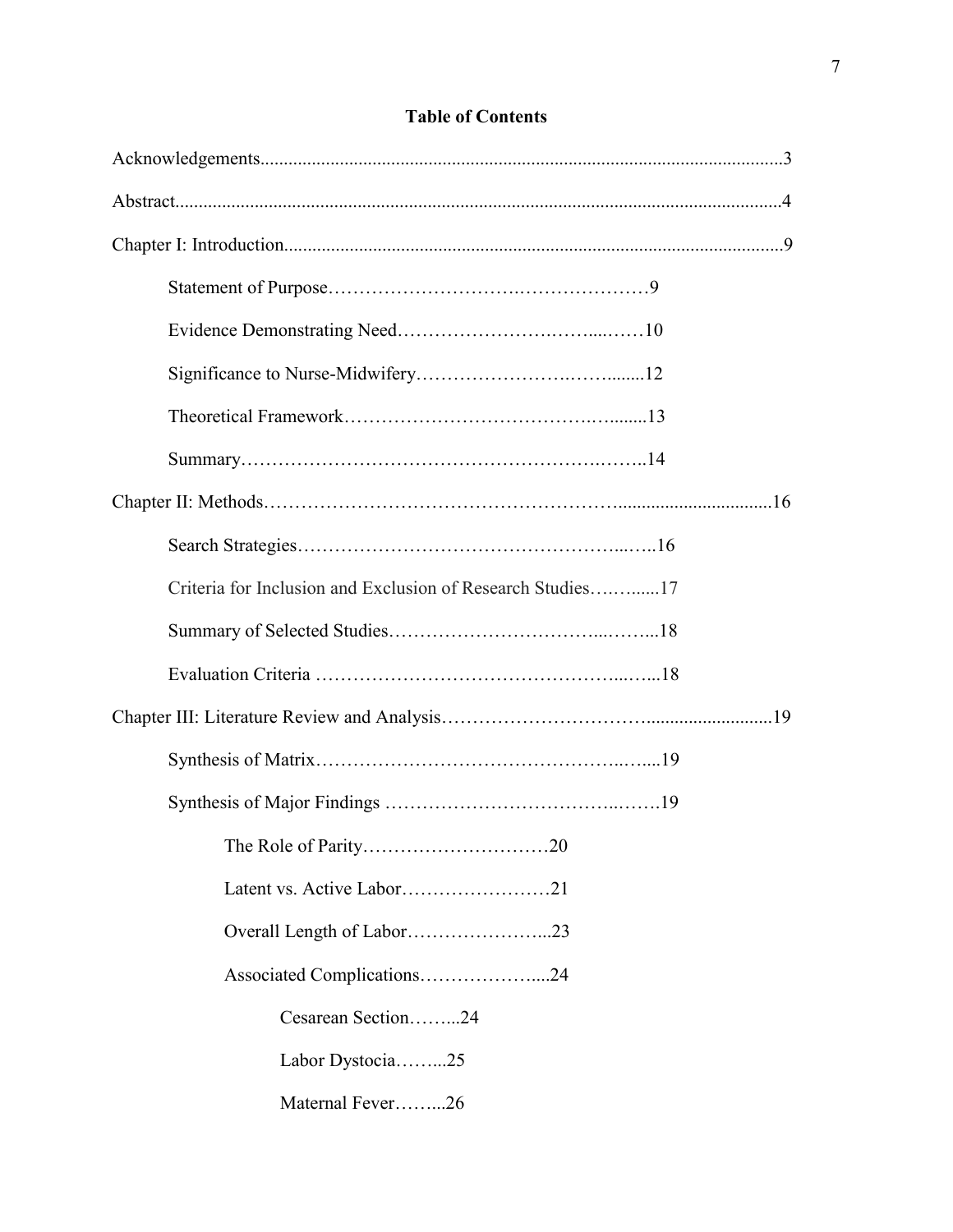# Neonatal Outcomes....26

| Integration of Betty Neuman's Nursing Theory37 |  |
|------------------------------------------------|--|
|                                                |  |
|                                                |  |
|                                                |  |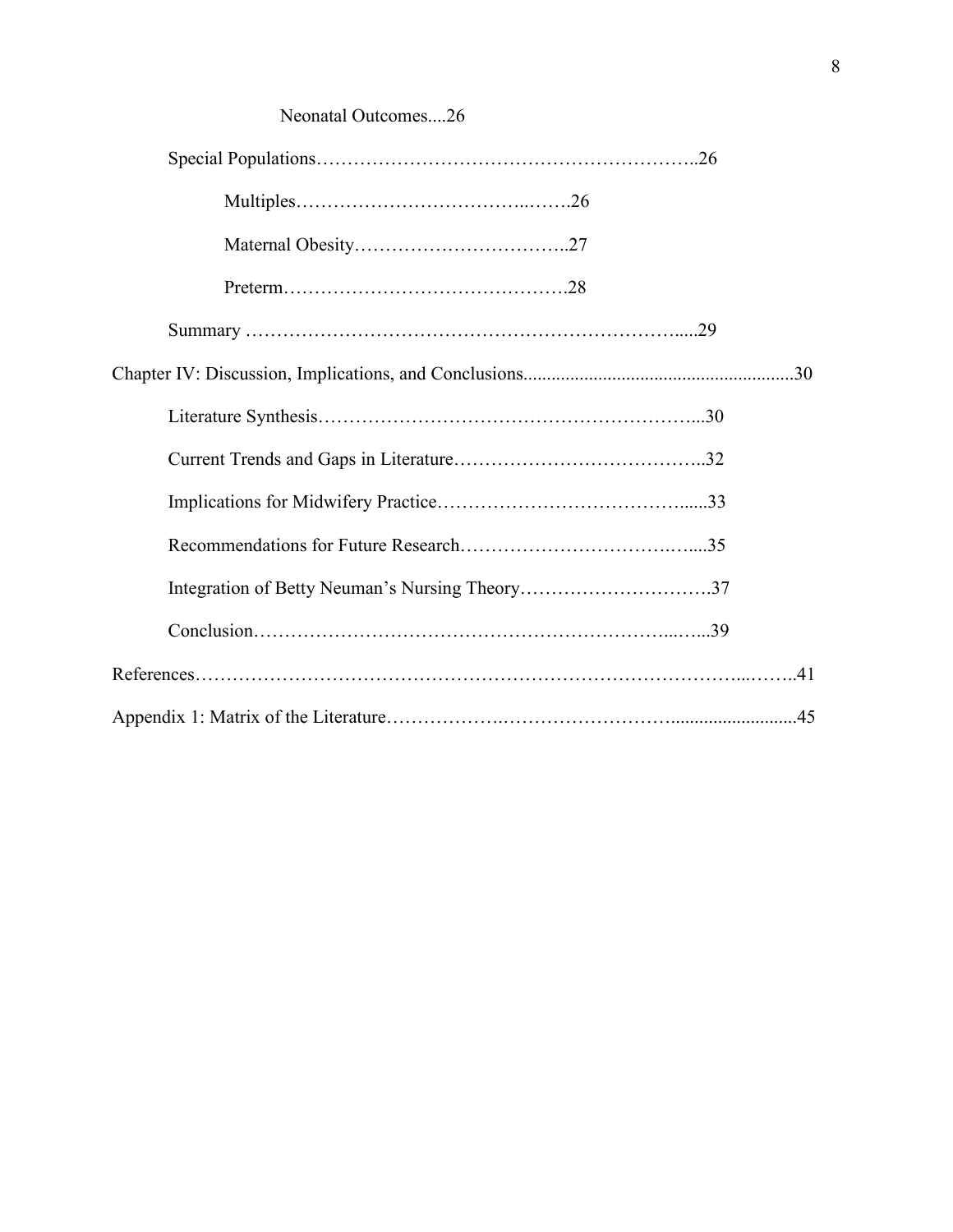#### **Chapter One: Introduction**

Amniotomy, also known as artificial rupture of membranes (AROM), is a common obstetrical procedure performed by midwives and obstetric physicians for a variety of reasons during the induction or augmentation of labor. Many scholarly articles and clinical trials discuss the benefits that amniotomy can have on labor, but many of these researchers are also concerned about the potential risks that can accompany this procedure (Onah, Dim, Nwagha, & Ozumba, 2015). Often considered the first line intervention to encourage and progress slow or stalled labor, early amniotomy decreases the overall time of labor, lowers the rate of primary cesarean sections, and even minimizes the incidence of umbilical cord prolapse (Dilbaz et al., 2006). However, the benefits and risks to this intervention may vary depending on the stage of labor and gravida. There are many risks associated with AROM, including the potential for prolonged rupture of membranes when performed prematurely (Makarem, Zahran, Abdellah, & Karen, 2013). With wide controversy and speculation surrounding the safety of this intervention, it is critical to investigate this practice further for the health of the mother and child both before and after delivery. Throughout this literary review of current research, the practice of amniotomy will be critically evaluated to determine not only the efficacy of the intervention but also the safety concerns it can have on both mother and baby.

#### **Statement of Purpose**

The purpose of this literature review is to analyze current research to determine the effect artificial rupture of membranes has on labor progress and the safety associated with this common procedure, while critically examining recommendations and evidence-based practice methods concerning the overall safety for mother and child. By examining both risks and benefits, the authors intend to determine if the intervention benefits outweigh the associated risks; this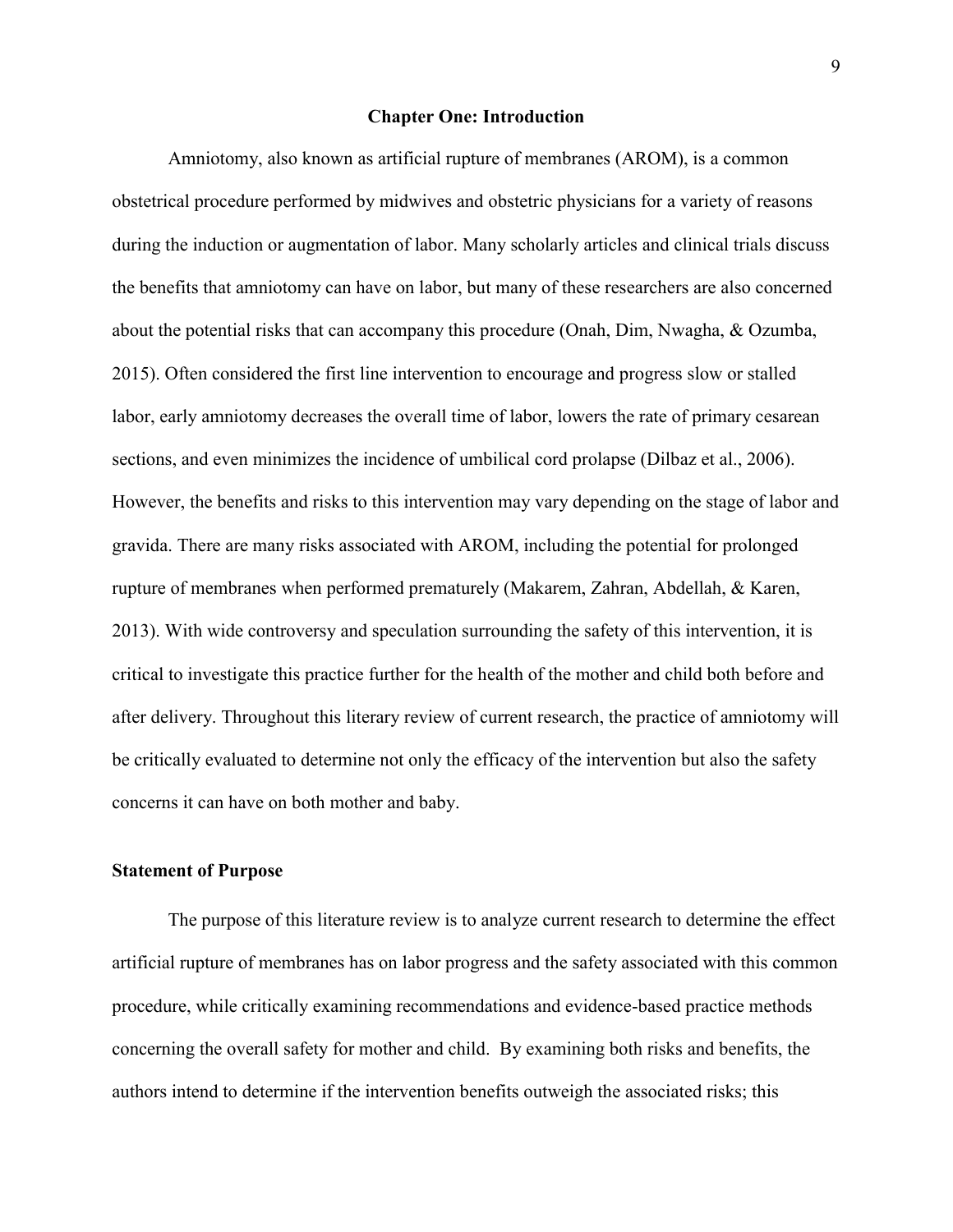determination can in turn aid in creating more specific practice guidelines and protocols for the labor setting and can influence the creation of position statements by key professional organizations, such as the American College of Obstetricians and Gynecologists (ACOG) and the American College of Nurse-Midwives (ACNM). The primary question being explored in this critical literature review is: "What is the effect of artificially rupturing membranes on the progression of labor"?

#### **Evidence Demonstrating Need**

Providing every woman with a safe and individualized plan of care based on her needs throughout labor should be the primary focus when deciding on labor interventions. With the rate of elective induction and/or augmentation reaching over 50% in the United States, it is necessary to determine whether interventions performed throughout the labor process are causing further harm (Cunningham et al., 2014).

The induction of labor is the use of pharmacologic or mechanical means to stimulate uterine contractions prior to natural spontaneous labor, and amniotomy is one method that can be utilized in this context (Association of Women's Health, Obstetric and Neonatal Nurses, 2014). According to national birth certificate data, 23% of all births in the United States are medically induced (National Partnership, 2016). The risks involved with these inductions include postpartum hemorrhage, fetal distress, and significantly increased cesarean sections (AWHONN, 2014). Early versus late amniotomy will also be examined throughout this research, as it is a factor that is often questioned when weighing the risks and benefits of the procedure.

Augmentation of labor occurs when interventions are performed to either hasten or progress labor that occur spontaneously. Early amniotomy is the most commonly used method of augmenting labor with the goal of a faster progressing labor or preventing labor dystocia (Onah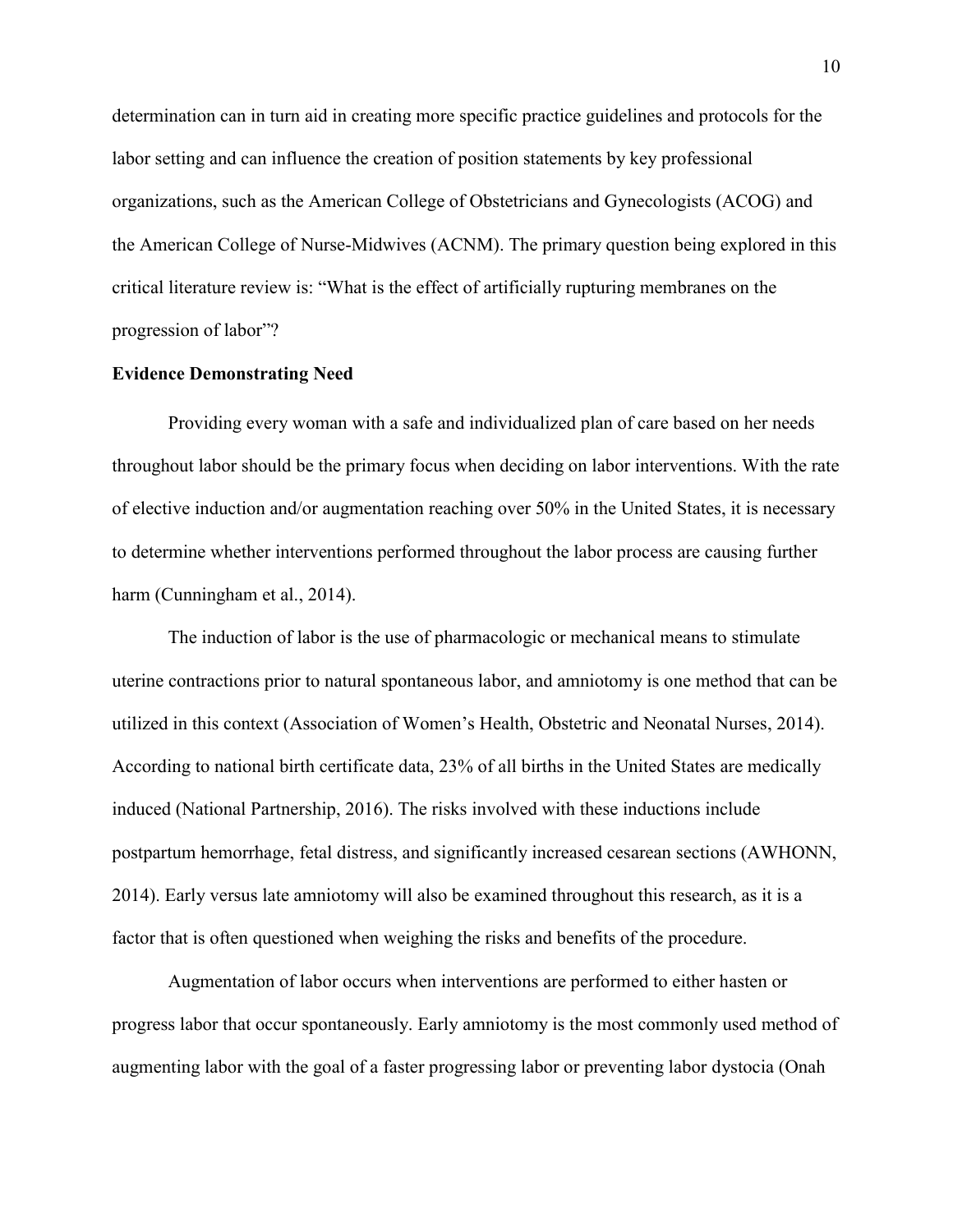et al., 2015). With the ever-increasing rate in which inductions are performed prior to spontaneous labor, fewer labors are only augmented. For this reason, this literature review will explore amniotomy as both an induction and augmentation method. In order to distinguish the effectiveness of amniotomy for both induction and augmentation, there must be an understanding of the statistical difference of the overall labor lengths between nulliparous and multiparous women.

The timing and decision to artificially rupture membranes is disparate depending on the provider or geographical region. Complications can potentially arise when providers rupture membranes prior to adequate fetal engagement, potentially leading to cord prolapse or compression, maternal or fetal infection, heart rate deceleration, or bleeding (Bostanci, Eser, Abide, Kilicci, & Kucukbas, 2018). The hope for this literature review is to provide evidence and research-based data to equip providers and their patients with the most relevant tools necessary to determine whether amniotomy is indicated and if the benefits outweigh the risks.

It is the medical professional's duty to prevent undue harm to patients in all cases. According to The Centers for Disease Control (2017), cesarean section rates are at an all-time high in the United States, rising dramatically to 32% of all deliveries in 2018. It is important to examine the potential causes for why cesarean sections have so drastically increased and what can be done to reverse this trend. Since a cesarean section is a major abdominal surgery with a much harder and longer recovery time than a vaginal delivery, it is necessary to determine causes in order to begin decreasing this rate. While the purpose of this review is not necessarily to examine the cesarean section rate, the included studies will be analyzed to determine how the intervention of artificial rupture of membranes impacts the overall rate of cesareans. With multiple organizations and professional bodies working to reduce primary cesareans, using root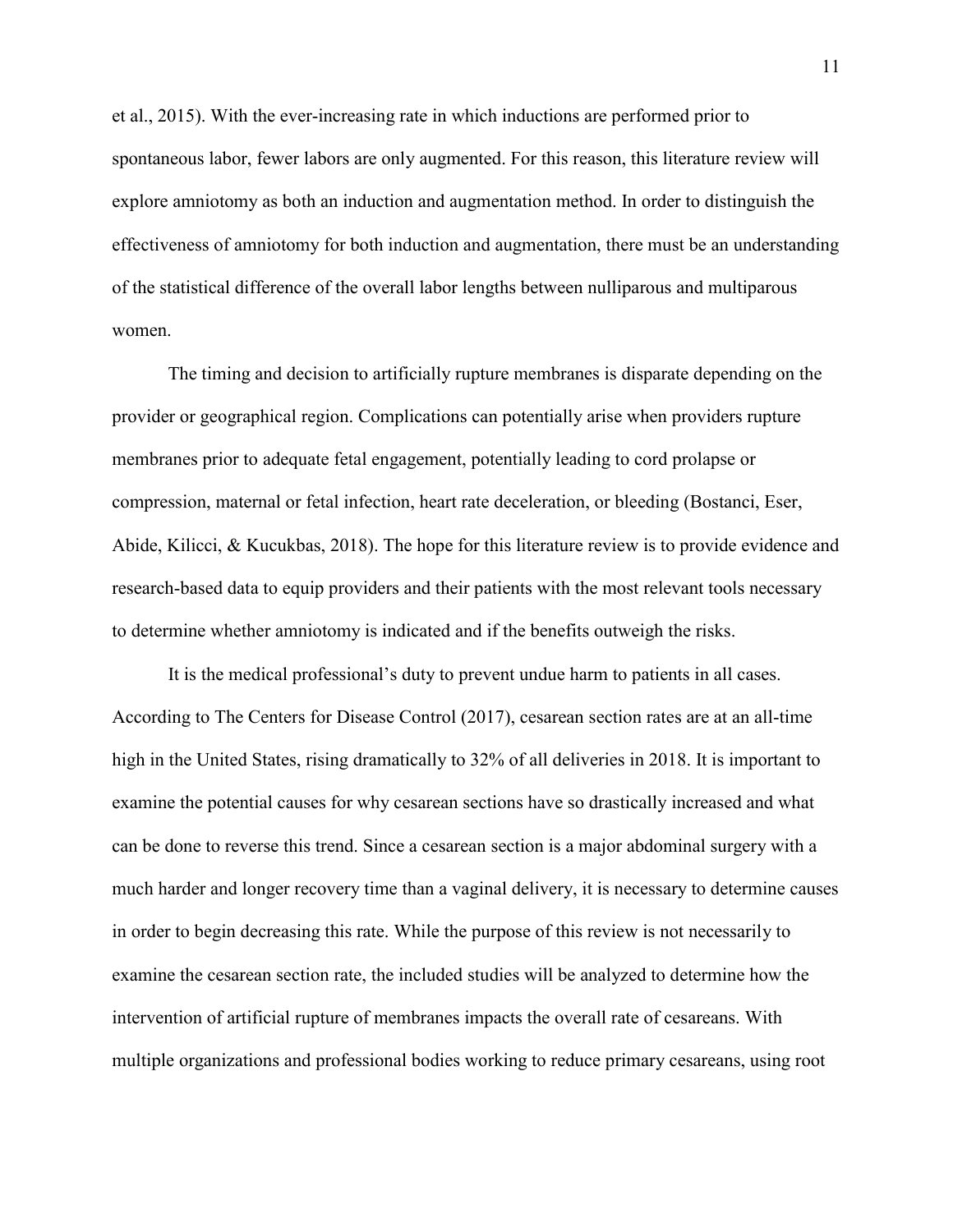cause analysis will aid in determining the effect artificial rupture of membranes has on the cesarean rate.

#### **Significance to Nurse-Midwifery**

According to the American College of Nurse-Midwives (ACNM), "Midwives are primary care providers and leaders of maternity care homes" (2012). As leaders of maternity care, it behooves all midwives to be aware of the risks and benefits to every performed procedure. No clear position statement exists from either the ACNM or the American College of Obstetrics and Gynecology (ACOG) on the use of amniotomy. Clear guidance is necessary on the safety, effectiveness, risks, benefits, and timing for performing an artificial rupture of the membranes. Understanding the effect that amniotomy has on labor progress is key in determining if the benefits outweigh the risks. Therefore, it is necessary to analyze and disseminate past and present research in order to establish a more specific evidence-based practice for performing this procedure.

It is a midwife's duty to provide safe care, do no harm, and strive for a happy and healthy birthing process. The *Hallmarks of Midwifery* highlight that midwives value advocating for nonintervention in the absence of complications (ACNM, 2012). One study, exploring artificial rupture of membranes, found that almost 24 % of the cases of amniotomy had no clear indication for the procedure (Saadia, 2014). A key component of midwifery care in the management process is to identify problems and diagnoses that warrant interventions (ACNM, 2012). This should be done prior to making the decision to perform an intervention. The ACNM's position statement on induction of labor also verified that "spontaneous labor offers substantial benefit to the mother and the newborn" and that "disruption of this process without an evidence-based medical indication" increases the risk for potential harm (ACNM, 2016).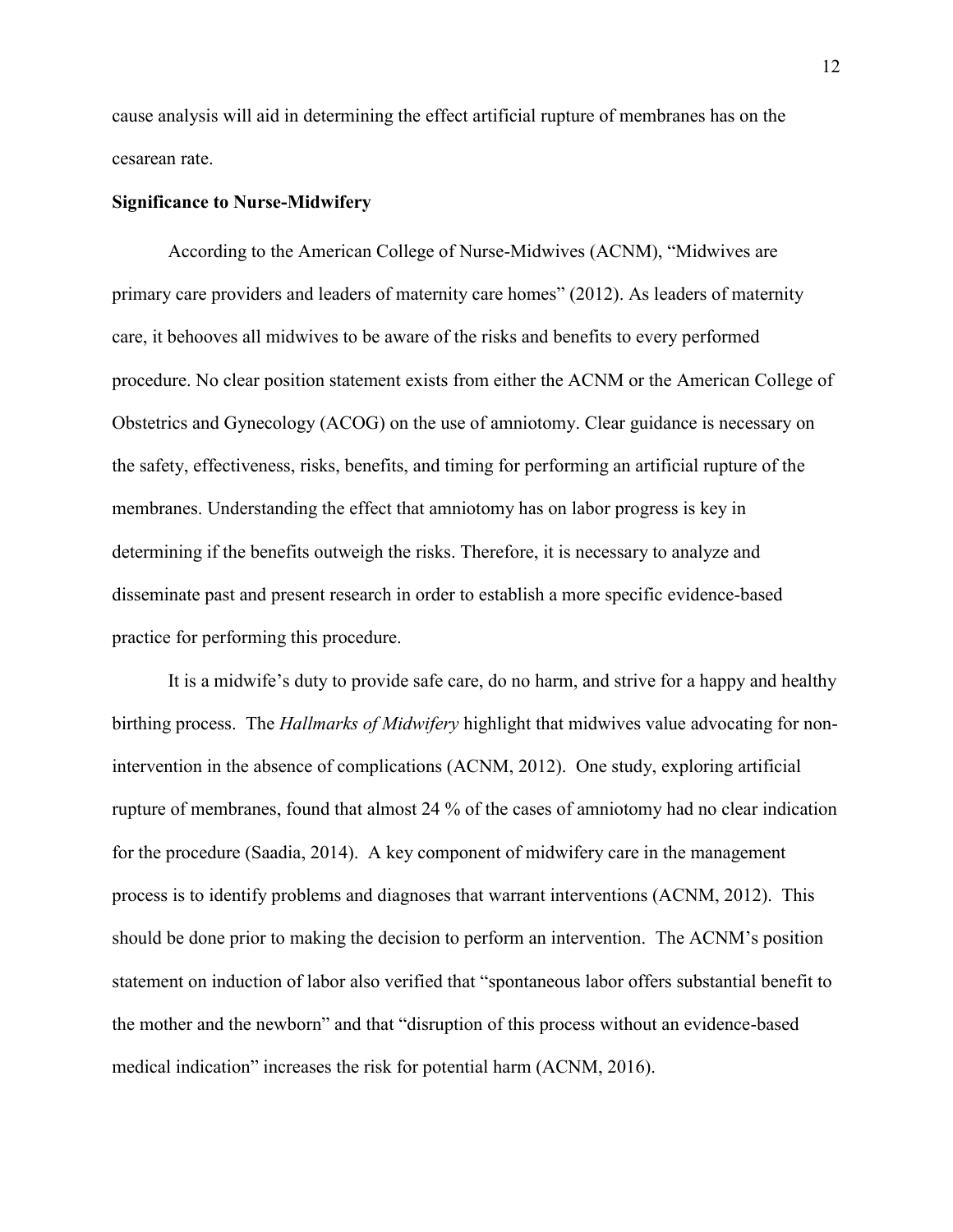Potentially, through this research, the timing in performing the medical procedure of an amniotomy and its benefits can be optimized. There is clear evidence showing the benefits amniotomy can have during an induction or augmentation (Macones, Cahill, Stamilio, & Odibo, 2012). However, similar to the use of vacuum or forceps, there needs to be a clear indication that this procedure is necessary which should outweigh any risks associated with the procedure. Allowing the client to thoroughly understand the risks and benefits associated with the intervention will allow midwives to deliver a higher level of autonomy by providing informed consent.

#### **Theoretical Framework**

Because this literary review is intended to educate and guide obstetric providers and nurse-midwives towards safe and effective labor interventions, it is important to use theoretical models of change to describe the current problem and the driving forces behind them. *The Systems Model* (Neuman, 2011) provides a system-based nursing approach, while focusing on the need for flexibility. The focus with this theory is that patients and their bodies react to actual or potential environmental stressors.

In this theory, it is acknowledged that the use of nursing prevention intervention can be effective in retaining and maintaining a patient's state of wellness (Neuman, 2011). Viewing the environment as all forces that surround a patient, Newman has identified three environments: internal, external, and created. Internal environment refers to intrapersonal influences, which includes a woman's hormone levels and how she copes with pain (Ahmadi & Sadeghi, 2017). An example of an external influence could be her environment, such as the lighting of a room, the people she is around, and the sound of music in her room. Created influences are often seen as developed unconsciously by the patient to support coping (Ahmadi & Sadeghi, 2017).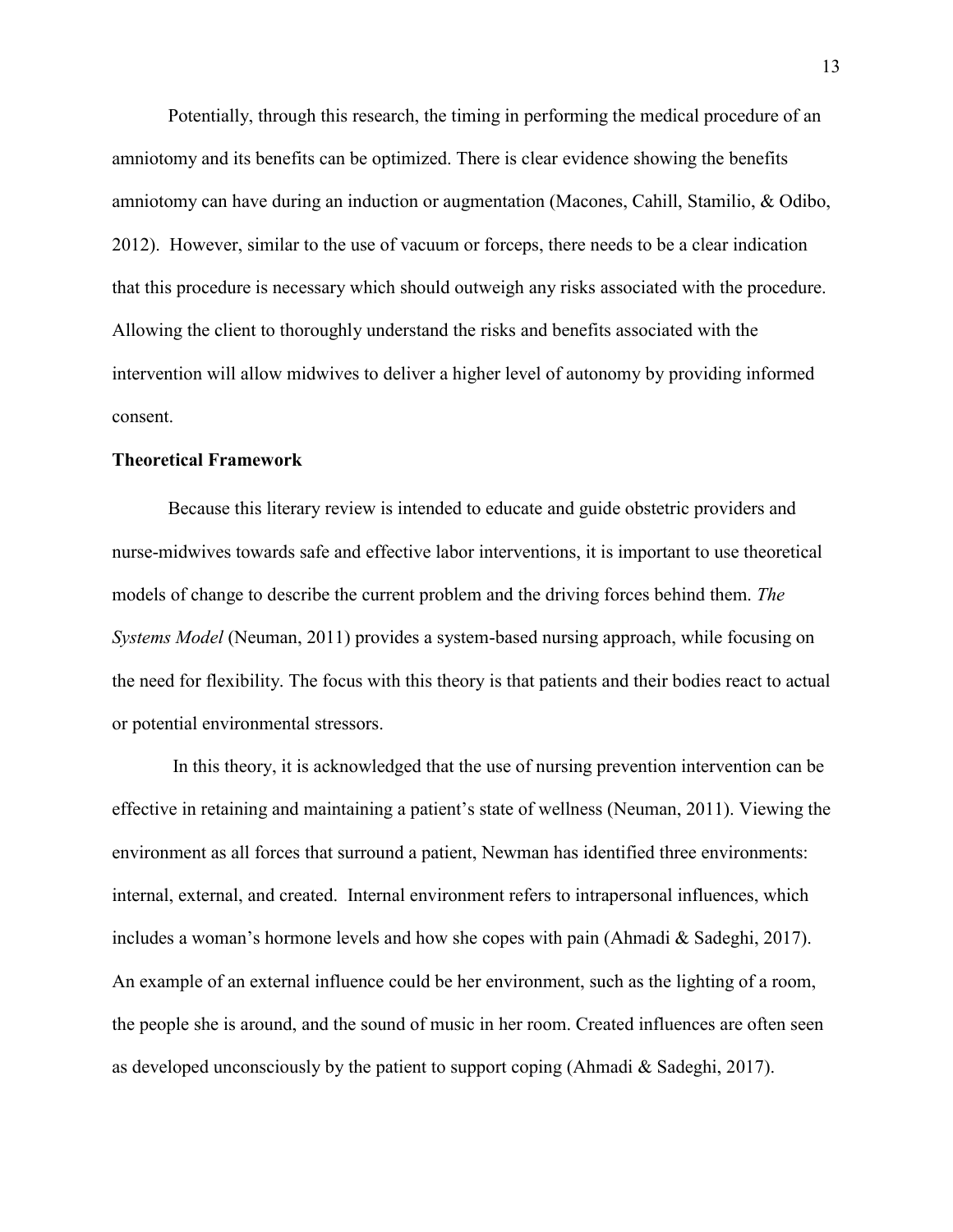One of the major assumptions of this model is that "each client system is unique, a composite of factors and characteristics within a given range of responses" (Alligood  $\&$ Mirriner-Tomey, 2014, p. 285). Thus, each patient's reaction to a given external stressor may produce a large range of responses. This explains the need for a large study size in order to conclude effectiveness of a specific procedure or treatment.

Neuman also focused on three levels of nursing intervention, namely primary, secondary, and tertiary prevention (as cited in Ahmadi & Sadeghi, 2017). Primary refers to prior to the stressor, secondary is after the stressor has created a response, and tertiary is after the treatment. In relating this to an amniotomy, it is important to note how a patient is coping with labor and how labor is progressing prior to adding an external stressor, such as an amniotomy. An evaluation must then be performed to determine if the patient is coping well through the labor process. Tertiary intervention explains the need to evaluate and treat the patient for optimal stability after treatment (Ahmadi & Sadeghi, 2017).

#### **Summary**

In studying the effect artificial rupture of membranes has on a woman's labor progress, the reaction to an external environmental stressor is examined. As a key component of the Systems Model, prevention intervention is a reminder that the promotion of a safe and healthy environment is key to the patient's success. The goal of primary prevention is to reduce the possibility of encountering a stressor. In this case, preventing the added stressor of artificial rupture of membranes, or knowing the optimal times to use it as a resource, may be a key component to a healthy progression of labor and a healthy delivery.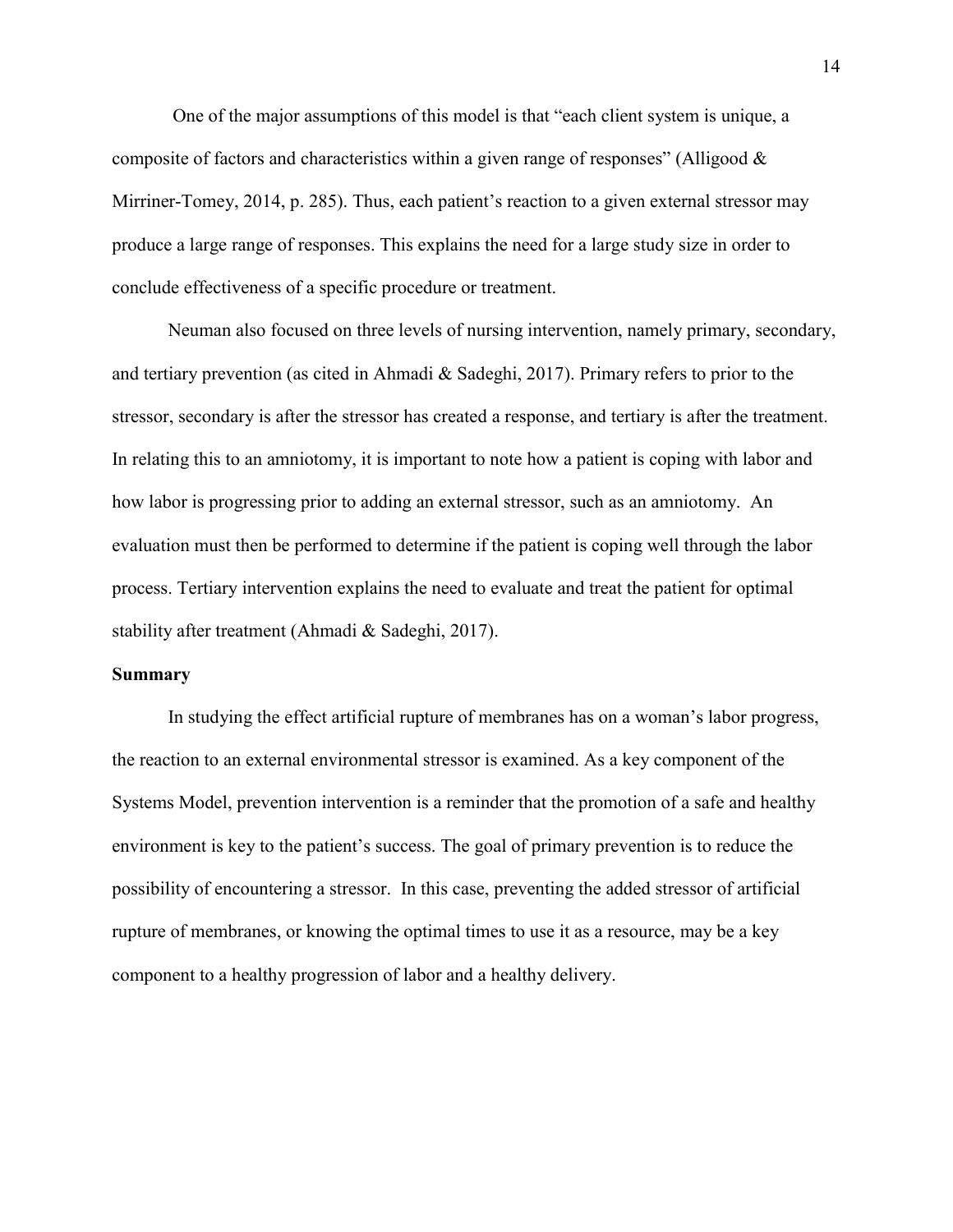#### **Chapter II: Methods**

The primary purpose of this chapter is to discuss the methodology used to further understand scholarly literature related to the effects that amniotomy has on labor progression and its safety for mother and baby. Search strategies were utilized with inclusion and exclusion criteria in selecting the most appropriate articles for this review. Throughout the period in which research was gathered, 49 research articles were reviewed and validated for their pertinence to the topic. Using strict inclusion and exclusion criteria, 20 articles were found to reflect the needs of this review and were therefore selected.

#### **Search Strategies**

It was important to review literature that was not only academically relevant but also contemporary. While labor and childbirth have existed since the beginning of mankind, the modern methods to induce and augment labor have changed and practices studied 20 years ago might not be performed today. It is for this reason that the majority of the research used for this review was published in the last five years. The research chosen for this literary review spans 1993-2018 with only three aged greater than the five years. One article, published in 1993, was included as it is considered a gold standard for this topic and is cross referenced in most of the subsequent studies. The other two studies older than five years were written in years 2013 and 2014. These were included based on the high study group size, as well as being high quality studies that were pertinent to this review.

The following scholarly databases were used to search for these articles: The Cumulative Index to Nursing and Allied Health Literature (CINAHL), CINAHL Plus, Cochrane Database of Systematic Reviews, The American Journal of Obstetrics & Gynecology, Scopus, GOOGLE Scholar, PubMed, and ScienceDirect. Key words and phrases used within these databases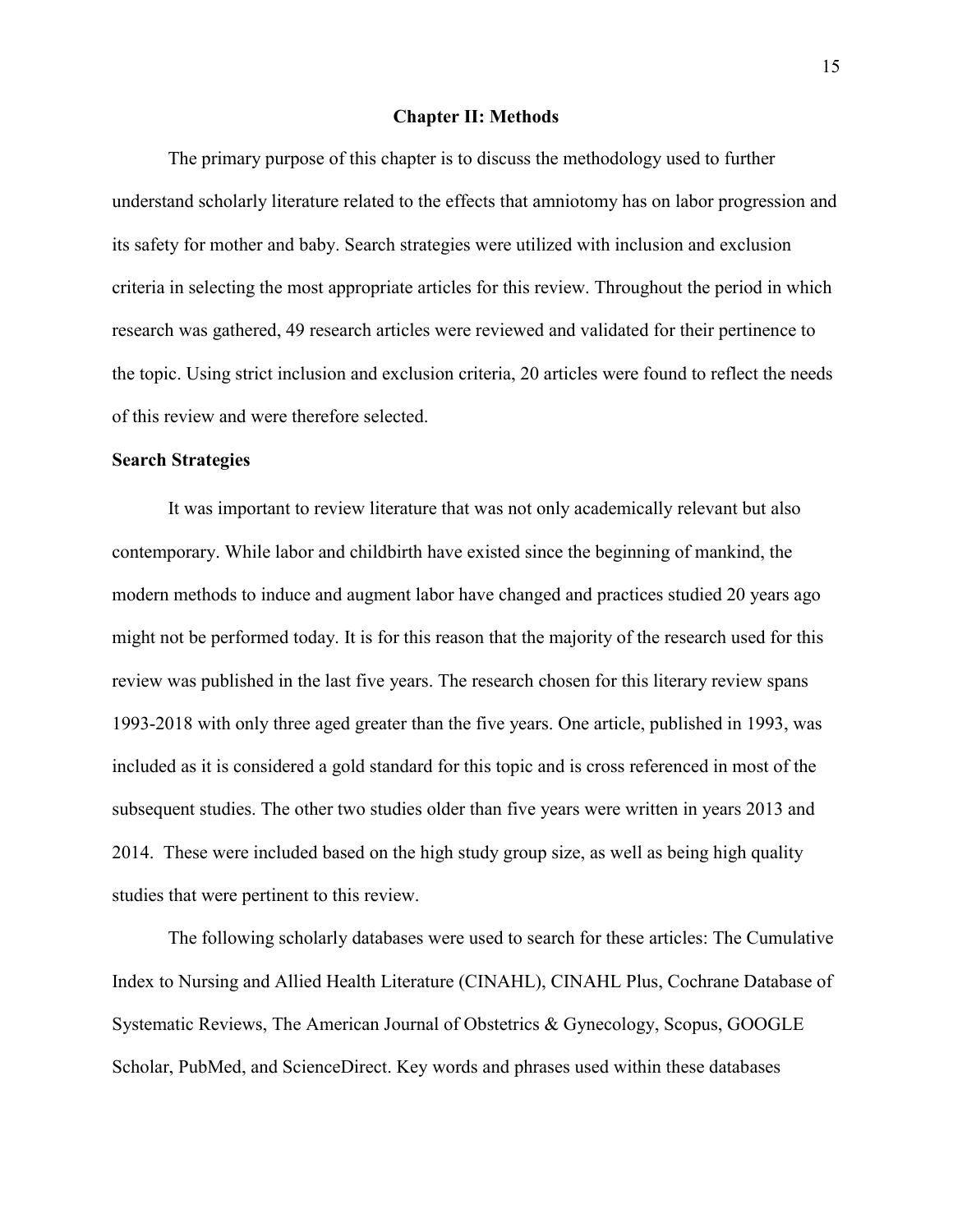included: artificial rupture of membranes, labor dystocia, induction of labor, augmentation of labor, prolonged latent phase of labor, nulliparous labor induction, labor interventions, and early amniotomy.

#### **Criteria for Inclusion and Exclusion**

When determining the selections for this review of literature, it was determined that the primary focus would be placed not only on whether amniotomy is effective but if it is a safe intervention to perform for both mother and child. The goal of this literature review was to focus on early versus late amniotomy and further differentiated nulliparous versus multiparous. Inclusion criteria for this review was the use of amniotomy as an induction or augmentation method in multiparous and nulliparous women. Study groups were required to be term gestation with singleton, live fetus' with reassuring fetal heart tones, vertex presentation, and intact membranes. In addition, variables such as other induction methods used, demographics, and parity must be the same between the control groups, without amniotomy, and the amniotomy groups.

Several factors led to the exclusion of literary articles within this review. Most of these were excluded based upon their lack of substantial data or evidence in regards to this review or ability to be replicated within our current healthcare model. While some studies were excluded based on differences in how childbirth and labor management is performed, some foreign studies were included as relevant and similar care. Additional criteria for exclusion included age of the study over seven years and studies not in or translated to the English language.

#### **Summary of Selected Studies**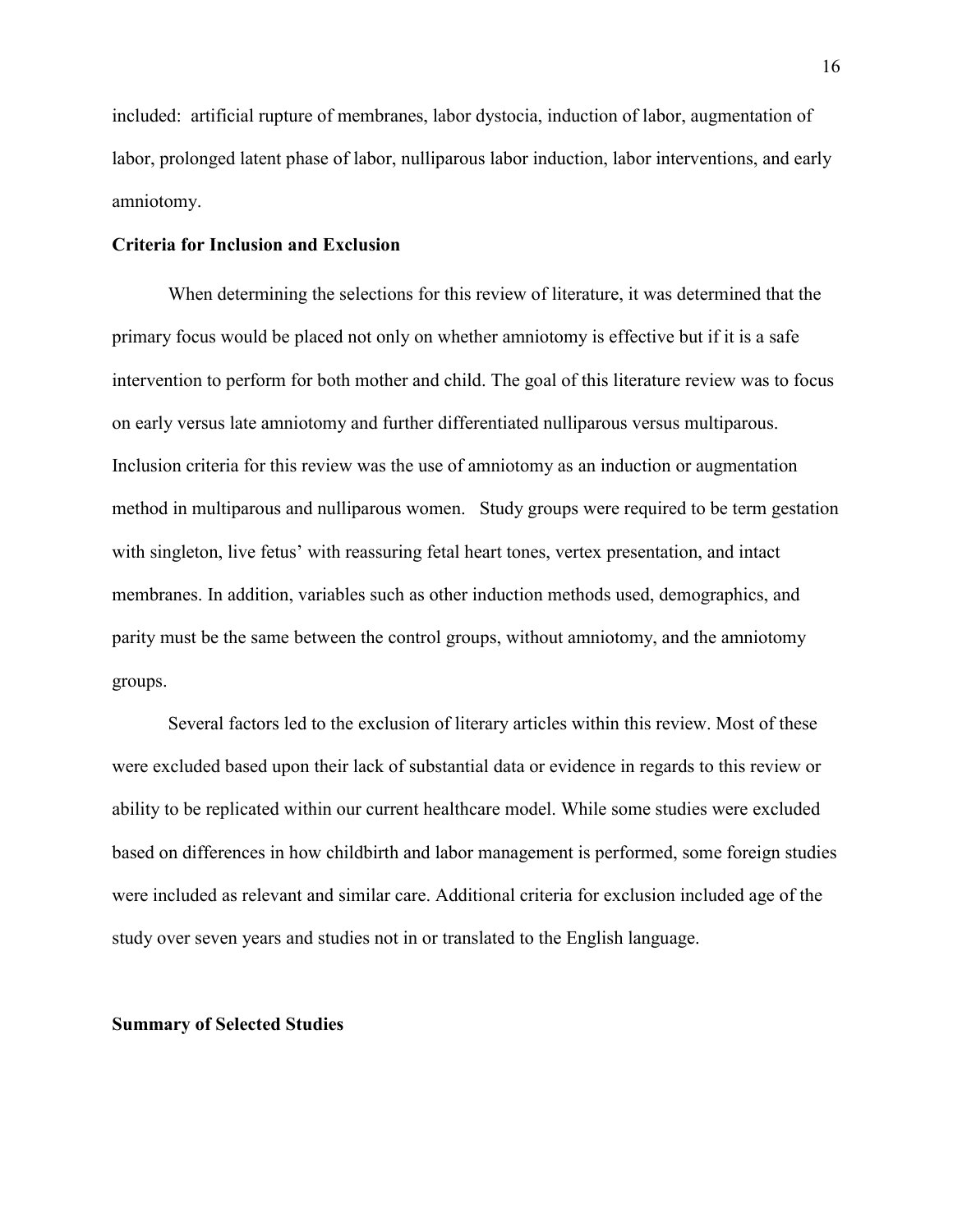The twenty articles included in this review consist of two descriptive and comparative studies, ten blinded and non-blinded randomized controlled clinical trials and studies, five retrospective cohort studies, one correlation study, one longitudinal cohort study, and one prospective research study. The majority of studies were completed throughout the United States, Israel, and Canada. It also included one study from Lower Saxony Germany, one from Italy, one from Nigeria, and one from Iran. Included in this review are studies that were performed between 1989 to 2014.

#### **Evaluation Criteria**

The Johns Hopkins Research Evidence Appraisal Tool was used to classify the strength and quality of the articles in this review (Dearholt  $\&$  Dang, 2012). They were all classified with a level I-III, per the appraisal tool. Level I signified randomized controlled trials or experimental studies. Thirteen of the twenty articles were Level I articles. Level II signified quasi experimental studies. Only one of the articles selected for this review was a level II. Level III articles were non-experimental. Six of the twenty articles in this review were level III articles.

After they were categorized into level I-III, they were classified with quality levels for each. Nineteen of the twenty articles used in this review were high quality studies. They had consistent results with a sufficient sample size, had a valid control, definitive conclusions, and consistent recommendations. Only one of the articles used was of good quality. Articles of good quality have reasonably consistent results, sufficient sample size, some control, and fairly definitive conclusions (Dearholt & Dang, 2012).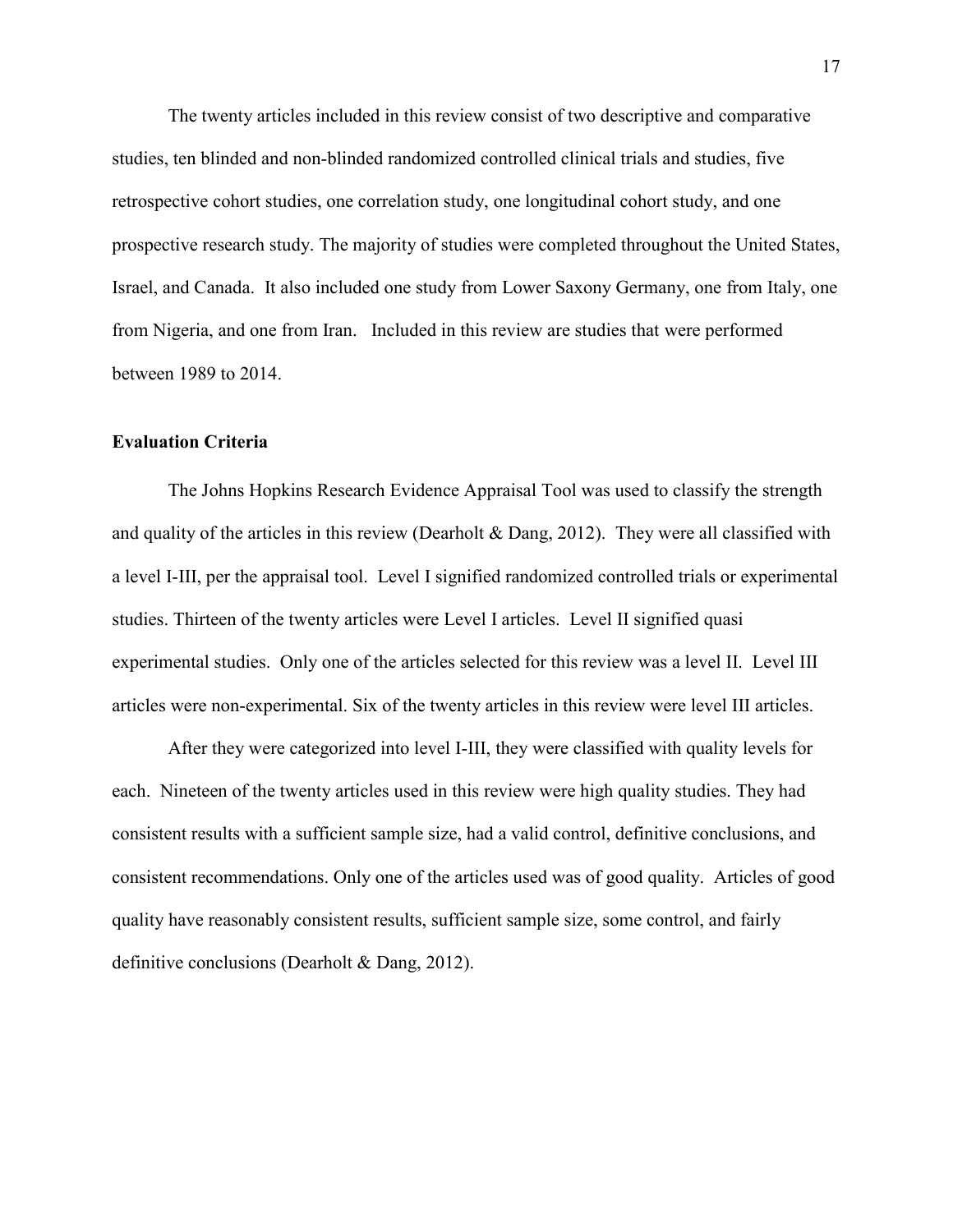#### **Chapter III: Literature Review and Analysis**

#### **Synthesis of Matrix**

The matrix of articles selected for this review consisted of ten randomized controlled trials, five retrospective cohort studies, two descriptive and comparative studies, one longitudinal cohort study, one prospective research study, and one correlational study. Using John Hopkins Research Evidence Appraisal tool, the evidentiary level was appraised while contrasting the quality within the content of the study (Dearholt  $\&$  Dang, 2012). The research selected was critiqued for accuracy, bias, and reproducibility using a strict methodology. The studies within this matrix were first interpreted and organized by their level of evidence but were then placed in alphabetical order to make it more convenient for cross referencing. Within this chapter, the findings of these studies are further interpreted and synthesized, while exploring populations of women that are most affected by amniotomy. Throughout this chapter, it will become more obvious as to how amniotomy affects not only labor progression but also both mother and child depending on their risk factors.

#### **Synthesis of Major Findings**

The twenty research articles selected for this review are focused on the efficacy and safety regarding amniotomy as a method for labor induction and/or augmentation and how this intervention affects the labor process. While the articles focused on different aspects of how amniotomy effects labor outcomes, the vast majority of current research found statistically significant differences in results between nulliparous and multiparous women. Another similarity that researchers across studies identified was that the timing at which amniotomy was performed and whether a woman was in an active labor pattern prior to rupture also impacted findings.

The role of parity. Parity is the obstetrical term used for the number of pregnancies a woman has carried to a viable gestational age. Much of the research within this review divides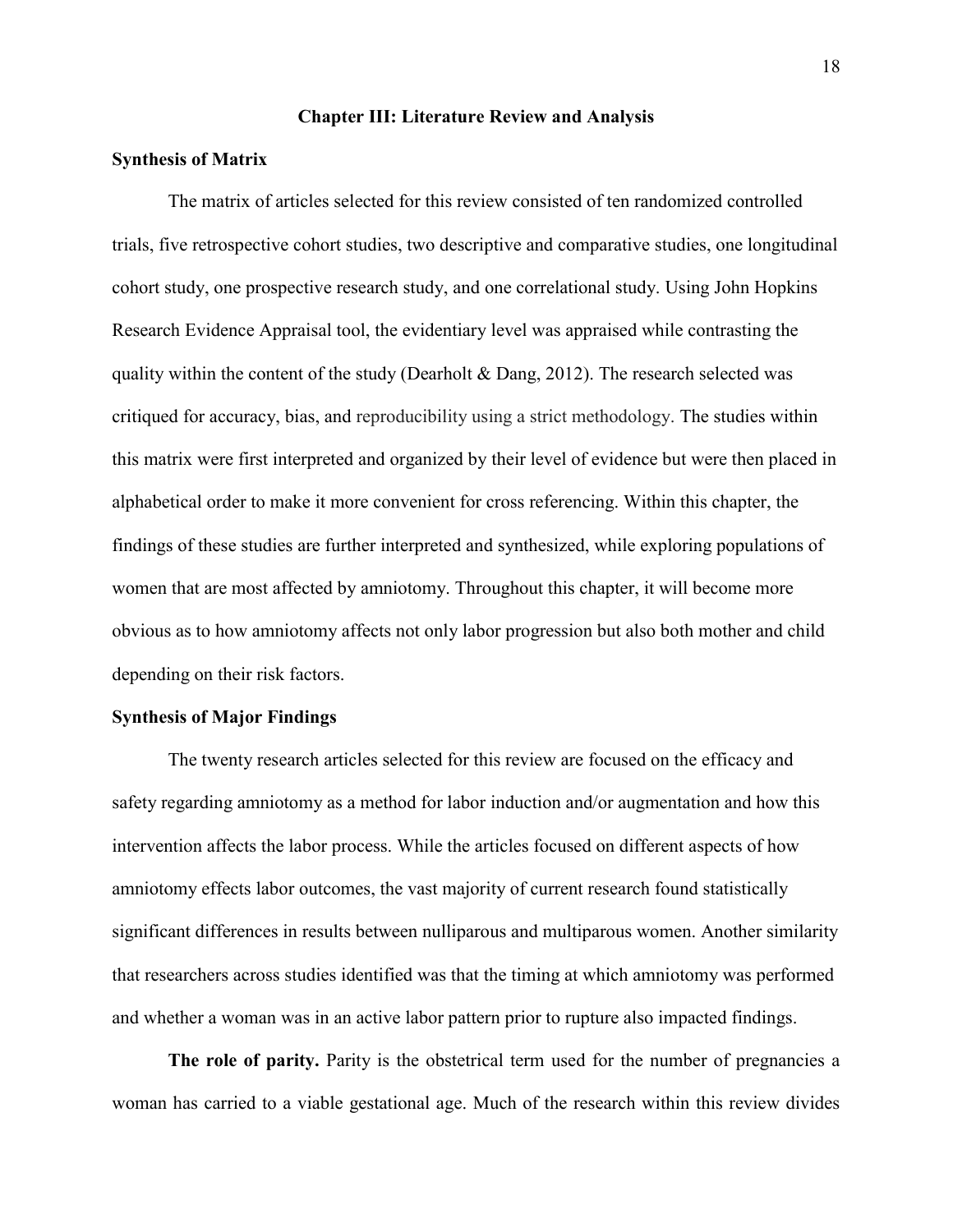women into the categories of being either nulliparous or multiparous. It is well-known within obstetrical care that multiparous women progress faster throughout labor than nulliparous women, but studies like these give us a greater understanding of why this occurs (Pasko, 2018).

Nulliparous women are often known to progress more slowly throughout the stages of labor (Pasko, 2018), but often healthcare providers are quick to label the labor as "stalled" and thus begin augmentation of labor. Many have theorized a labor curve for cervical dilatation that accelerates around five to six centimeters (cm), but it is now being shown that nulliparous women show no statistically significant acceleration at any point during cervical dilatation (Neal et al., 2014).

The use of artificial rupture of membranes as an induction or augmentation process in labor is no exception to these theories. Another study  $(N=925)$  showed that amniotomy is more effective in preventing labor dystocia when performed after the cervix is dilated three centimeters or more (Fraser, Margoux, Moutquin, & Christen, 1993). However, a newer study (n=300), showed that early amniotomy was effective in reducing both labor dystocia and cesarean section rates in nulliparous women (Ghafarzadeh, Moeininasab, & Namdari, 2015). Gross, et al. (2014) concluded that complications related to early amniotomy in nulliparous women were predominantly caused by amniotomy performed prior to adequate fetal descent or inappropriate fetal station. One study showed that the use of oxytocin and amniotomy together were more effective in nulliparous women in shortening labor (Fraser et al., 1993). This differs in multiparous women, who showed no difference between the group using amniotomy alone and the group that had both oxytocin and amniotomy (Nachum et al., 2010). Out of the thirteen studies that examined the effect of amniotomy on labor progression, seven included both multiparous and nulliparous women and six had nulliparity as an inclusion criteria (Ängeby et al., 2018; Bostanci et al., 2017; Cooney & Bastek, 2014; Fraser et al., 1993; Ghafarzadeh et al., 2015; Gross et al., 2014; Herman et al., 2018;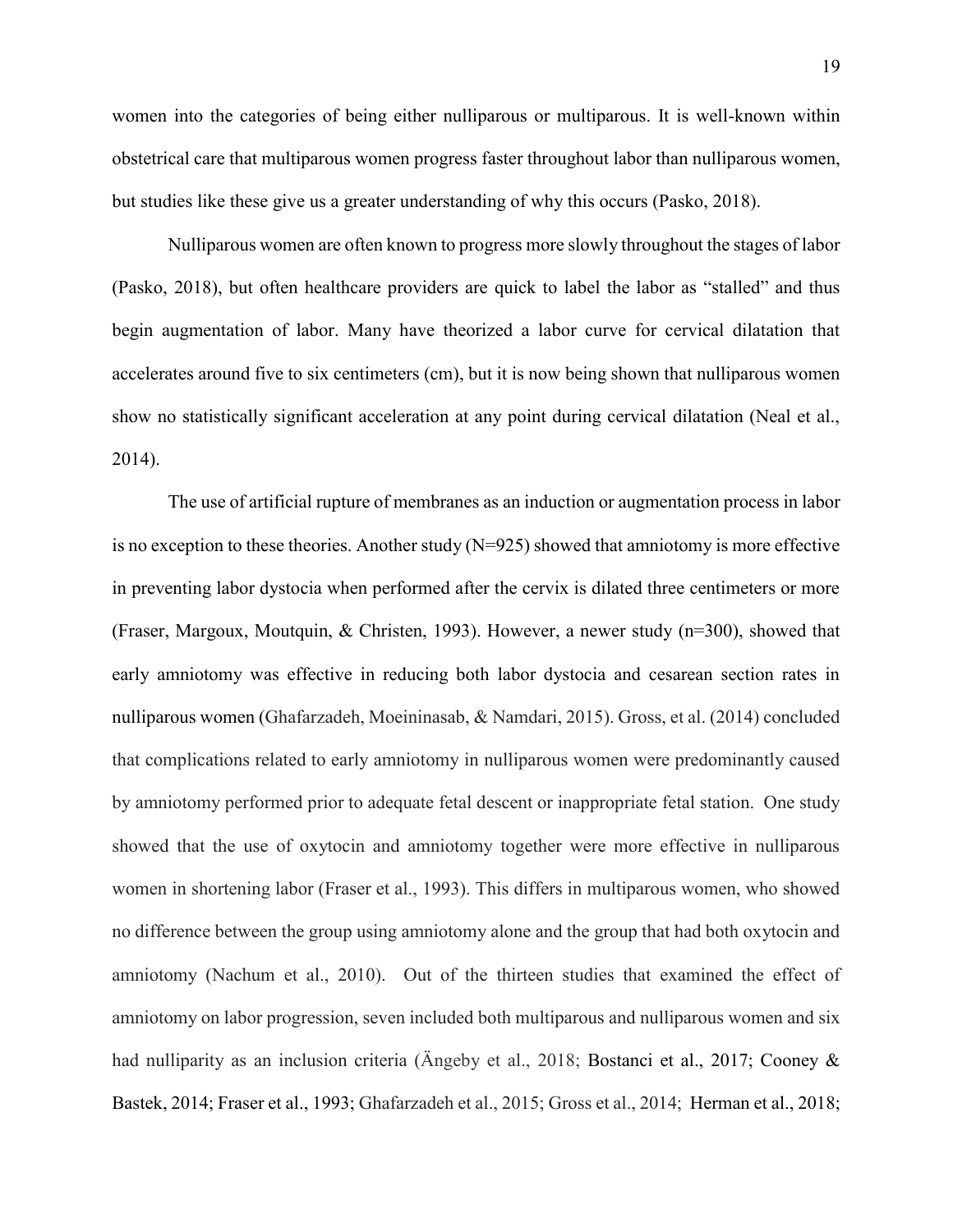Macones et al., 2012; Makarem et al., 2013; Nachum et al., 2010; Onah et al., 2015; Petersen et al., 2013; Tam et al., 2013). Three of these studies showed a progression difference between multiparous and nulliparous women showing that multiparous progress faster with amniotomy (Angeby et al., 2018; Gross et al., 2014; Nachum et al., 2010). The study by Gross, Fromke, and Hecker (2014) included 2,090 nulliparous women and 1,873 multiparous women. This study concluded that when amniotomy and oxytocin were used together for augmentation or induction, the time between the performing of amniotomy and birth was 3.3 hours for nulliparous women and 1.4 hours for multiparous women (Gross et al. 2014). This suggests that amniotomy is more time effective in multiparous women than in nulliparous women but it is also important to remember that nulliparous women statistically take longer to progress through labor.

**Latent vs. active labor.** With the high rate of inductions in the United States, it is important to understand the difference between latent and active labor. This can be a confusing topic to consistently define, as a wide range of definitions have been utilized both historically and across the studies included in this review. Latent labor, also known as early labor, has been defined as cervical dilatation less than or equal to two centimeters with regular or irregular contractions (Rota et al., 2018). Some research takes this one step further by calling three centimeters latent labor. Once the patient reaches three to four centimeters with regular contractions, she is then defined as being in active labor (Gross et al., 2014). Nulliparous patients may remain in latent labor far longer than multiparous patients, even with cervical dilatations of three centimeters, four centimeters, or even five centimeters (Neal et al., 2014). Cervical exams alone do not validate latent versus active labor, as the contraction pattern should also be taken into consideration.

Latent labor can begin weeks before delivery and can be extremely uncomfortable. For nulliparous patients this can be alarming based on their lack of experience with the labor process and can cause more trips to the hospital or calls to their provider. A lengthy latent stage of labor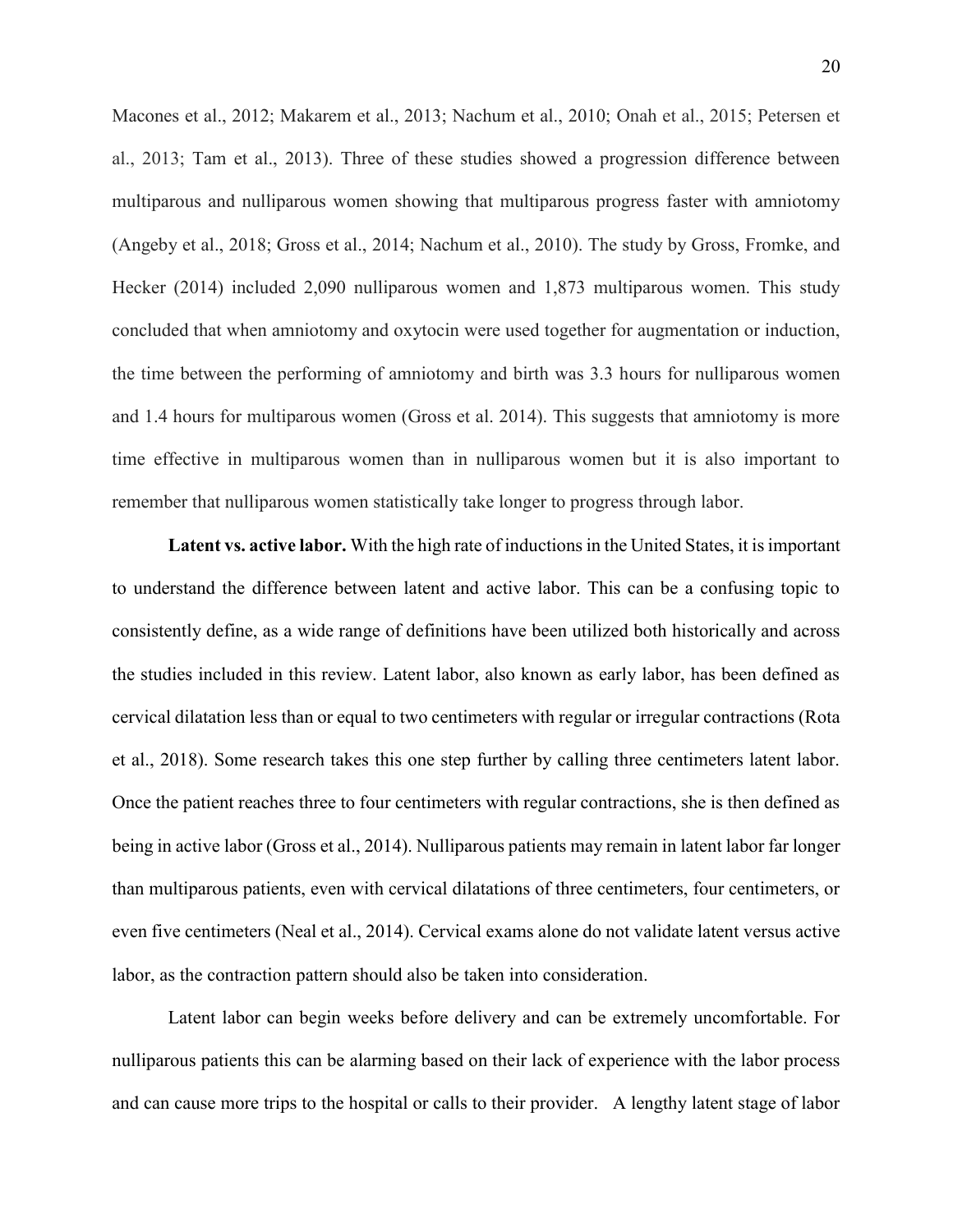can begin the cascade of interventions to include amniotomy, epidurals, and intravenous pain medication administration (Ängeby et al., 2018). In a large study of over 1300 labors, Ängeby, Wilde-Larsson, Hildingsson, & Sandin-Bojö, showed that it is quite common for latent labor to last 18 hours or more in both nulliparous and multiparous women (2018). In this study, 23% of all women, over 29% of nulliparous women, and about 17 % of multiparous women had a labor 18 hours or greater (Angeby et al., 2018). With the rise of elective inductions, research also focused on the admission of patients in latent labor with an unfavorable cervix. It was found that 84.2% of these patients will require IV oxytocin, 12.3% of them will develop fevers between the time of amniotomy and delivery, and they averaged four hours longer of active labor than someone who presents in active labor (Neal et al., 2014). When looking at the role of parity in regards to amniotomy, a clear link exists that shows how nulliparous women usually progress much slower throughout labor; and when amniotomy is performed prior to active labor, it can stop the progression of labor (Gross et al., 2014). Throughout their study, Gross et al. (2014) found direct time related associations between time dependant interventions, like amniotomy, and the duration of labor and mode of birth. Within the same study,  $(n=1873)$ , a 6.6-fold acceleration curve was found in multiparous patients after amniotomy was performed and that AROM increased the overall tendency for a spontaneous vaginal delivery in both nulliparae and parae (Gross et al., 2014). This curve worked in reverse for nulliparous patients when amnitomy was performed prior to active onset of labor.

**Overall length of labor.** There are countless factors that play a part in a woman's labor length. Some of these factors include parity, size of fetus, complications of this pregnancy, and pelvis size. Nine of the studies included in this review, including both multiparous and nulliparous women, showed a significantly shorter length of labor by use of artificial rupture of membranes, and five of these studies demonstrated decreases in the length of labor by two hours or more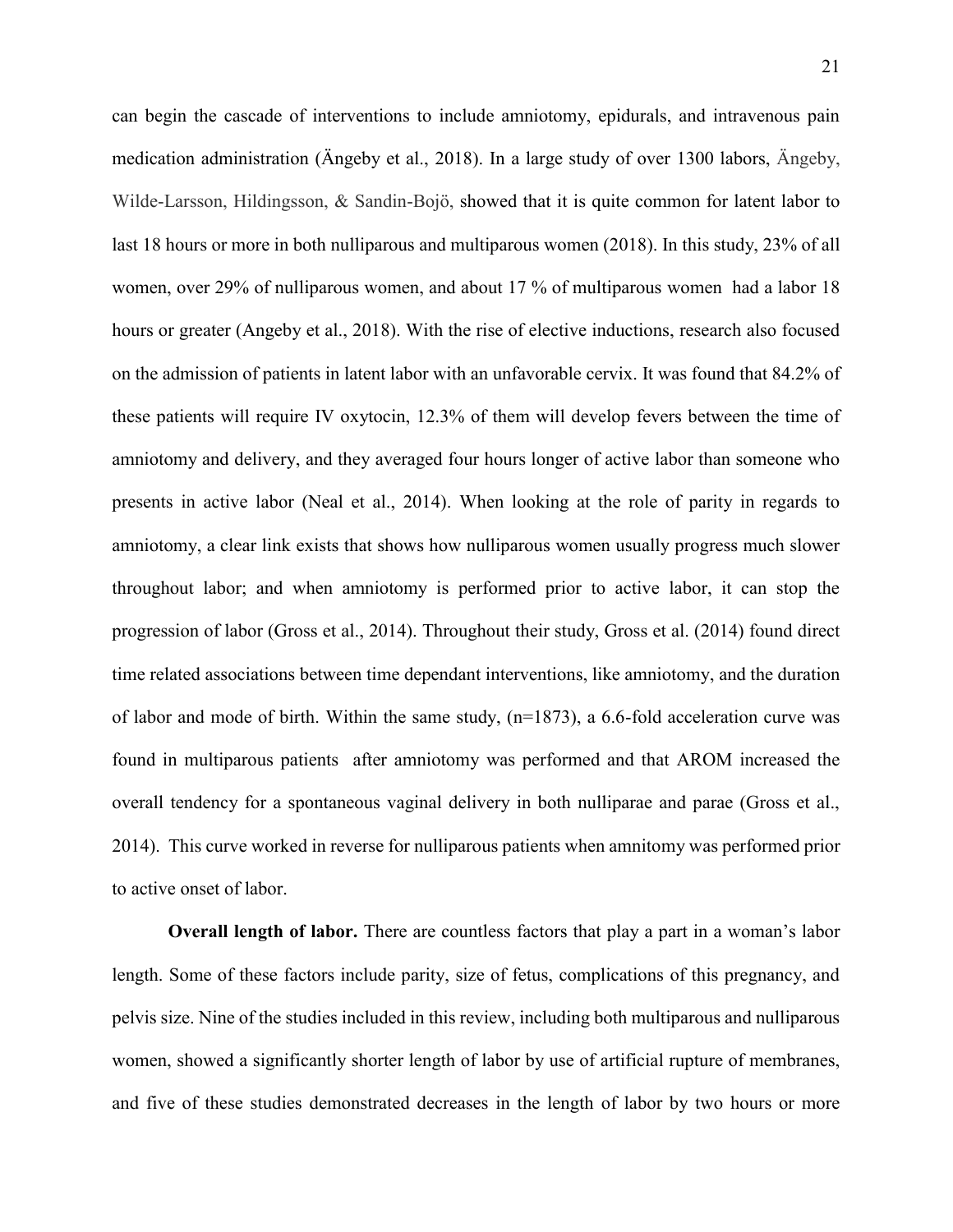(Bostanci et al., 2017; Cooney & Bastek, 2014; Fraser et al., 1993; Ghafarzadeh et al., 2015; Gross et al., 2014; Macones, Cahill, Stamilio, Odibo, 2012; Makarem et al., 2013; Onah, Dim, Nwagha, & Ozumba, 2015; Tam, Conte, Schuler, Malang, & Roque, 2013).

While one study showed that amniotomy reduces the need for oxytocin use (Onah et al., 2015), another study showed that the combination of artificial rupture of membranes along with the use of oxytocin is most effective in shortening labor in women with a prolonged latent stage of labor in both nulliparous and multiparous women (Nachum et al., 2010). The common theme also suggests that amniotomy is most effective and safest when done after three centimeters and already in regular contraction pattern regardless of parity (Cooney & Bastek, 2014; Fraser et al., 1993; Tam et al., 2013). The key study that paved the way for amniotomy research was a randomized control study conducted by Fraser et al. (1993). This study included 925 nulliparous women who were 38 weeks of gestation or higher, in spontaneous labor, with a singleton fetus, in cephalic presentation, normal fetal heart tones, with fetal head applied to cervix (Fraser et al., 1993). This study found that amniotomy was more effective in labor progression and decreased the dystocia rate in nulliparous women, as opposed to multiparous women (34% vs. 45%; RR: 0.8; 95% CI: 0.6 to 0.9), when dilation was greater than three centimeters (Fraser et al., 1993).

**Associated complications.** Complications in labor can arise with or without interventions, but the literature used for this review shows a mixed stance on whether amniotomy causes harm. Cesarean sections, labor dystocia, and maternal fever were three common complication trends that were studied, and the results were mixed depending on a number of factors.

*Cesarean sections.* With over one third of all women delivering via cesarean section in the United States, according to the Centers for Disease Control (2017), it is always important to determine if an intervention raises the risk for this major abdominal surgery. Cooney and Bastek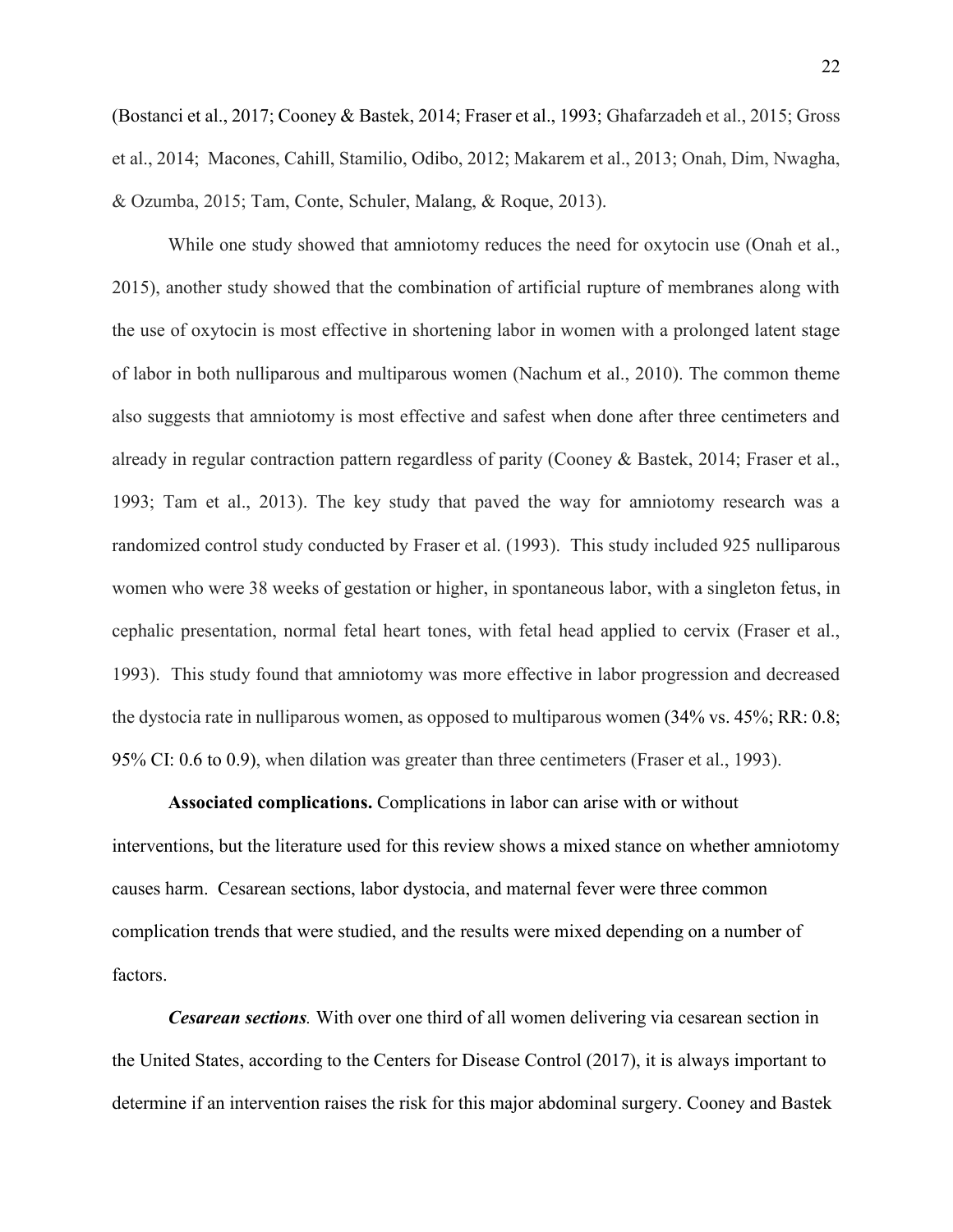(2014) performed a randomized control trial on 1,597 nulliparous women, admitted for induction of labor at term gestation. This study concluded that when amniotomy is performed at three centimeters or less, the risk for cesarean increases by over  $10\%$  (40.2% vs. 29.5%,  $p < 0.001$ ) (Cooney & Bastek, 2014). While this one study in this review did find an increased risk, seven studies found no increased risk for cesareans that can be linked to the intervention of amniotomy (Angeby et al., 2018; Bostanci et al., 2017; Cooney & Bastek, 2014; Fraser et al., 1993; Ghafarzadeh et al., 2015; Kuper et al., 2017; Macones et al., 2012; Makarem et al., 2013; Mei Dan et al., 2017; Neal et al., 2014; Pasko et al., 2018; Rota et al., 2018; Selo et al., 2008). In fact, one randomized control clinical trial of 300 nulliparous women with term gestations set out to find this answer (Ghafarzadeh, Moeininasab, & Namdari, 2015). Their trial put women into two categories: the amniotomy (experimental) group and the no amniotomy (control) group. There were 150 women placed in each group. This study showed that performing an amniotomy actually decreased the chances of a cesarean section by 81.7% (Ghafarzadeh, Moeininasab, & Namdari, 2015). Fraser et al. (1993) also concluded that amniotomy did not increase the overall risk of cesarean section, but did increase the risk of a cesarean section being due to fetal distress post amniotomy. In regards to parity, it was also found by Gross et al. that 14.2% of nulliparous patients will deliver by cesarean section if amniotomy is performed in the first stage of labor (2014). Compared to 3.4% of multiparous women, this just shows that nulliparous patients must be given additional time to ensure active labor is in process. In conclusion, this review has found no statistically significant rise in cesarean section rates when amniotomy is performed once an active labor pattern is established.

*Labor dystocia.* Stalled labor, also known as labor dystocia, is when the labor process slows or halts. This diagnosis is commonly given to nulliparous women who have failed to make adequate cervical change. Labor dystocia was defined by Fraser et al. (1993) as a period of at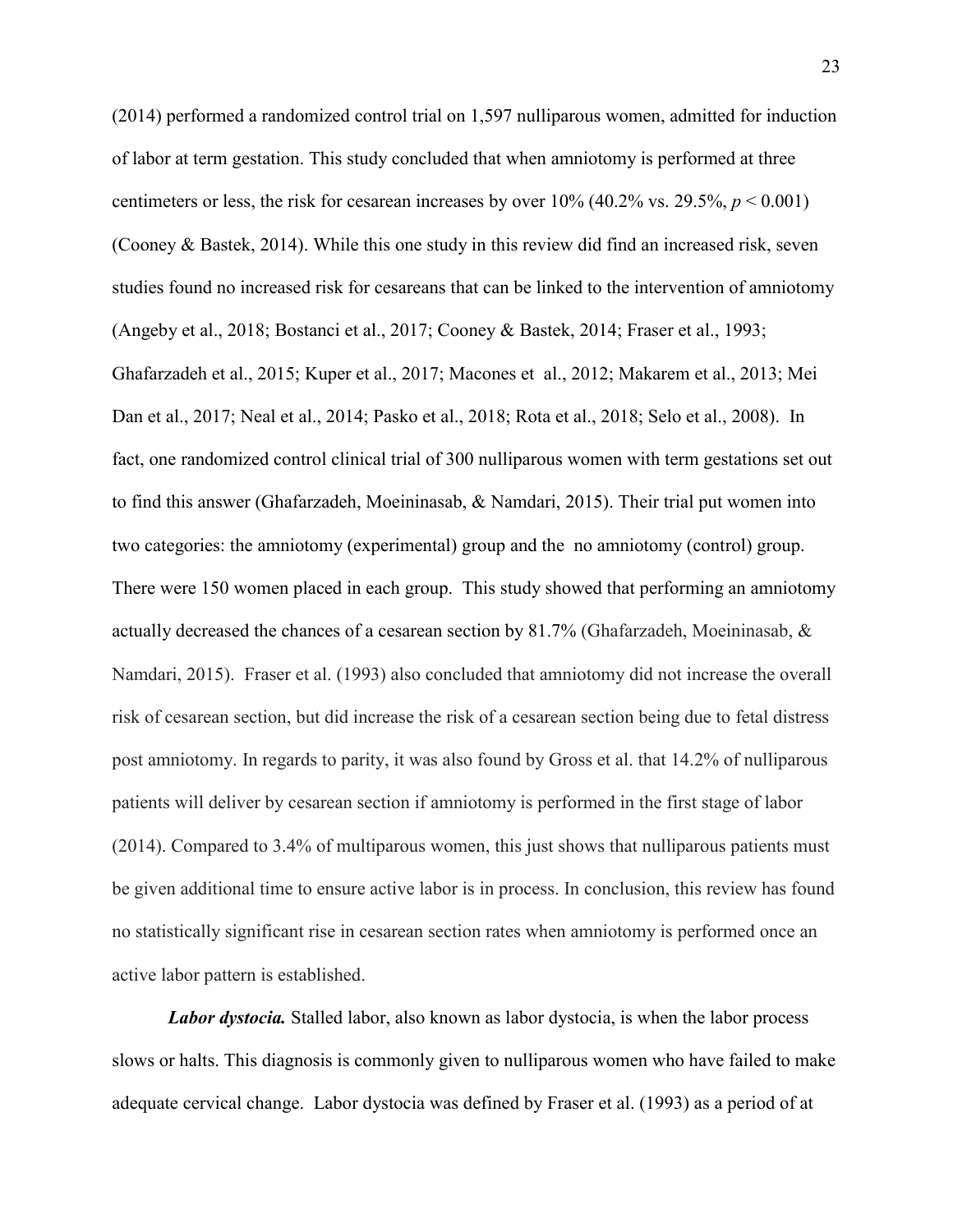least four hours after dilation to three centimeters, in which the mean rate of cervical dilation was less than .5 centimeters per hour. The outcome of that study determined that an early amniotomy, done prior to three centimeters, was effective in reducing the dystocia rate by 15% (Fraser et al., 1993). Fraser et al. (1993) concluded that in the amniotomy group performed after three centimeters patients had a labor dystocia rate of 33%, while those done before three centimeters was 36%. The dystocia rate was higher in those women not in the amniotomy group, at 48% (Fraser et al., 1993). A more recent study by Ghafarzadah et al. (2015) verified the reduction in labor dystocia rates found by Fraser et al. In their randomized clinical trial of 300 nulliparous, women, labor dystocia was decreased by 80.6% (95%, *p* < 0.001, CI: 58.6-90.1%) in women who received an amniotomy (Ghafarzadah et al., 2015).

*Maternal fever.* When a patient becomes febrile during labor without any known infection processes, there is a concern for chorioamnionitis. One of the greatest factors clinicians use to determine a woman's risk is to look at the total hours since the rupture of membranes occurred, which will often correlate with elevated body temperatures. Of the four studies in this review that measured chorioamnionitis or fevers, two concluded that maternal fever rates are not higher when AROM is performed in active labor (Bostanci et al., 2017; Makarem et al., 2013). Neal et al. further concluded that 12.3% of women who have amniotomies prior to active labor will become febrile compared to 4.9% for those who have an amniotomy in active labor (2014). One randomized control study, Nachum et al.(2010) studied 213 women with term pregnancies diagnosed with prolonged latent stage of labor, and they concluded that amniotomy resulted in increased rates of fever and intrapartum antibiotics ( $p = 0.03$ ).

**Neonatal outcomes.** One of the greatest concerns with any labor intervention is what effect it could have on the newborn. All four studies in this review that noted neonatal outcomes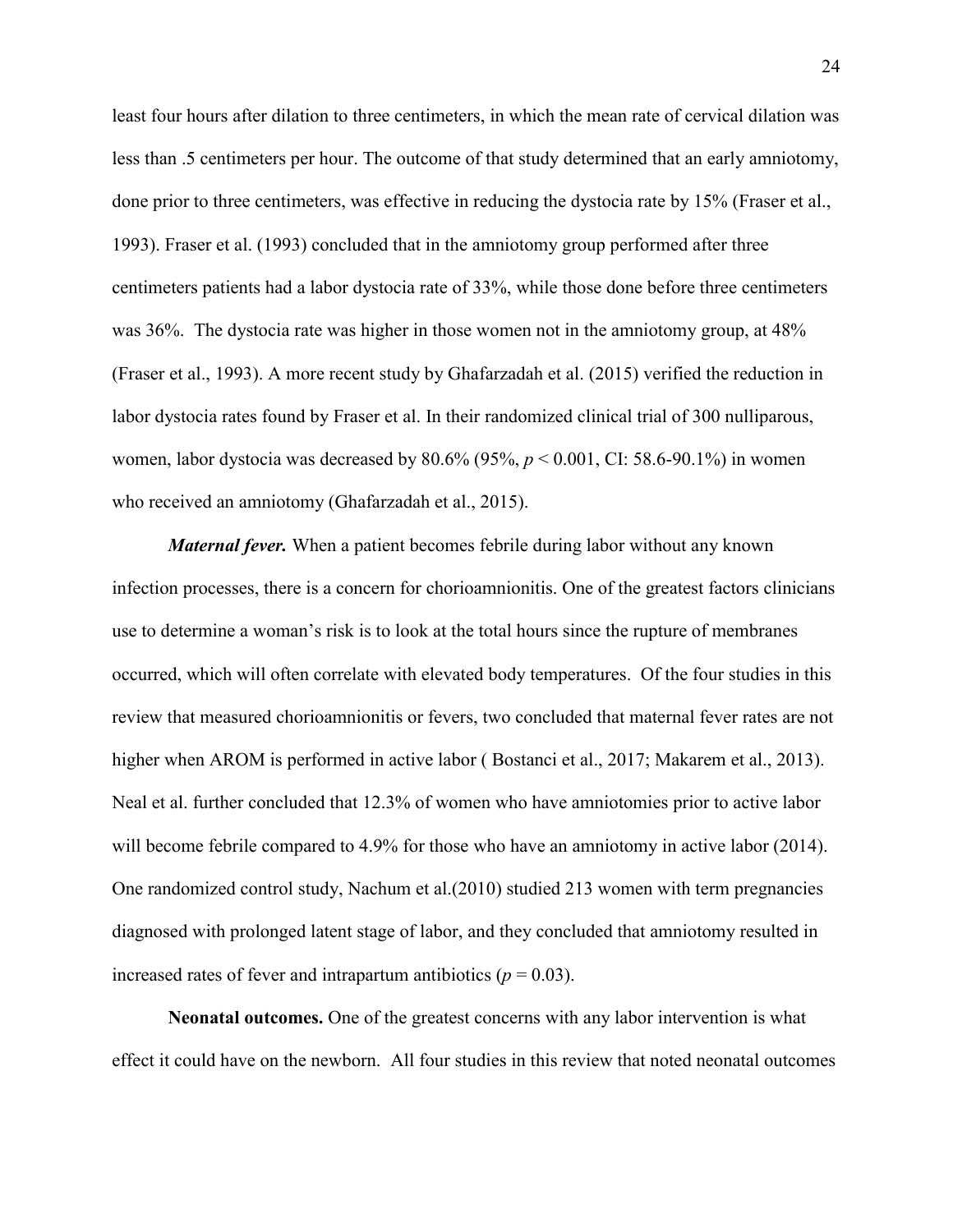concluded that there is no link between amniotomy in either early or active labor and neonatal outcomes (Cooney & Bastek, 2014; Fraser et al., 1993; Makarem et al., 2013; Onah et al., 2015).

**Special populations***.* While much of the labor process remains similar among women, certain pregnancy populations present unique risks related to the intervention of amniotomy. Many of these special populations are considered high risk because of maternal comorbidities.

*Multiples*. Only one study within this review evaluated the potential risks associated with amniotomy within twin labors. This large randomized control trial performed in Canada on twin mothers found that amniotomy along with intravenous oxytocin was found to not increase the rates of cesareans during twin inductions or augmentations (Mei-Dan et al., 2017). Boasting a large sample size of over 1,400 women, Mei-Dan et al. (2017) further divided these women into two groups: those receiving prostaglandins alone for cervical ripening and those who used intravenous oxytocin along with amniotomy. The results showed no statically significant rise in cesarean sections within the group using oxytocin and amniotomy to induce labor (Mei-Dan et al., 2017).

*Maternal obesity.* With the increase in rise of obesity within the United States, new challenges are present that need special consideration. Three articles selected for this review specifically examined the difference that exists for obese women during labor. Obese nulliparous women have been shown to have a higher rate of cesarean sections and respond less favorably to synthetic oxytocin and artificial rupture of membranes (Carlson, Corwin, & Lowe, 2017). Carlson et al. (2017) identified eight risk variables that were shown to increase the risk of cesarean sections in obese nulliparous patients including: non-partnered status, minority status, nicotine use throughout pregnancy, alcohol consumption, illegal drug use, major chronic diseases (renal, liver, minor cardiac), minor chronic illness (autoimmune disorders, pulmonary disease, bleeding disorders), and psychosocial complications. Preactive labor admissions were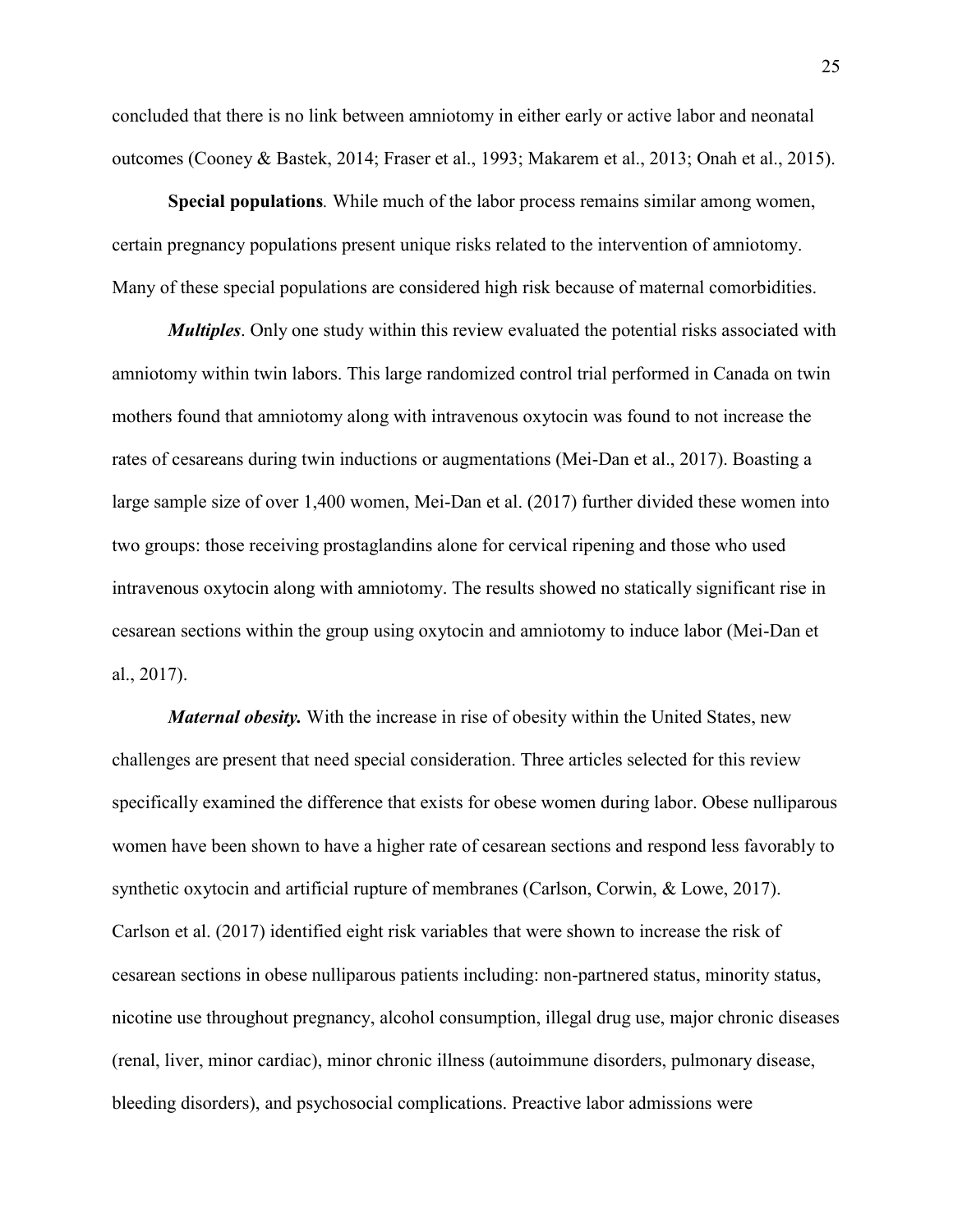significantly higher in women with higher body mass index, which correlates to a longer duration from rupture of membranes to delivery (Neal et al., 2014). One study specifically looked at 285 women with class III obesity and found that there was a link between early amniotomy and various adverse outcomes in women who required an induction of labor (Pasko et al., 2018). In contrast, amniotomy performed once the patient had reached four centimeters and was in active labor led to a significantly lower cesarean section rate (OR: 2.34; 95% Cl: 1.43-3.84) when compared to the early amniotomy group (Pasko et al., 2018). The research currently available concludes that obese, nulliparous women's risk for cesarean increases by 5% for each unit increase in her mass BMI (Neal et al., 2014). In conclusion, obese women are found to respond less favorably to interventions like amniotomy and have an increased risk of cesarean section rate when performed prior to an active labor pattern (Neal et al., 2014, Pasko et al., 2018, Carlson et al., 2017). Nulliparous women are especially vulnerable and special consideration and extra time should be afforded.

*Preterm.* Preterm inductions are indicated for women who have a medical necessity to deliver their infant prior to the thirty seventh week of gestation. An induction of a preterm patient comes with different risk factors and labor progression than in a term induction. A woman's body is not typically ready to deliver her baby at earlier gestations, making induction a longer and harder process.

One study focused primarily on preterm labor and the differences that exist within this group of patients. In this study, a total of 149 women requiring preterm medical induction between 23-34 weeks were studied for how early artificial rupture of membranes affected their labor progression (Kuper et al, 2017). Within this population, labor dystocia and cesarean section rates were significantly higher than full term patients (Kuper et al, 2017). Kuper et al. (2017) determined that early amniotomy in a preterm patient is associated with a higher risk of cesarean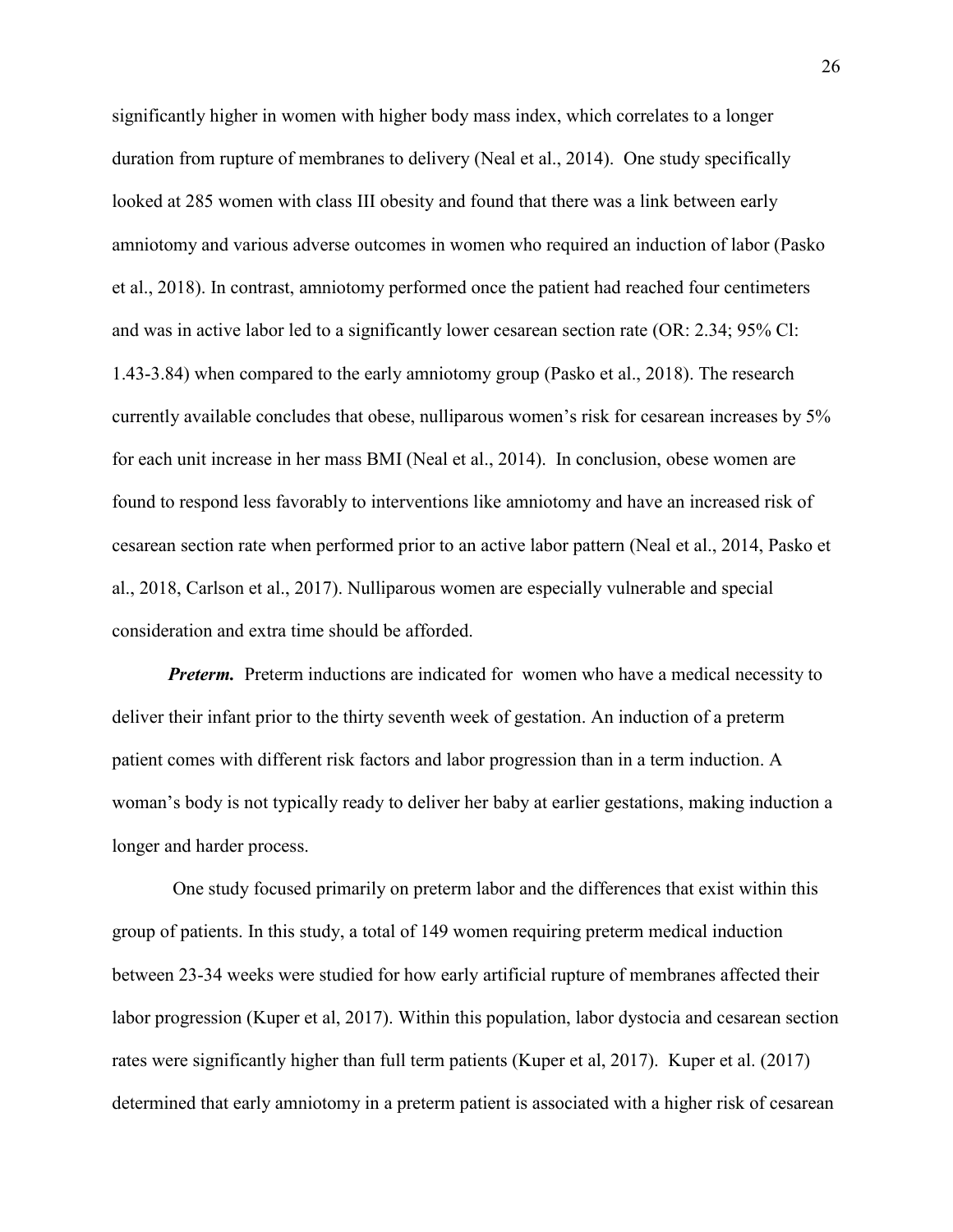section and increases the time period from the initiation of the induction to delivery  $(25.7 \pm 13.0)$ vs.  $19.0 \pm 10.3$  hours,  $p \le 0.01$ ). This study also concluded that early amniotomy was not associated with any increased risks of developing chorioamnionitis during labor or other adverse maternal or fetal outcomes (Kuper et al., 2017). However, more studies would need to be done to create a practice guideline on induction of labor in preterm patients.

#### **Summary**

In conclusion, the vast amount of research shows that amniotomy is an effective intervention for reducing length of labor in many populations without necessarily increasing the risk of adverse reactions. The researchers were all primarily in agreement that active labor should be in progress and the patient should be three to four centimeters or greater when amniotomy is performed in order to reduce the negative effects of labor dystocia and cesarean sections. Focus should be placed on the parity of the patient. Amniotomy is more effective in multiparous women, so nulliparous patients should be given more time to progress throughout the stages of labor before considering the use of an intervention like amniotomy for augmentation.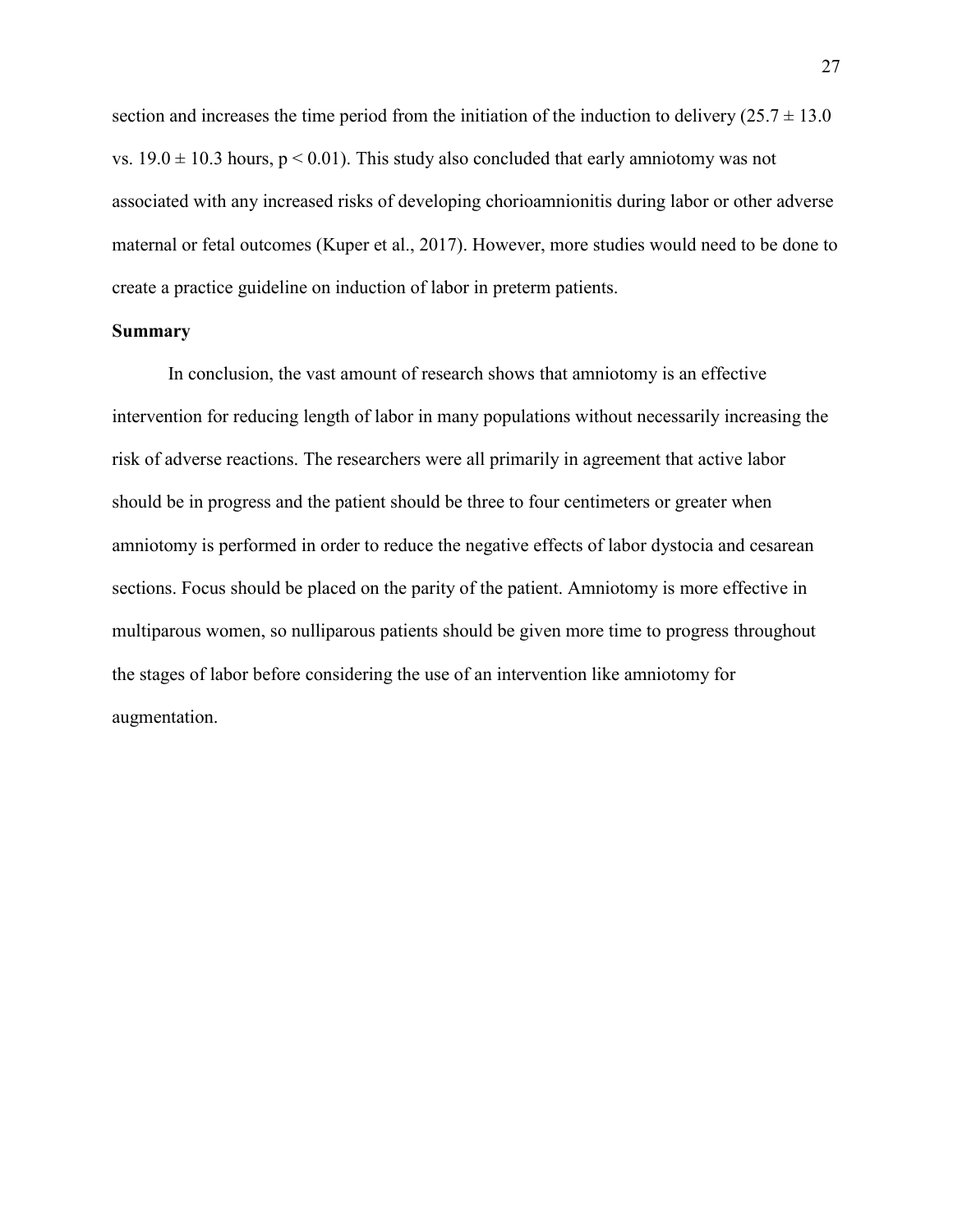#### **Chapter IV: Discussion, Implications and Conclusions**

The sole purpose of this literary review was to determine the safety and efficacy of the routine use of amniotomy during spontaneous, induced, or augmented labor progression. Using the Johns Hopkins Research Evidence Appraisal Tool, the 20 selected studies were critically analyzed to determine their overall level of quality. Throughout this review, many interesting findings were discovered that can contribute to the practice of nurse-midwifery. Those findings will be further discussed throughout this chapter. All of this will be compounded using Betty Neuman's System Model to explain further why internal and external forces heavily affect labor outcomes, especially when interventions are performed.

#### **Literature Synthesis**

The reason for this critical literature review was to determine outcomes of labors with the use of amniotomy. When formulating guidelines and practice bulletins, it is important to advocate for evidence based practice throughout each clinical practice. Many different studies were reviewed for accuracy, and this review concluded that there are various benefits to the use of amniotomy in shortening labor, however the risks exist especially within nulliparous women who are not in active labor. Regarding the admission of women in latent labor, Neal et al. (2014) found that 84% require IV oxytocin, 12.3% become febrile throughout labor, and that they are at a significantly increased risk for a cesarean section (95% CI, 1.02-6.37). However, only 45% of women admitted in active labor were augmented with oxytocin in the same study (Neal et al., 2014)

In regards to labor progression, eight of the twenty articles specifically concluded that the use of amniotomy shortened labor by two or more hours, while all 20 of the articles being reviewed showed a statistically significant shortening of labor (Bostanci et al., 2017; Cooney & Bastek, 2014; Fraser et al., 1993; Ghafarzadeh et al., 2015; Gross et al., 2014; Macones, Cahill,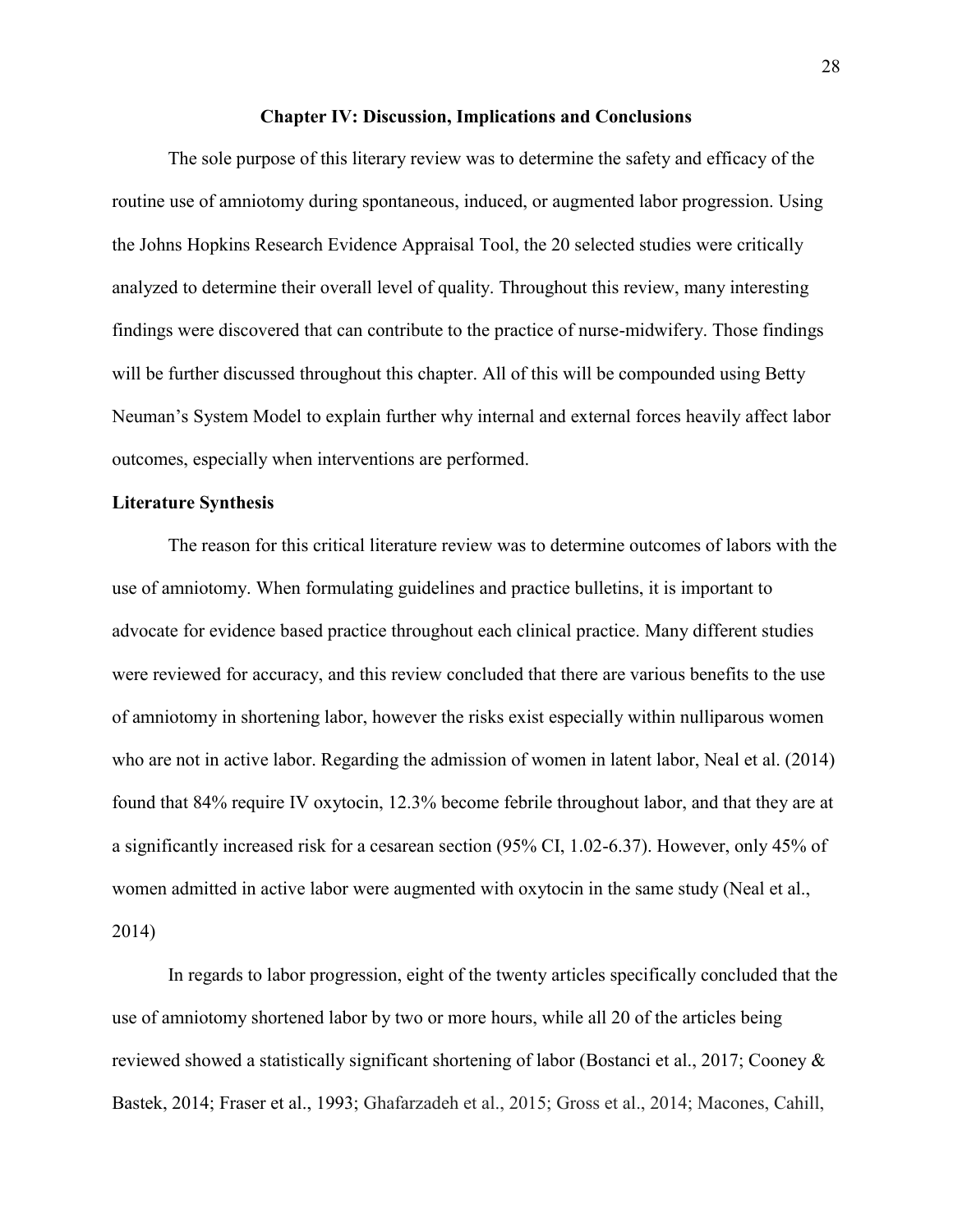Stamilio, Odibo, 2012; Makarem et al., 2013; Onah, Dim, Nwagha, & Ozumba, 2015; Tam, Conte, Schuler, Malang, & Roque, 2013). One dated study was even verified by a newer one that showed that amniotomy can be effective in preventing labor dystocia (Fraser et al., 1993; Ghafarzadeh et al., 2015). According to current studies, it is most appropriate to perform the amniotomy after three centimeters to aid in labor progression without causing further complications, and the procedure may be more effective with the use of oxytocin (Cooney  $\&$ Bastek, 2014; Fraser et al., 1993; Onah et al., 2015; Tam et al., 2013).

The results of this literature synthesis regarding potential complications related to an amniotomy are inconclusive, as studies did not all arrive at the same conclusions. While seven of the studies reviewed mention higher rates of cesarean sections associated with amniotomy in early or latent stages of labor, four studies that showed the rates of cesarean sections were the same and one that showed the cesarean rates were even lower (Angeby et al., 2018; Bostanci et al., 2017; Cooney & Bastek, 2014; Fraser et al., 1993; Ghafarzadeh, Moeininasab, & Namdari, 2015; Kuper et al., 2017; Macones et al., 2012; Mei Dan et al., 2017; Neal et al., 2014; Pasko et al., 2018; Rota et al., 2018; Selo et al., 2008). While many of these studies concluded that early amniotomy can increase risk of cesarean section, all, but one (Fraser et al., 1993), of these studies concluded that there was no change in cesarean section rate when the amniotomy was performed after three to four centimeters.

### **Current Trends and Gaps in Literature**

The procedure of artificially rupturing a woman's amniotic membranes while in labor, or as an induction method, was adopted over 50 years ago without solid evidence and benefit to risk ratio (Cohain, 2013). Over the last few decades many studies have been completed on the effects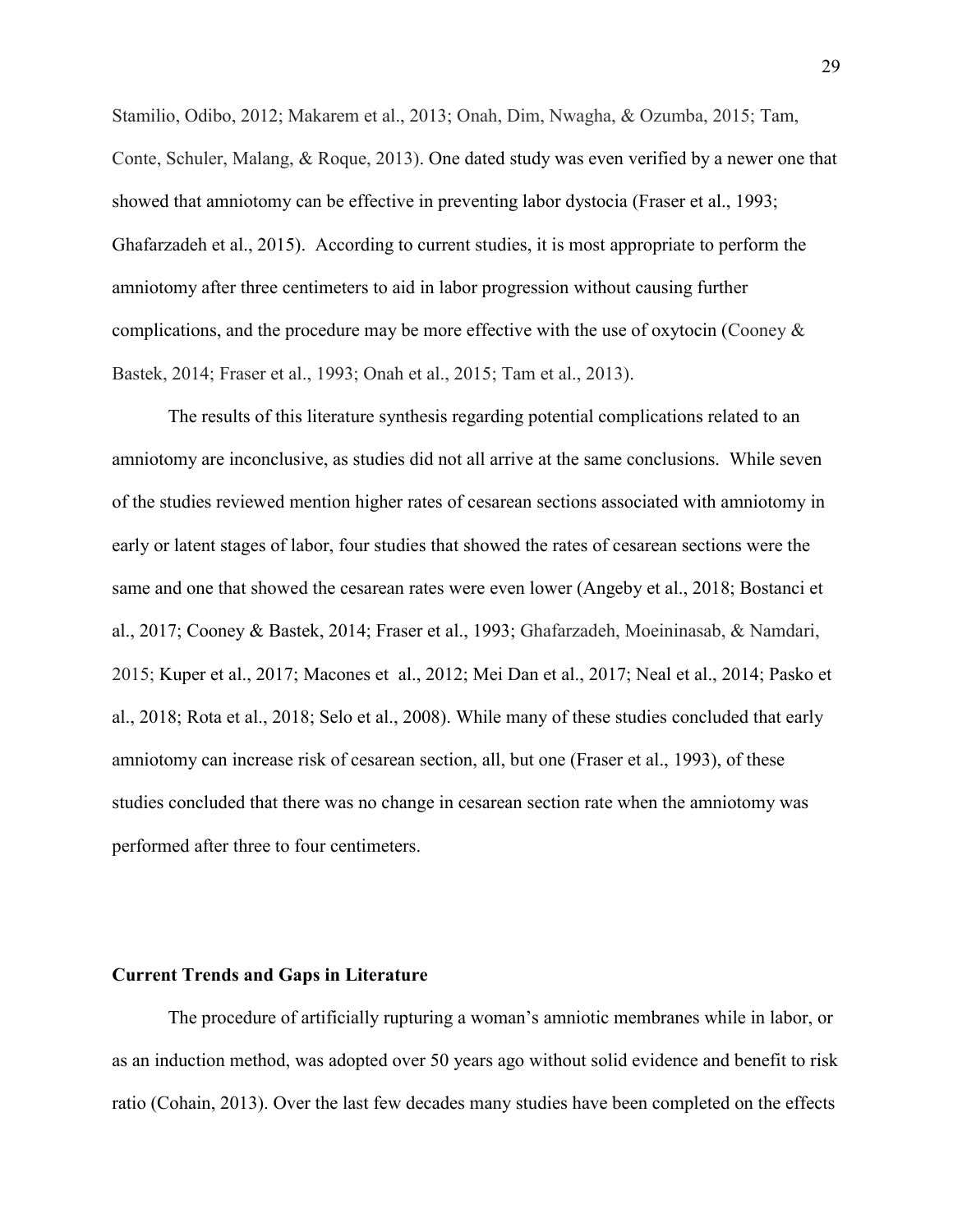of routine amniotomies, and it is easy to identify trends and gaps that exist. One of the earliest studies conducted between 1989 and 1991 examined amniotomy and whether benefits outweigh the risks (Fraser et al., 1993). This study was key to providing evidence based practice and providing the risks of the procedure, as well as pushing for future research on the use of artificial rupture of membranes. The main focus of initial studies done on amniotomies was the direct effect it had on the prevention of labor dystocia. Much of this early research was intended more to determine whether it could hasten labor and move one step closer to putting a time on labor progression. Unfortunately, each labor is different and later research found that amniotomy was not necessarily the biggest factor, wheres as fetal position and station was the determining factor in assessing labor progression.

As previously stated, most research still focuses on labor dystocia with the goal of determining overall changes in labor length. With limited information on the effects and risks of amniotomy on neonatal outcomes, prolapsed cord, and chorioamnionitis, additional research is necessary in order to ensure that amniotomy would not cause more harm than good. While many of the study included cesarean section, results varied between different studies and therefore more research is necessary to gain a consistent result. This triggered the recommendation for further studies that will address these risks as a key part of their study.

Despite the large amount of research and studies available on amniotomies, the practice is still being performed without solid evidence of risks associated. While the benefits of the procedure to progress labor at a faster rate are well documented, gaps also still remain in the use of amniotomy as an independent variable. Most studies were done on women that may have had oxytocin or other added forms of induction or augmentation that may skew the results as different nurses and providers will titrate the medication differently, changing the outcome of the labor.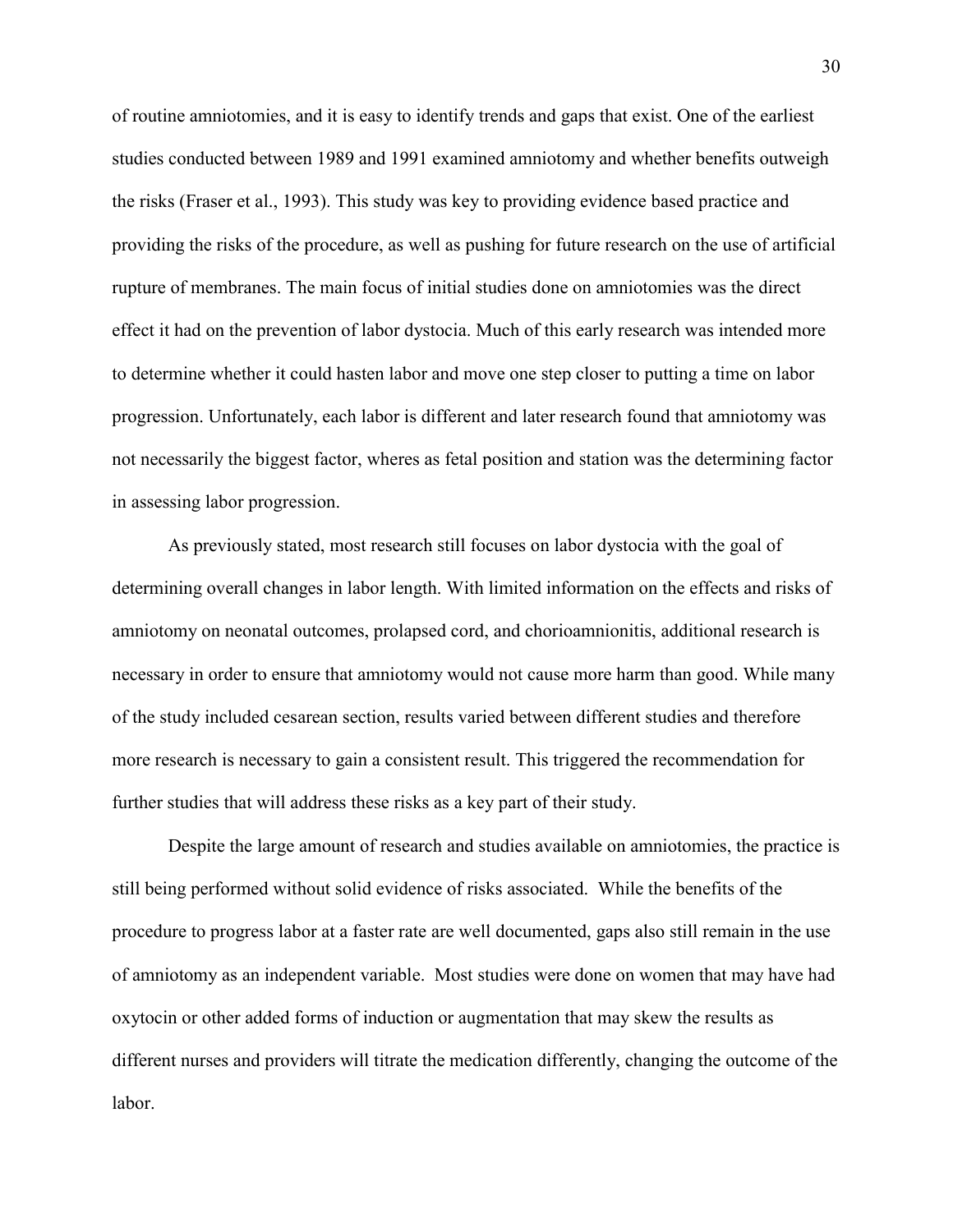Since there are limited studies on special populations of women, more randomized clinical trials would be necessary to conclude appropriate risk to benefits on performing an amniotomy on these populations. Some populations of women that need to be further studies in the use of amniotomies include multiple gestation, diabetic, hypertensive and pre-eclamptic, preterm, oligohydramnios and polyhydramnios, and trial of labor after cesarean section. These high risk populations of pregnant women have special circumstances that may affect the labor course, and therefore need studies to specifically address the use of amniotomy within the associated risk factors.

#### **Implications for Midwifery Practice**

What historically sets midwives apart from obstetricians is their "hands off" approach and ability to provide holistic care. The midwifery model views childbirth not as an illness but rather as a normal function. For various reasons, nurse-midwives find themselves in situations where medical interventions are necessary, so it is important to understand the safest time and situation to perform the intervention. Amniotomy is performed for a variety of reasons and some of these reasons are found to be validated based on clinical signs by either the mother or child.

One mindset that sets midwives apart is the belief that labor is a natural occurrence that occurs to complete the pregnancy and bring a new life into the world. While complications can occur in any labor and it is important to know abnormalities, it is imperative to understand the physiological process that occurs and why the membranes serve a vital role. The chorion is a layer of protection that exists between the amnion and the cervix. Prostaglandin dehydrogenase (PDHG) is an enzyme that is produced by the chorion that helps eliminate prostaglandin PGE2, which is directly responsible for ripening the cervix. It is thought that the constant contact between the chorion and the already opening cervix as it begins to dilate and efface it produces less PDHG (Smyth et.al., 2013). The pressure from the intact membranes places a constant and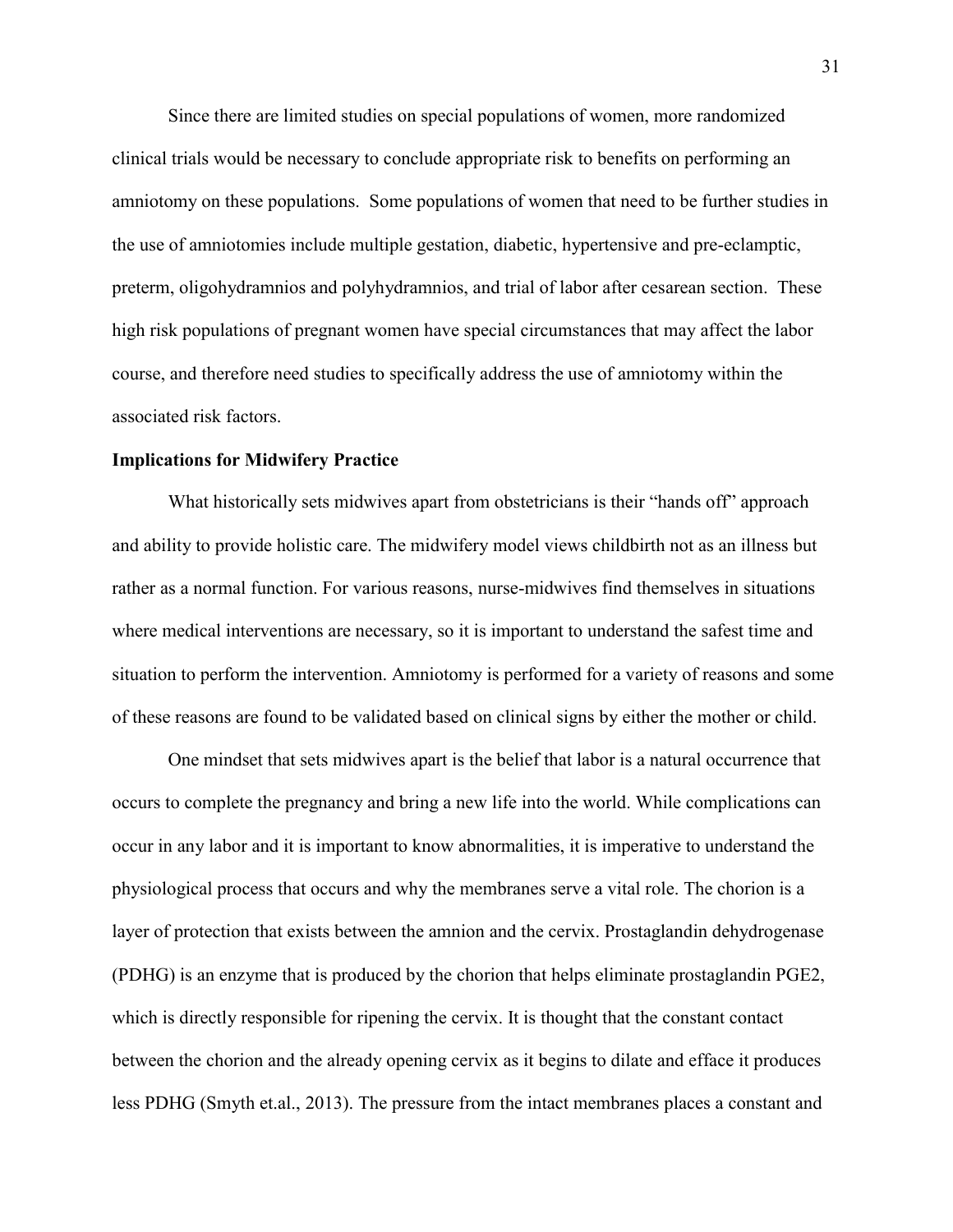equal pressure on the entire cervix while maintaining the natural barrier for both mother and child. This further allows the body to dilate and efface the cervix and begin preparing for labor. When the amnion is ruptured prior to adequate cervical ripening, it can slow down labor or stop it all together, which was observed in many studies selected for this review (Carlson et al., 2017; Cooney & Bastek, 2014; Fraser et al., 1993; Onah et al., 2015; Tam et al., 2013).

Based on the finding of this literature review amniotomy is effective in shortening labor, and the most optimal timing of amniotomy for progression of labor would be a multiparous woman with labor progressing past four centimeters (Bostanci et al., 2017; Cooney & Bastek, 2014; Fraser et al., 1993; Ghafarzadeh et al., 2015; Gross et al., 2014; Macones, Cahill, Stamilio, Odibo, 2012; Makarem et al., 2013; Onah, Dim, Nwagha, & Ozumba, 2015; Tam, Conte, Schuler, Malang, & Roque, 2013). However, amniotomy is also effective in nulliparous women with slowed progress and as an added induction method, only when the cervix is favorable. Current research shows that performing prior to a favorable cervix increases the risk of cesarean section (Angeby et al., 2018; Cooney & Bastek, 2014; Fraser et al., 1993; Kuper et al., 2017; Neal et al., 2014; Pasko et al., 2018; Rota et al, 2018).

The knowledge and understanding of how the labor process works and the intricate and sometimes unknown processes are extremely important to successful labor. The cascade of hormonal shifts causes one hormone to affect another. This is seen throughout the entire reproductive cycle and when one hormone is out of range the entire process can become altered. The majority of the evidence for this review did concur that amniotomy accelerates the labor process, but only when done at the correct time. Performing this intervention too soon could cause worsening labor dystocia.

#### **Recommendations for Future Research**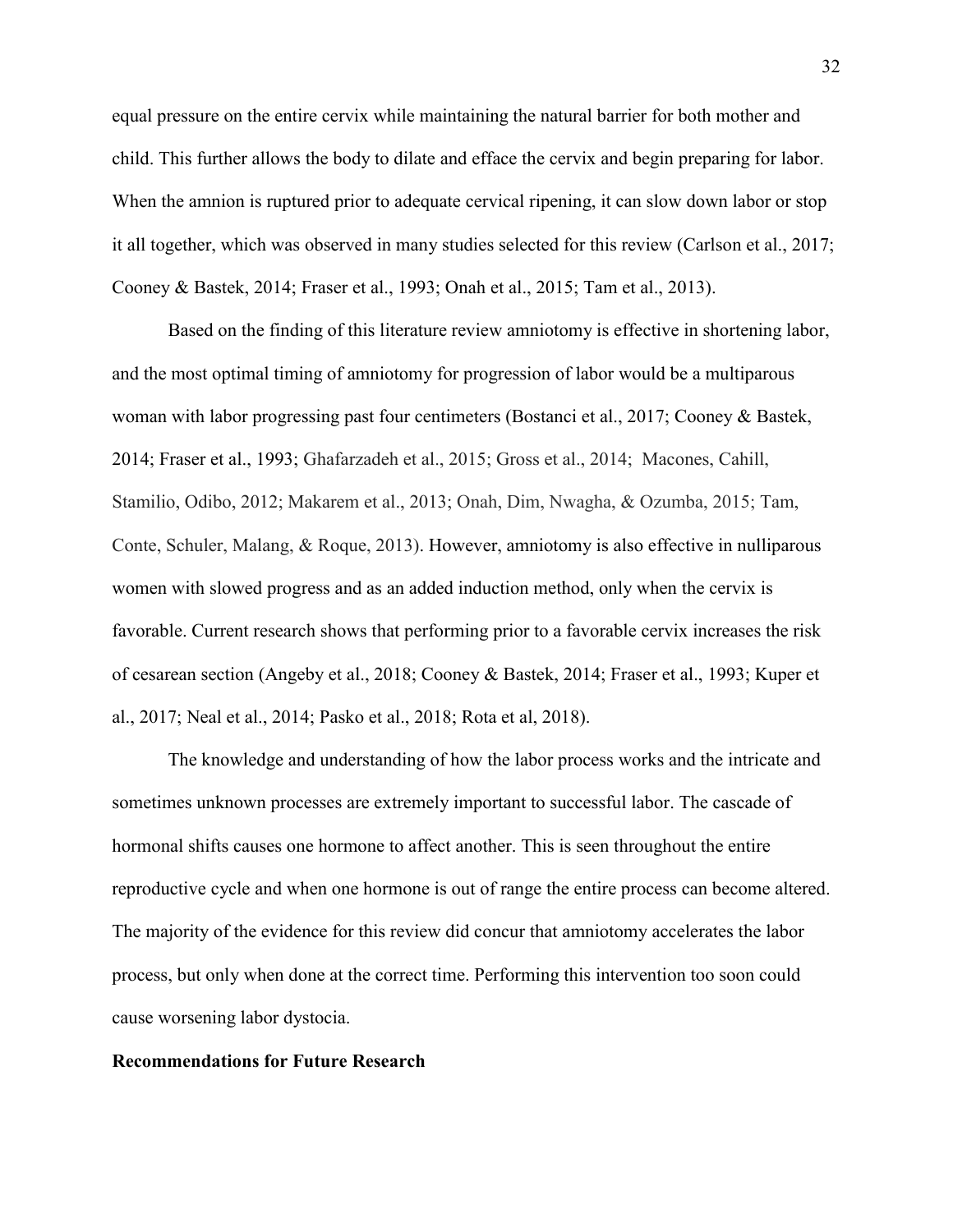Current increasing rates of cesarean sections have brought to light the risk and benefits of all procedures performed during labor. The effects of an intervention, like amniotomy, are felt by both the mother and child, so it is critical that the intervention does not favor one and harm the other. The benefits to a positive labor progression by use of an artificial rupture of membranes are clearly identified throughout the majority of literature used for this review. While amniotomy is proven to shorten labor by two or more hours, the risks are lower in those that meet certain criteria. Those who are in an active labor pattern and making cervical change can benefit from a shorter labor if amniotomy is performed. The risks associated with amniotomy is shown, through the research, to increase significantly in nulliparous women who are not in active labor. Recommendations for future research would include studying each risk as an independent variable to identify statistical differences between different populations. The risks that need further evaluation and research include the risks of cesarean section, chorioamnionitis, prolapsed cord, maternal pain, and neonatal outcomes including sepsis.

It would also be beneficial to conduct studies using amniotomy as an independent variable. The majority of current research add variables of other induction methods, such as pitocin and cytotec, but few have utilized amniotomy as a sole method of induction or augmentation. The multivariate nature of many of these studies, makes it difficult to determine whether amniotomy was independently responsible for either the decrease in labor time or the increase in labor complications. Each variable added to the research makes it more difficult to accurately conclude whether routine amniotomy is safe and effective.

One topic that widely differs throughout the research and current practice is the objective assessments that warrant admission to an obstetrical unit with anticipation for delivery. The research used for this review primarily studied low risk women with little or no major health complications. Because true labor dystocia is considered a clinical reason to further augment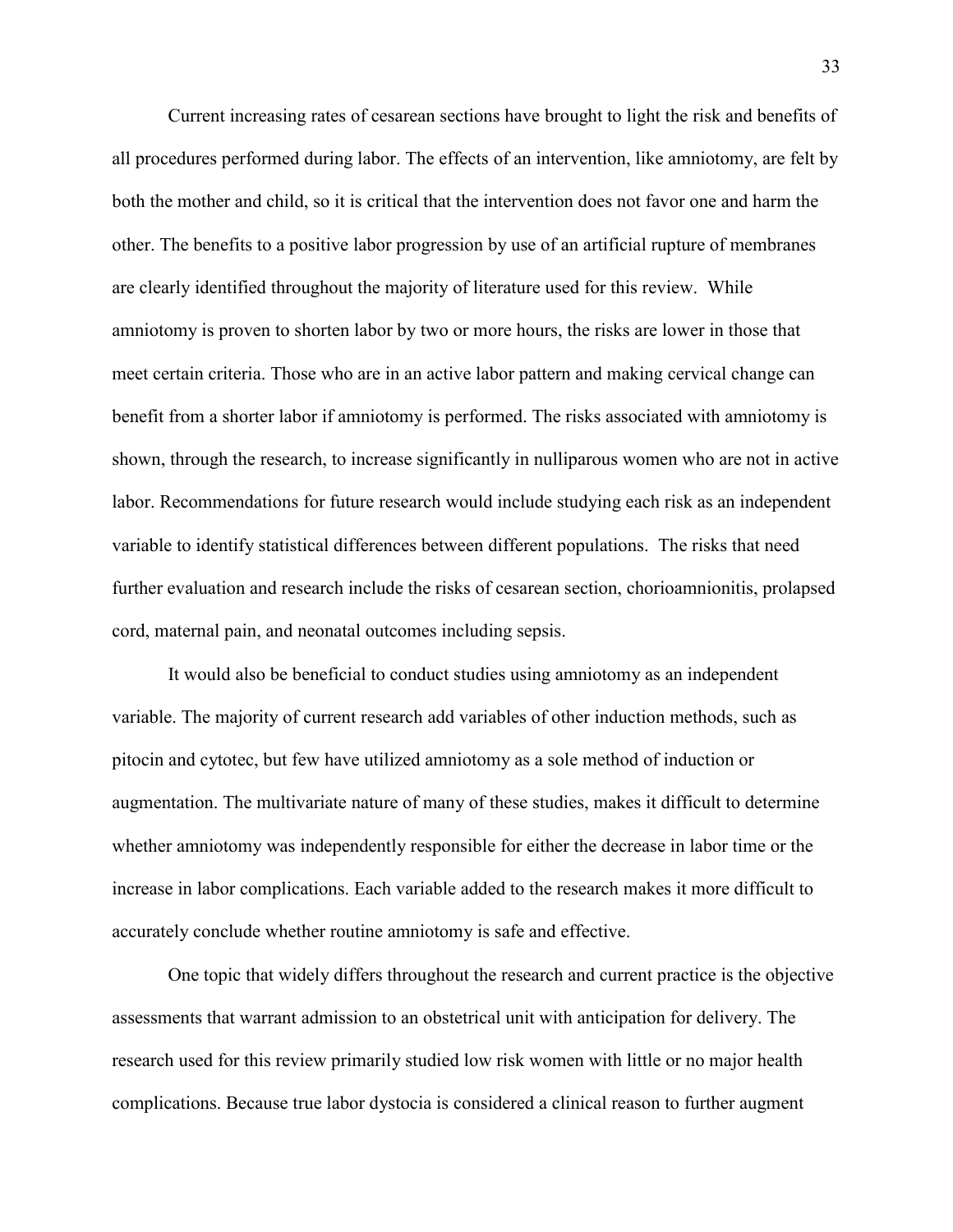labor with amniotomy or other obstetrical interventions, it is necessary to further research admission requirements for labor and when active labor truly begins. If the hope is to reduce interventions, it is extremely important to examine whether the current system of premature admission in labor is to blame rather than lack of cervical change. Research has shown that primiparous patients have a much longer latent labor, as the body is preparing itself for active labor and delivery. While most facilities, providers, and obstetrical nurses understand the statistical time differences between most multiparous and nulliparous women, most policies and guidelines do not differentiate between the two. This causes some multiparous women to appear as precipitous and some nulliparous women to appear as experiencing labor dystocia, when in fact it is normal for these differences.

#### **Integration of Betty Neuman's Nursing Theory**

Betty Neumann developed the System's Model to explain how various stressors can impact various outcomes and how different lines of defense exists to protect us from further harm. It is through this nursing theory that nursing has come to adapt care to a prevention based system rather than solely treating symptoms. To further understand this model and how it relates to the labor intervention of amniotomy, it is important to comprehend the lines of resistance that occur within the body to maintain the equilibrium that occurs during pregnancy and childbirth.

The female body was intelligently designed to not only conceive and carry a child but also vaginally deliver that child. Medical complications come when the equilibrium of the pregnancy is disrupted by internal or external forces. This could be a variant within the mother or child or could be an external cause that the body was not prepared for. When labor is induced using synthetic hormones, mechanical cervical dilatation, or artificial rupture of membranes, the body begins to react in various ways. The hope with these inductions is that changes will occur within the cervix based on the intensifying contractions. Research has shown us that this works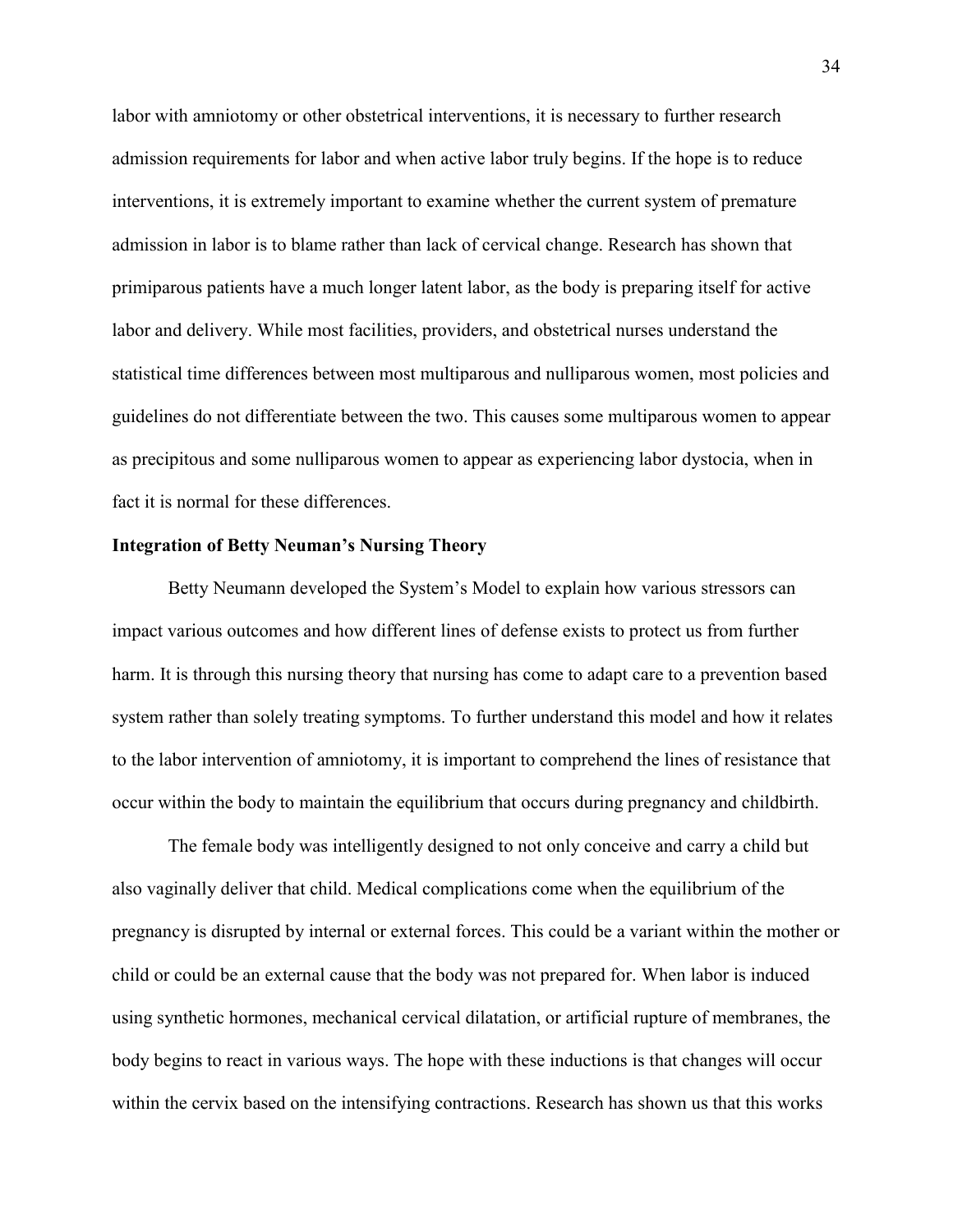more often with multiparous women but often nulliparous pre-labor patients are not so fortunate.

Amniotomy is one labor intervention that cannot be undone and once it is performed the countdown to delivery begins. The normal line of defense that exists to protect both mother and child is the amniotic sac. Once broken, the final line of defense for bacteria is broken and the risk for infection becomes a potential issue that necessitates action towards delivery. The bag of waters also protects the unborn child from trauma caused by cord compression. All of these are legitimate concerns that can and do happen once amniotomy is performed. Chorioamnionitis is an infection that occurs when bacteria travels through the vagina and infects the membranes within the uterus. This infection can cause a variety of complications for both mother and child, which require further necessary medical interventions such as intravenous antibiotics. A woman can develop chorioamnionitis even if her membranes rupture spontaneously, but often when the membranes rupture it is caused by strong, frequent contractions and a rapidly dilating cervix. The same is true with the incidence of umbilical cord prolapse. The amniotic sac is designed as a strong, flexible protective barrier that will break with strong, frequent contractions that cause the fetal head (or other presenting part) to put downward pressure through the cervix. As the amniotic sac bulges through the cervix, it will eventually rupture. When the head is well applied, the concern for prolapse is mostly eliminated. It is obvious that the cervix and amniotic sac work together to provide this primary level of preventative defense.

Neuman's model heavily relies on the idea that environments are responsible for a variety of outcomes. In the United States alone, almost 24% of all singleton pregnancies are induced (Osterman & Martin, 2014). Created environments are explained within The System's Model as a way to show the link that the environments created have a large impact on one's internal and external environment (Neuman, 2011). In a nation where a quarter of all pregnancies are induced, is it any wonder why cesarean sections have drastically risen? An environment of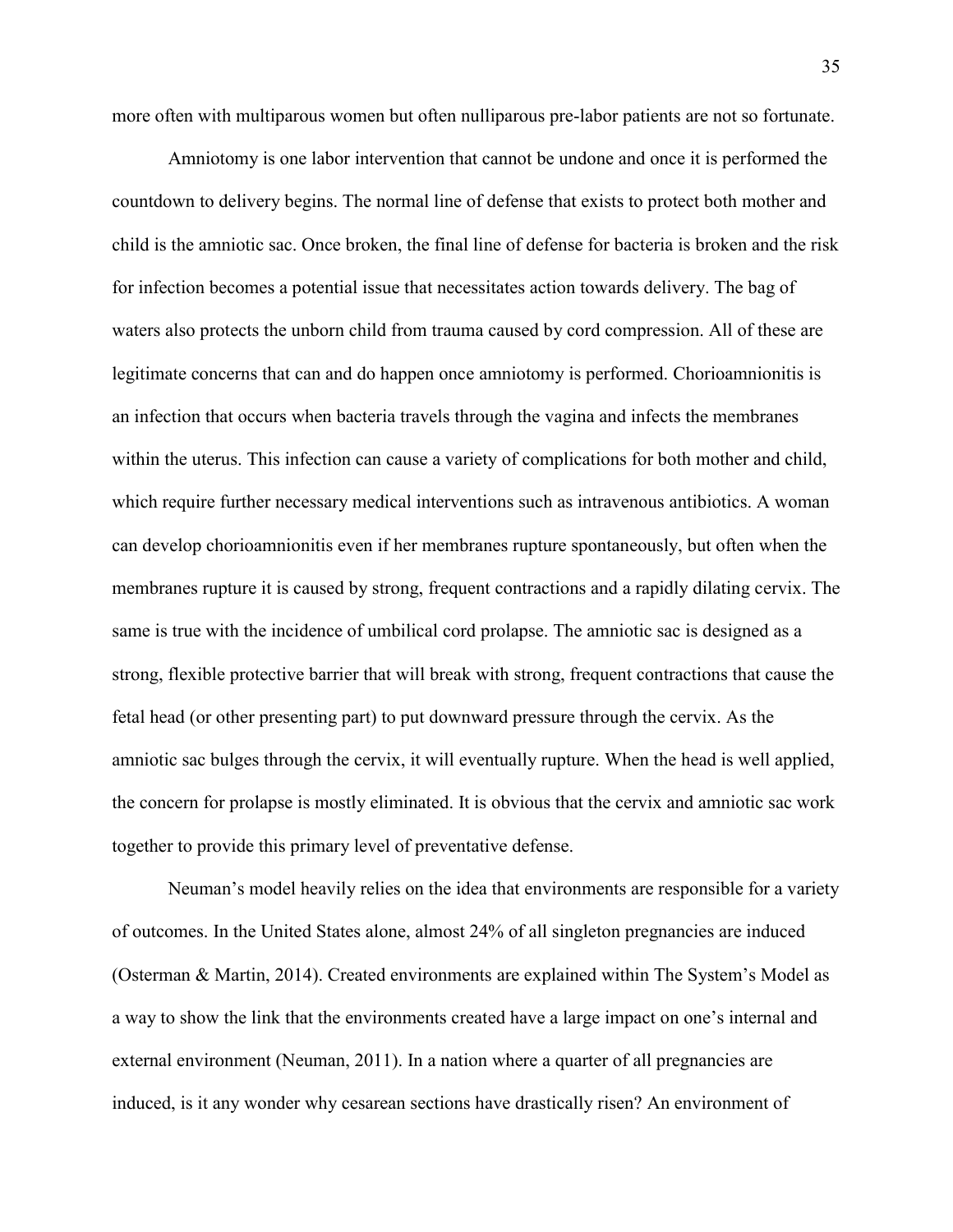normalcy needs to be established once again. Childbirth has been an act that has existed since the first humans walked this earth but somehow with the advanced understanding of science, many believe that it can be controlled. Labor must be viewed as a normal physiologic function if the hope for equilibrium is ever desired.

While there are risks associated with any intervention, when performed correctly amniotomy can shorten labor duration and allow progression to occur at a quicker pace. Informed choice is an important component of healthcare and is pivotal within midwifery. Women need to be educated about the benefits and risks and the provider must do so in a non judgemental way. Neuman's Systems Model emphasizes the word "stressor" as a way to bring change but a stressor is not necessarily a negative. In the case of amniotomy, the stressor (which is the intervention) can shorten labor and reduce cesarean section rates when done at the proper time.

#### **Conclusion**

Throughout the research presented within this case review, it can be concluded that the labor intervention of amniotomy is relatively low risk for patients already in an active labor pattern. Many of the complications that occur are the result of artificially rupturing the membranes prior to active labor and without correct fetal engagement. Amniotomy during active labor is shown in research to decrease overall labor time. It is clear that this intervention has its time and place. With regards to nulliparous patients, extra time and patience should be afforded as labor dystocia is often called too soon, sometimes before the patient is even in active labor. Providers should be slow to admit patients where active labor is not apparent.

Nurse-midwives must recognize that labor is a normal physiologic function that does not always operate on schedules and policies. As long as mother and child are tolerating labor, time should be given to allow the body to progress on its own. When medically indicated and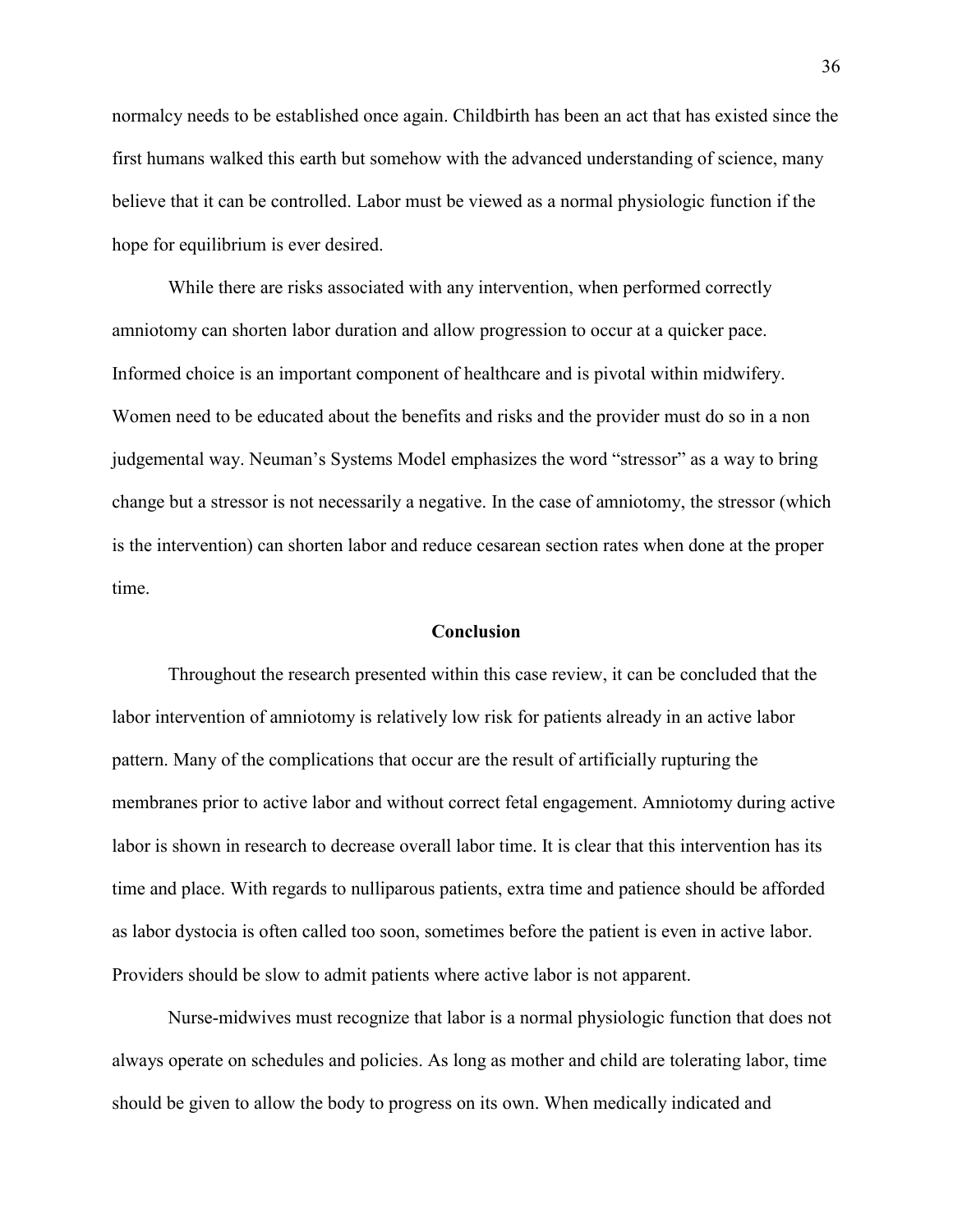appropriate, amniotomy is an effective tool to use but should be used only when active labor has begun. With such limited research on risks of amniotomy, as an advocate for low risk women, it should be used as only a tool, when needed, to aid in labor progression. More research on risks should be studied prior to using it routinely. The best time to use amniotomy is in cases of stalled labors or patients needing quicker delivery related to a high risk pregnancy.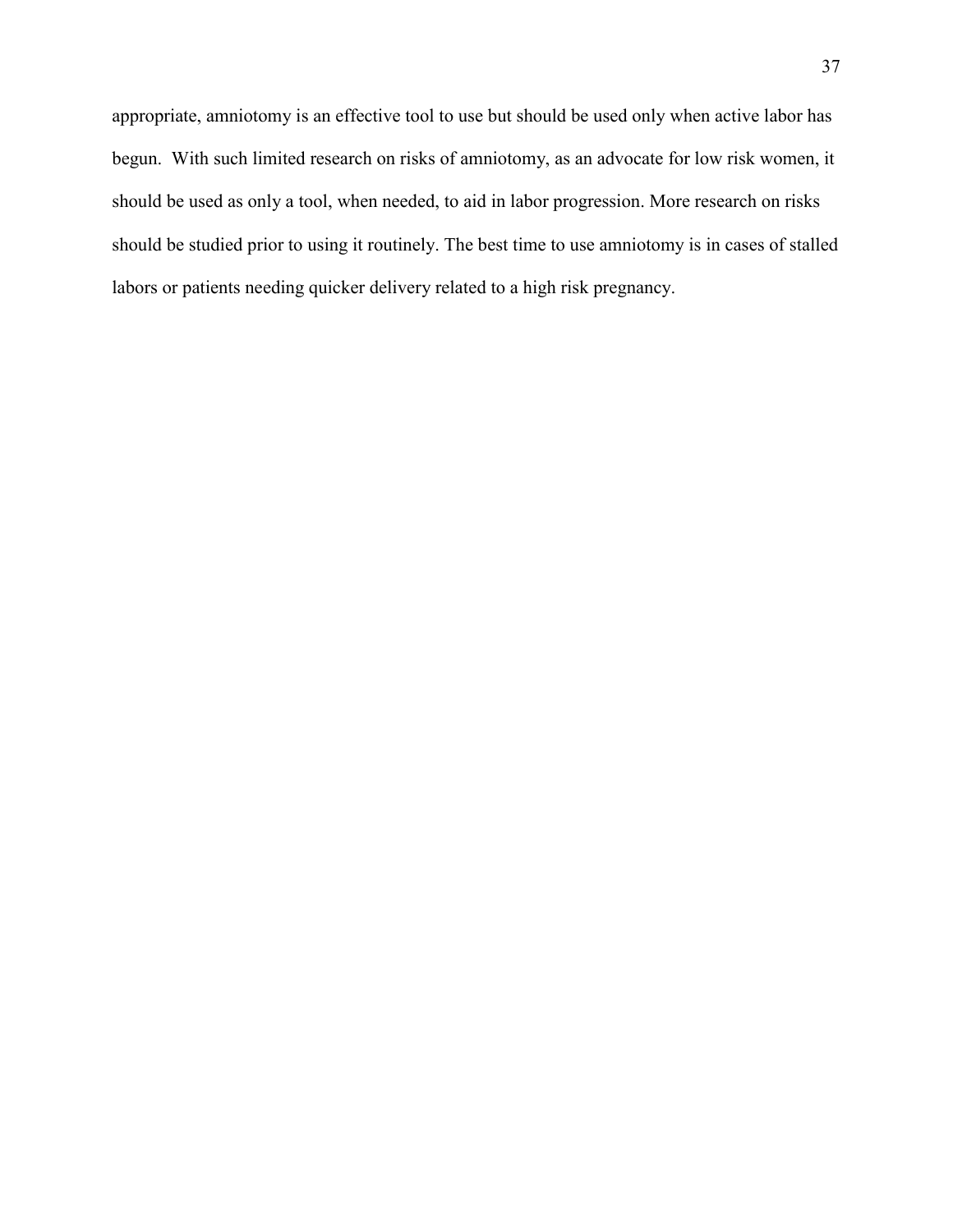#### **References**

Ahmadi, Z., & Sadeghi, T. (2017). Application of the Betty Neuman systems model in the nursing care of patients/clients with multiple sclerosis. *Multiple Sclerosis Journal - Experimental, Translational and Clinical*, *3*(3), 2055217317726798. doi:10.1177/2055217317726798

- Alligood, M. R., Marriner-Tomey, A. (2014). *Nursing theorists and their work: Utilization & application.* Elsevier Health Sciences. St. Louis: Mosby.
- American College of Nurse-Midwives. (2012). Midwives are primary care providers and leaders of maternity care homes- position statement. Retrieved from http://www.midwife.org/acnm/files/acnmlibrarydata/uploadfilename/000000000273/PS-Midwives-are-Primary-Care-Providers-and-Leaders-of-Maternity-Care-Homes-FINAL-22-MAR-18.pdf
- American College of Nurse-Midwives. (2016). Induction of labor- position statement. Retrieved from

http://www.midwife.org/acnm/files/ACNMLibraryData/UPLOADFILENAME/00000000 0235/Induction-of-Labor-2016.pdf

- Ängeby, K., Wilde-Larsson, B., Hildingsson, I., & Sandin-Bojö, A. (2018). Prevalence of prolonged latent phase and labor outcomes: Review of birth records in a Swedish population. *Journal of Midwifery & Womens Health, 63*(1), 33-44. doi:10.1111/jmwh.12704
- Association of Women's Health, Obstetric and Neonatal Nurses {AWHONN} (2014). Non‐ medically indicated induction and augmentation of labor. *Journal of Obstetric, Gynecologic & Neonatal Nursing, 43*(5), 678-681. doi:10.1111/1552-6909.12499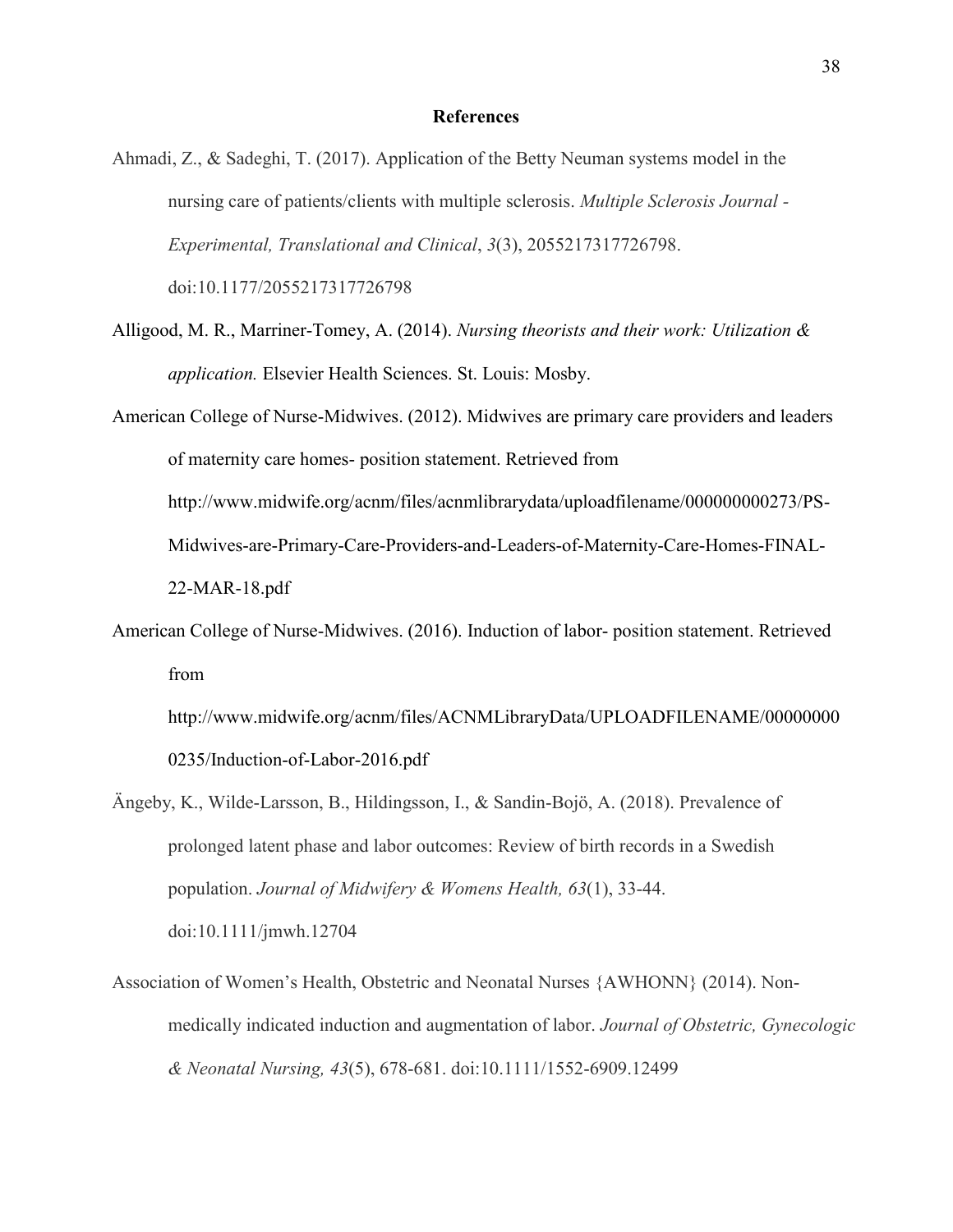American College of Nurse-Midwives {ACNM} (2018). Position statement: Prelabor rupture of membranes. Retrieved from http://www.midwife.org/acnm/files/ACNMLibraryData/UPLOADFILENAME/000000000 233/PS-Prelabor-rupture-of-membranes-FINAL-22-MAR-18. pdf

Bostancı, E., Eser, A., Yayla Abide, C., Kilicci, C., & Kucukbas, M. (2017). Early amniotomy after dinoprostone insert used for the induction of labor: A randomized clinical trial. The Journal of Maternal-Fetal & Neonatal Medicine, 31(1-12). doi:10.1080/14767058.2017.1285893.

- Centers for Disease Control. (2017). Birth; Method of delivery. Retrieved from https://www.cdc.gov/nchs/fastats/delivery. htm
- Centers for Disease Control. (2019). Stats of the states. Retrieved from https://www.cdc.gov/nchs/pressroom/sosmap/cesarean\_births/cesareans. htm

Cohain, Judy Slome. (2013). The less studied effects of amniotomy. *The Journal Of Maternal-Fetal & Neonatal Medicine,i 26*(17),[1][2][3] 1687-90. doi:10.3109/14767058.2013.798286.

- Cunningham, F. G., Leveno, K. J., Bloom, S. L., Spong, C. Y., Dashe, J. S., Hoffman, B. L., Sheffield, J. S. (2014). *Williams obstetrics* (24th ed.). New York, NY: McGraw-Hill Education
- Dearholt, S.L. & Dang, D. (2012). *Johns Hopkins nursing evidence-based practice: Model and guidelines*, (2nd ed.). Indianapolis, IN: Sigma Theta Tau International

Feghali, M., Timofeev, J., Huang, C. C., Driggers, R., Miodovnik, M., Landy, H. J., & Umans, J.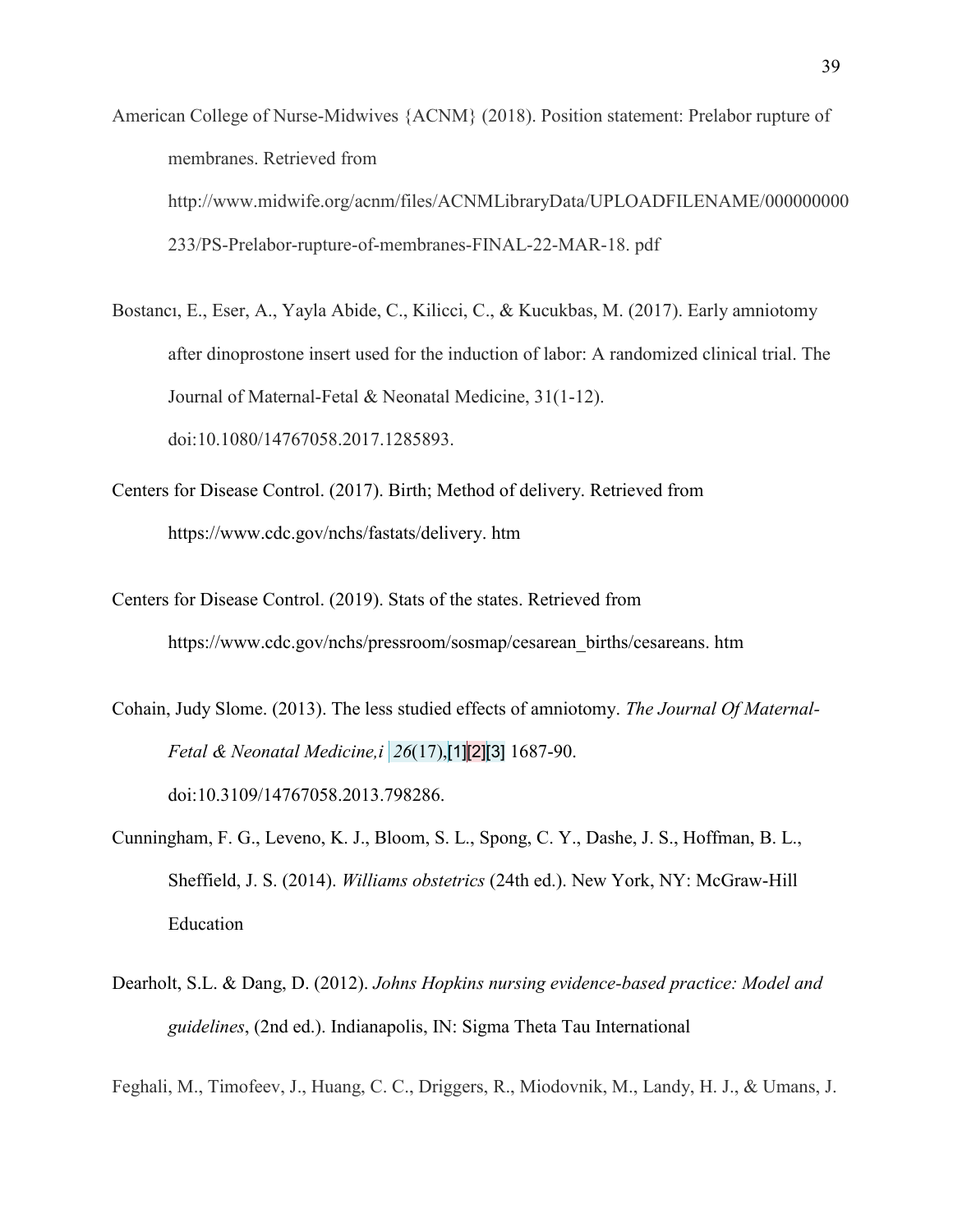G. (2014). Preterm induction of labor: Predictors of vaginal delivery and labor curves. *American journal of obstetrics and gynecology*, *212*(1), 91.e1-7.doi

- Fraser, W.D., Margoux, S., Moutquin, J-M., & Christen, A. (1993). Effect of early amniotomy on the risk of dystocia in nulliparous women. *The New England Journal of Medicine, 328*(16). doi:10.1056/NEJM199304223281602
- Ghafarzadeh, M., Moeininasab, S., & Namdari, M. (2015). Effect of early amniotomy on dystocia risk and cesarean delivery in nulliparous women: A randomized clinical trial. *Archives of Gynecology and Obstetrics*, *292*(2), 321-325. doi:10.1007/s00404-015- 3645-x
- Gross M., Frömke C., & Hecker H. (2014). The timing of amniotomy, oxytocin and neuraxial analgesia and its association with labour duration and mode of birth. *Archives of Gynecology & Obstetrics, 289*(1):41-48. doi:10.1007/s00404-013-2916-7.
- Knight, J. B. (1990). The Betty Neuman systems model applied to practice: A client with multiple sclerosis. *Journal of Advanced Nursing 15*: 447–455.doi
- Nachum, Z., Garmi, G., Kadan, Y., Zafran, N., Shalev, E., & Salim, R. (2010). Comparison between amniotomy, oxytocin or both for augmentation of labor in prolonged latent phase: a randomized controlled trial. *Reproductive Biology and Endocrinology*, *8*(1), 136. Link: https://rbej.biomedcentral.com/articles/10.1186/1477-7827-8-136
- National Partnership for Women & Families. (2016). Quick facts about labor induction. Retrieved from www.nationalpartnership.org/our-work/resources/healthcare/maternity/quick-facts-about-labor-induction.pdf

Neuman, B. M., & Fawcett, J. (2011). *The Neuman systems model* (5th ed.). Boston, MA: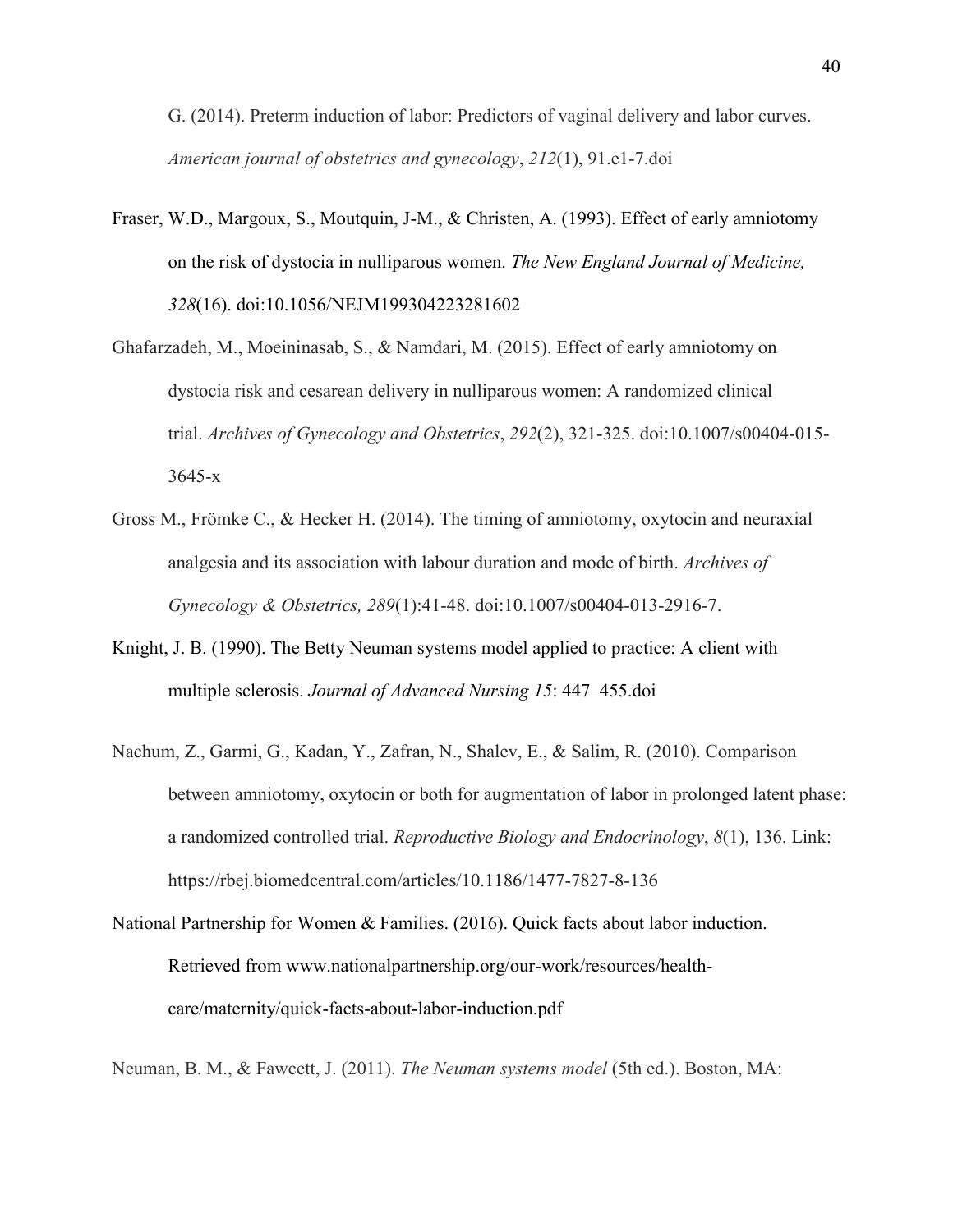Pearson.Osterman, M., & Martin, J. (2014). Recent declines in induction of labor by gestational age. Retrieved from https://www.cdc.gov/nchs/products/databriefs/db155.htm

- Saadia, Z. (2014). Rates and indicators for amniotomy during labor- a descriptive cross sectional study between primigravidas and gravida 2 and above. *Medical Archives, 68*(2). doi:10.5455/medarh.2014.68.110-112
- Systems theory. (n.d). Retrieved from http://nursing-theory.org/theories-and-models/neumansystems-model.pnp
- Wojciechowski, E., Murphy, P., Pearsall, T., French, E., (2016). A case review: Integrating Lewin's Theory with Lean's System approach for change. *OJIN: The Online Journal of Issues in Nursing*, *21*(2).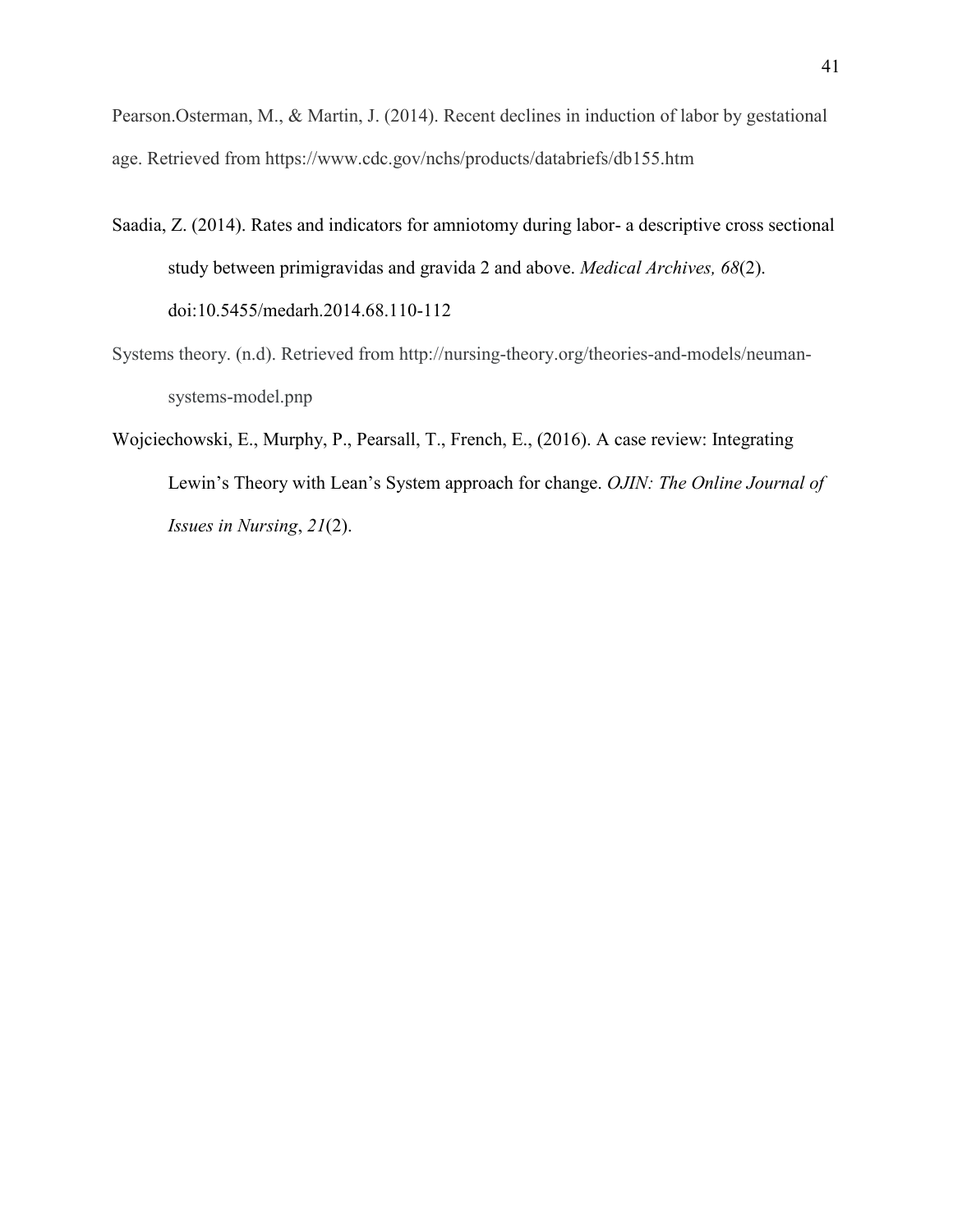## Appendix 1 – Literature Review Matrix

**Source:** Ängeby, K., Wilde-Larsson, B., Hildingsson, I., & Sandin-Bojö, A. (2018). Prevalence of prolonged latent phase and labor outcomes: Review of birth records in a swedish population. *Journal of Midwifery & Womens Health, 63*(1), 33-44. doi:10.1111/jmwh.12704

|                             | Womens Health, 03(1), 33-44. d01.10.1111/jmwn.12/04 |                             |                            |
|-----------------------------|-----------------------------------------------------|-----------------------------|----------------------------|
| <b>Purpose/Sample</b>       | <b>Design</b>                                       | <b>Results</b>              | <b>Strengths/Limitatio</b> |
|                             | (Method/Instruments)                                |                             | ns                         |
| <b>Purpose:</b>             | Descriptive and Comparative                         | Greater than 18 hours-      | <b>Strengths:</b>          |
| To describe the             | Study                                               | -23% of all patients        | -All women and             |
| prevalence of the           | Women were asked during                             | -29.2% of all nulliparous   | providers informed         |
| prolonged latent            | prenatal visits about an                            | -17% of all multiparous     | in advance regarding       |
| phase totalling 18          | ongoing study by their                              | -Higher rate after having   | the future review of       |
| hours or more and the       | antenatal midwife. Once                             | amniotomy in early or       | the records.               |
| interventions and           | admitted to the hospital, the                       | latent labor.               | -Sample consisted of       |
| outcomes that               | midwife then obtained written                       | -More IV and epidural       | 48% nulliparous.           |
| resulted.                   | consent to review their final                       | analgesia                   | Most years                 |
| <b>Sample/Setting:</b>      | birth record. A test pilot was                      |                             | nulliparous births         |
| 1343 electronic birth       | performed and a strong inter-                       | Less than 18 hours-         | account for 41% of         |
| records for women           | observer agreement was found.                       | -lower cesarean sections    | births.                    |
| admitted for                | Background data and                                 | -lower in multiparous       | <b>Limitations:</b>        |
| spontaneous labor           | characteristics, medical                            | patients                    | -This type of review       |
| over 37 weeks.              | interventions, and                                  | -significantly shorter      | of birth records           |
| Exclusion criteria          | labor/neonatal outcomes were                        | active phase of labor       | could have                 |
| was: multiple               | compared between women                              | <b>Conclusion:</b>          | limitations because        |
| gestation, induced          | with true latent phases lasting                     | Hospital distance, length   | documented                 |
| labors, cesarean birth,     | 18 hours or longer and those                        | of pregnancy, and           | interventions might        |
| stillborn births, non-      | with latent phases less than 18                     | childbirth fears were not   | not exactly match the      |
| Swedish speaking            | hours, based solely on the                          | found to be associated with | ones performed.            |
| patients, and those         | women's self report of labor                        | latent phase length. The    | -Exclusion of non-         |
| who delivered outside       | start time.                                         | women's perception of       | Swedish speaking           |
| of the hospital.            | Instrument:                                         | when true labor begins is   | women.                     |
| Setting: a midsize          | Data was analyzed using                             | vital as it has a cascading | -Sweden has an             |
| Hospital in Western         | descriptive statistics and a chi-                   | effect on pain control,     | extremely low              |
| Sweden                      | square test for dichotomous                         | obstetrical interventions,  | cesarean section rate      |
| Level of evidence:          | variables. The analysis utilized                    | and cesarean sections.      | so replication in          |
| Level III                   | the Statistical Package for                         |                             | other countries might      |
| <b>Quality of evidence:</b> | Social Sciences version 21.0.                       |                             | be hard.                   |
| High quality                |                                                     |                             |                            |

# **Author Recommendations:**

In order to provide a safe and woman centered care model, it is important to identify true prolonged labor compared to those who are labeled prolonged based on early admission to the hospital.

**Summary for current clinical practice question:** A prolonged latent phase is highly associated with early labor admittance to the hospital, higher rate of obstetrical interventions, epidural and IV analgesia, and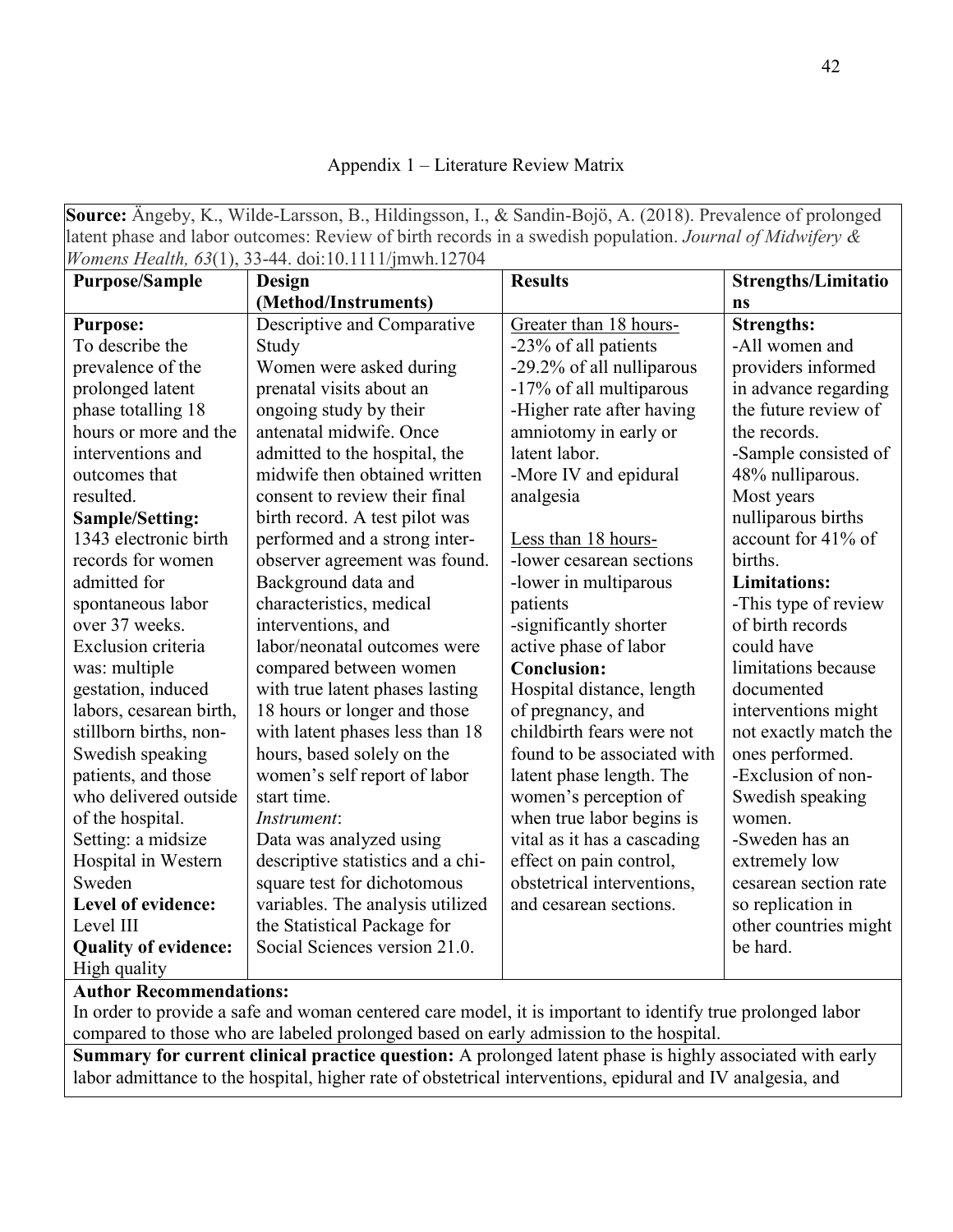cesarean births. Nulliparous patients have a longer than previously thought time from the latent phase to delivery.

**Source:** Bostancı, E., Eser, A., Yayla Abide, C., Kilicci, C., & Kucukbas, M. (2017). Early amniotomy after dinoprostone insert used for the induction of labor: A randomized clinical trial. *The Journal of Maternal-Fetal & Neonatal Medicine, 31*(1-12). doi:10.1080/14767058.2017.1285893.

| <b>Purpose/Sample</b>       | Design                    | <b>Results</b>                       | <b>Strengths/Limita</b> |
|-----------------------------|---------------------------|--------------------------------------|-------------------------|
|                             | (Method/Instruments)      |                                      | tions                   |
| <b>Purpose:</b>             | Randomized controlled     | Early amniotomy:                     | <b>Strengths:</b>       |
| To assess whether early     | clinical trial.           | -79 women delivered within 24        | -Subjects were          |
| amniotomy, after            |                           | hours with an average labor          | randomly                |
| cervical ripening with      | Patients were randomly    | duration being 13.72 hours.          | assigned.               |
| dinoprostone, in any        | assigned to one of two    | -Average time from start of          | -Validated              |
| way reduces the total       | groups: early             | induction to delivery was            | previous findings.      |
| duration of labor.          | amniotomy (artificial at  | shortened by more than two hours.    |                         |
|                             | 3cm) or standard          | -no increased risk for cesarean      |                         |
| Sample/Setting:             | amniotomy                 | section.                             | <b>Limitations:</b>     |
| 200 consenting adult        | (spontaneous). All        | -latent and active labor time was    | -small sample           |
| women with singleton,       | patients were monitored   | quicker than standard                | size                    |
| term gestations (over 37    | with continuous fetal     | management.                          | -Neither the            |
| weeks), cephalic            | monitoring.               | Standard management: - 35 women      | physician or            |
| presentations with intact   |                           | delivered within 24 hours with the   | participants were       |
| amniotic sac, and a         | Early amniotomy:          | average labor during being 22.73     | blind to the            |
| medical induction for an    | - Received a vaginal      | hours.                               | treatment group.        |
| induction of labor. 100     | insert of 10mg            | -chorioamnionitis and maternal       | -The trial was          |
| women in each group.        | dinoprostone at a rate of | fever were similar in both groups.   | only performed in       |
|                             | 0.3mg/h over 12 hours     |                                      | one hospital.           |
| Setting:                    | -AROM performed at        | There was no significant             |                         |
| Zeynep Kamil Maternal       | 3cm dilatation.           | difference in the need for a         |                         |
| and Children's Training     |                           | cesarean section between the two     |                         |
| and Research Hospital in    | Standard management:      | groups.                              |                         |
| Istanbul, Turkey.           | -Received the same        |                                      |                         |
|                             | dinoprostone 10mg         | <b>Conclusion:</b>                   |                         |
| Level of evidence:          | vaginal insert.           | This study only expanded upon the    |                         |
| Level 2 (Randomized         | -SROM occurs              | current research that showed that    |                         |
| controlled clinical trial)  | spontaneously.            | early amniotomy is not only safe     |                         |
| <b>Quality of evidence:</b> |                           | after receiving dinoprostone but it  |                         |
| <b>High Quality</b>         |                           | significantly decreased the length   |                         |
|                             |                           | of labor without increasing the rate |                         |
|                             |                           | of cesarean section.                 |                         |

# **Author Recommendations:**

The author recommended that early amniotomy immediately following vaginal prostaglandins should be used to decrease the overall length of labor.

# **Summary for current clinical practice question:**

Early amniotomy after cervical ripening with dinoprostone decreases the length of labor without increasing the rate of cesareans.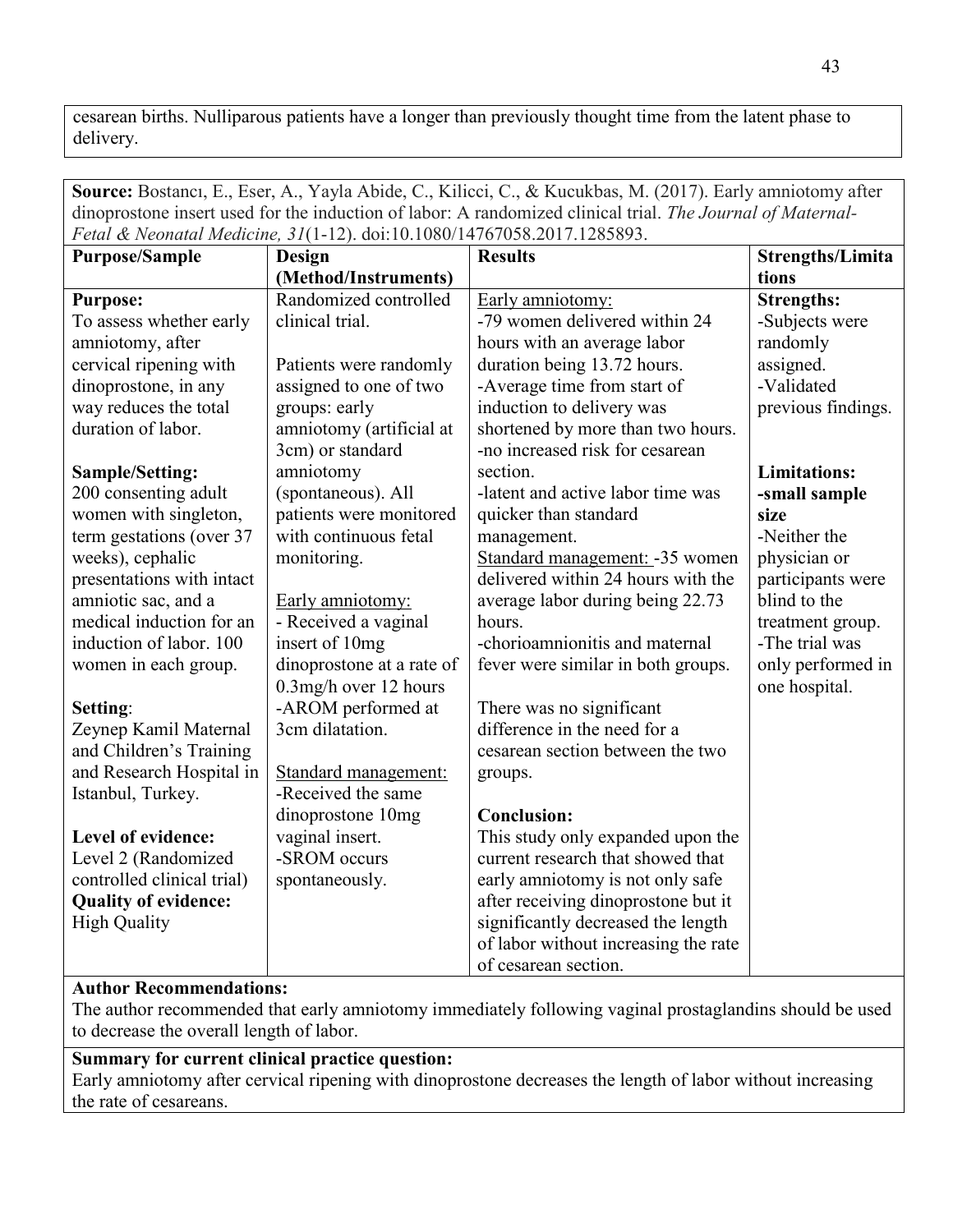**Source:**Carlson, N. S., Corwin, E. J., & Lowe, N. K. (2017). Labor intervention and outcomes in women who are nulliparous and obese: Comparison of nurse‐midwife to obstetrician intrapartum care. *Journal of Midwifery & Womens Health, 62*(1), 29-39. doi:10.1111/jmwh.12579

| <b>Purpose/Sample</b> | $\frac{1}{2}$<br><b>Design</b> | <b>Results</b>                    | <b>Strengths/Limitations</b> |
|-----------------------|--------------------------------|-----------------------------------|------------------------------|
|                       | (Method/Instruments)           |                                   |                              |
| <b>Purpose:</b>       | Retrospective cohort study.    | <b>Nurse-Midwife</b>              | <b>Strengths:</b>            |
| To see if there is    | Started with over 8000         | -More likely to go into           |                              |
| any statistical       | participants and 7,889 were    | spontaneous labor between 40      | Propensity score             |
| data or difference    | excluded because they          | $0/7$ and 40 6/7.                 | matching.                    |
| between care          | failed to meet criteria.       | -significantly fewer admitted to  |                              |
| provided by a         | Compared 2 propensity          | hospital less than 4cm.           | High number of               |
| doctor or nurse-      | score-matched groups of        | -less likely to use oxytocin aug. | exclusions.                  |
| midwife to obese      | women in good health           | epidurals, and IUPCs.             |                              |
| nulliparous           | status, first pregnancy,       | -significantly less third and     |                              |
| women in active       | obese, and in active-          | fourth degree tears.              | <b>Limitations:</b>          |
| spontaneous           | spontaneous labor. The         | -longer interval between          | Retrospective design.        |
| labor.                | labor itself was managed by    | AROM.                             |                              |
|                       | either a certified nurse       | -hydrotherapy significantly       | Bias in selecting the        |
| Sample/Setting:       | midwife or an obstetrician     | avoided or delayed high-tech      | members of each cohort       |
| 400 obese             | at one hospital between        | labor interventions.              | based on group               |
| nulliparous           | 2005-2012. These               | Obstetrician                      | allocation.                  |
| women                 | comparisons were then          | -quicker to progress from 4cm-    |                              |
|                       | ranged to see labor progress   | complete.                         | Generalizability since       |
| Setting:              | and outcomes.                  | -quicker to start oxytocin        | this facility has a lower    |
| University of         |                                | augmentation.                     | than average cesarean        |
| Colorado              | <b>Instruments:</b>            | <b>Conclusion:</b>                | rate.                        |
| Hospital              | Pearsons' 2-sided chi-         | Even though the CNM group         |                              |
|                       | square test to compare         | had a longer active labor phase,  | Excluded women who           |
| <b>Level of</b>       | demographic data.              | there was no difference in        | were higher risk or did      |
| evidence: Level       | REDCap was used to             | maternal temp, infection, but     | not have adequate            |
| III                   | obtain detailed medical        | did have a significantly lower    | prenatal care.               |
|                       | records.                       | rate of third and fourth degree   |                              |
| <b>Quality of</b>     |                                | lacerations.                      |                              |
| evidence: High        |                                |                                   |                              |

**Author Recommendations:** A prospective study of labor is needed. Watchful waiting along with physiological interventions (intermittent monitoring, ambulating, hydrotherapy) are shown to be beneficial in reducing the need for medical interventions that are associated with higher rates of maternal and fetal complications.

# **Summary for current clinical practice question:**

Giving women time to dilate, labor, and progress without performing unnecessary interventions is a benefit that is shown by lower rates of oxytocin, epidurals, IUPC's, and 3rd-4th degree lacerations.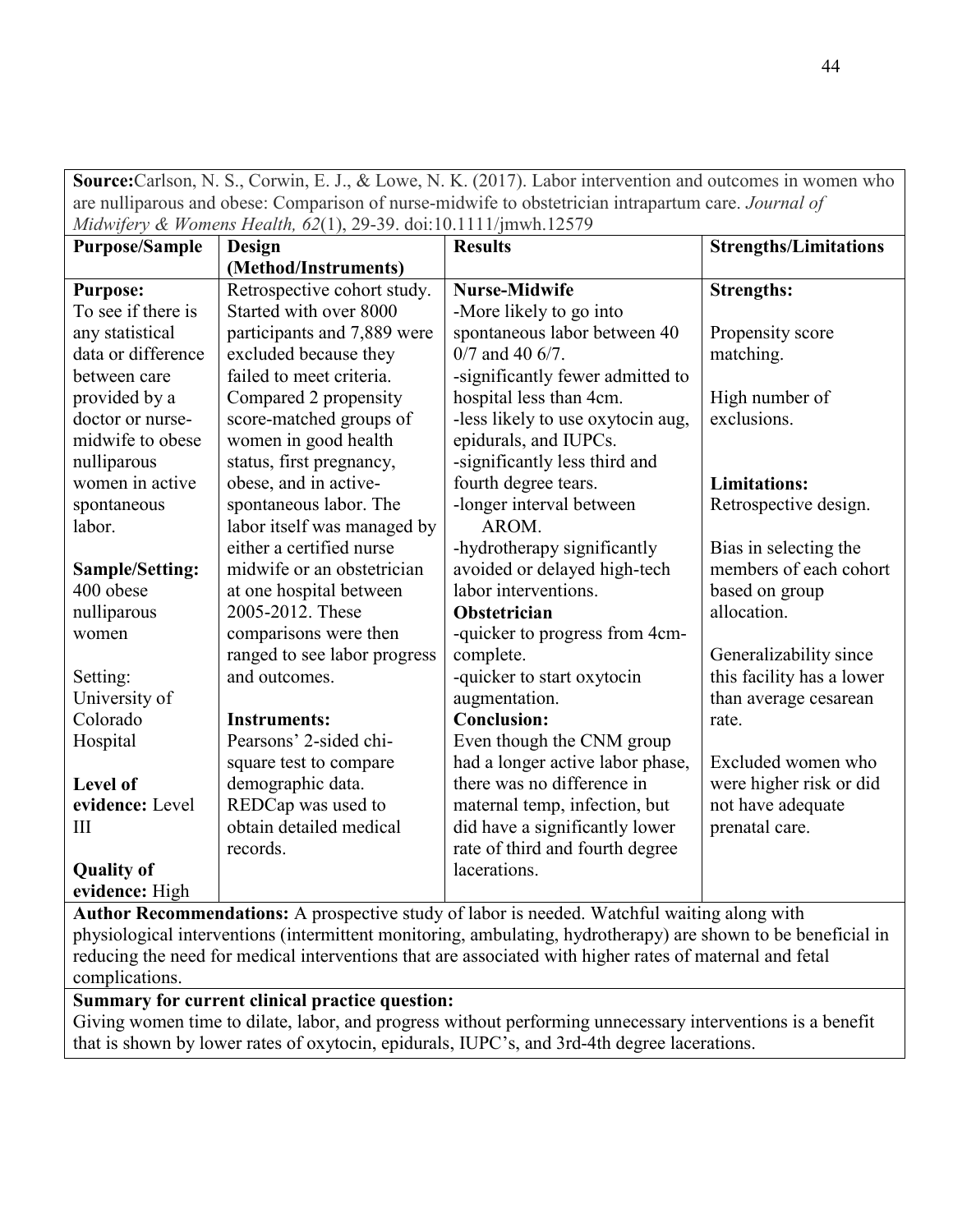**Source:** Cooney, L., Bastek, J. (2014). The association between early and artificial amniotomy and chorioamnionitis in nulliparous induction of labor. *International Scholarly Research Notices, 2014*. doi:10.1155/2014/628452. Link: https://www.ncbi.nlm.nih.gov/pubmed/27379338

|                           |                             | dol.10.11 <i>33/2</i> 014/026432. Ellik. https://www.licol.hhil.hhil.gov/publited/27379336 |                               |
|---------------------------|-----------------------------|--------------------------------------------------------------------------------------------|-------------------------------|
| <b>Purpose/Sample</b>     | Design                      | <b>Results</b>                                                                             | <b>Strengths/Limitations</b>  |
|                           | (Method/Instruments)        |                                                                                            |                               |
| <b>Purpose:</b>           | <b>Randomized Control</b>   | -There was a significant                                                                   | <b>Strengths:</b>             |
| The purpose of            | Study                       | decrease $(57.5\%)$ in the rate                                                            | -Well-balanced in             |
| this article was to       | <b>Method:</b>              | of chorioamnionitis in the                                                                 | demographics, pre-existing    |
| find and study if         | Women were either           | early amniotomy group of the                                                               | medical conditions, GBS,      |
| early amniotomy           | placed in the "early"       | women who delivered                                                                        | reasons for inductions.       |
| would increase the        | artificial amniotomy"       | vaginally.                                                                                 | -Author describes all         |
| rate of                   | group or the control,       | -In vaginal deliveries, there                                                              | necessary terms that may be   |
| chorioamnionitis,         | "unexposed" group.          | was a 2 hour and 20min                                                                     | defined differently in        |
| decrease time to          | Demographics and pre-       | decrease in time from 4cm to                                                               | different institutions.       |
| vaginal delivery,         | existing medication         | delivery in women with early                                                               | -Reliable databases were      |
| and/or increase the       | conditions were well        | amniotomy compared to those                                                                | used to compile data.         |
| risk of cesarean          | balanced between the two    | without.                                                                                   | -"Largest cohort of           |
| section.                  | groups. Both groups had     | -The rate of cesarean section                                                              | nulliparous women studied     |
| <b>Sample/Setting:</b>    | similar indications for     | was increased in the early                                                                 | to date and the first to be   |
| Sample:                   | induction.                  | amniotomy group $(40.2\%)$                                                                 | powered to the rate of        |
| $-1,567$ women met        | <b>Early Artificial</b>     | versus the patients without                                                                | chorioamnionitis as primary   |
| criteria and were         | Amniotomy: The 398          | $(29.5\%)$ .                                                                               | outcome" $(p.5)$ .            |
| included in the           | participants in this group  | -No significant difference in                                                              | -A great amount of            |
| study.                    | had their membranes         | neonatal outcomes between                                                                  | consistency since all the     |
| -Nulliparous -            | artificially ruptured at a  | the early amniotomy group                                                                  | study participants were in    |
| Admitted for              | median of 3cm.              | and those without.                                                                         | the same facility.            |
| induction of labor -      | Unexposed: The 1,169        | <b>Conclusion:</b>                                                                         | -Great reproducibility.       |
| intact membranes -        | participants in this group  | -Early amniotomy in                                                                        | <b>Limitations:</b>           |
| Term gestation.           | had a median amniotomy      | inductions does not increase                                                               | -Sample sizes were not        |
| Setting:                  | at 4.5cm. 80.4% of the      | the risk of chorioamnionitis.                                                              | completely equal. There       |
| Study was                 | women in this group had     | It actually lessened this risk                                                             | were $1,169$ in the unexposed |
| conducted between         | artificial amniotomy,       | significantly in those with                                                                | group, while there were only  |
| January 2008 and          | while 19.6 had a            | vaginal deliveries.                                                                        | 398 in the early amniotomy    |
| December 2011 at          | spontaneous amniotomy       | -Early amniotomy decreases                                                                 | group.                        |
| an urban tertiary         | at greater than 4cm.        | the length of labor in                                                                     | -Decision to perform early    |
| care center.              | <b>Instruments:</b>         | nulliparous women.                                                                         | amniotomy was based on        |
| <b>Johns Hopkins</b>      | <b>Centricity Perinatal</b> | -Early amniotomy increases                                                                 | physician's preference,       |
| <b>Evidence</b>           | database was used to        | the risk of cesarean section.                                                              | which may have been a bias    |
| <b>Appraisal:</b> Level 1 | track deliveries during the | -Early amniotomy does not                                                                  | that influenced results.      |
|                           | study. The delivering       | affect neonatal outcomes.                                                                  | -Definitions of               |
| <b>Quality:</b> Level A:  | physician entered           |                                                                                            | chorioamnionitis were not     |
| High quality              | delivery information into   |                                                                                            | based on lab cultures         |
|                           | a separate electronic       |                                                                                            | obtained.                     |
|                           | database.                   |                                                                                            |                               |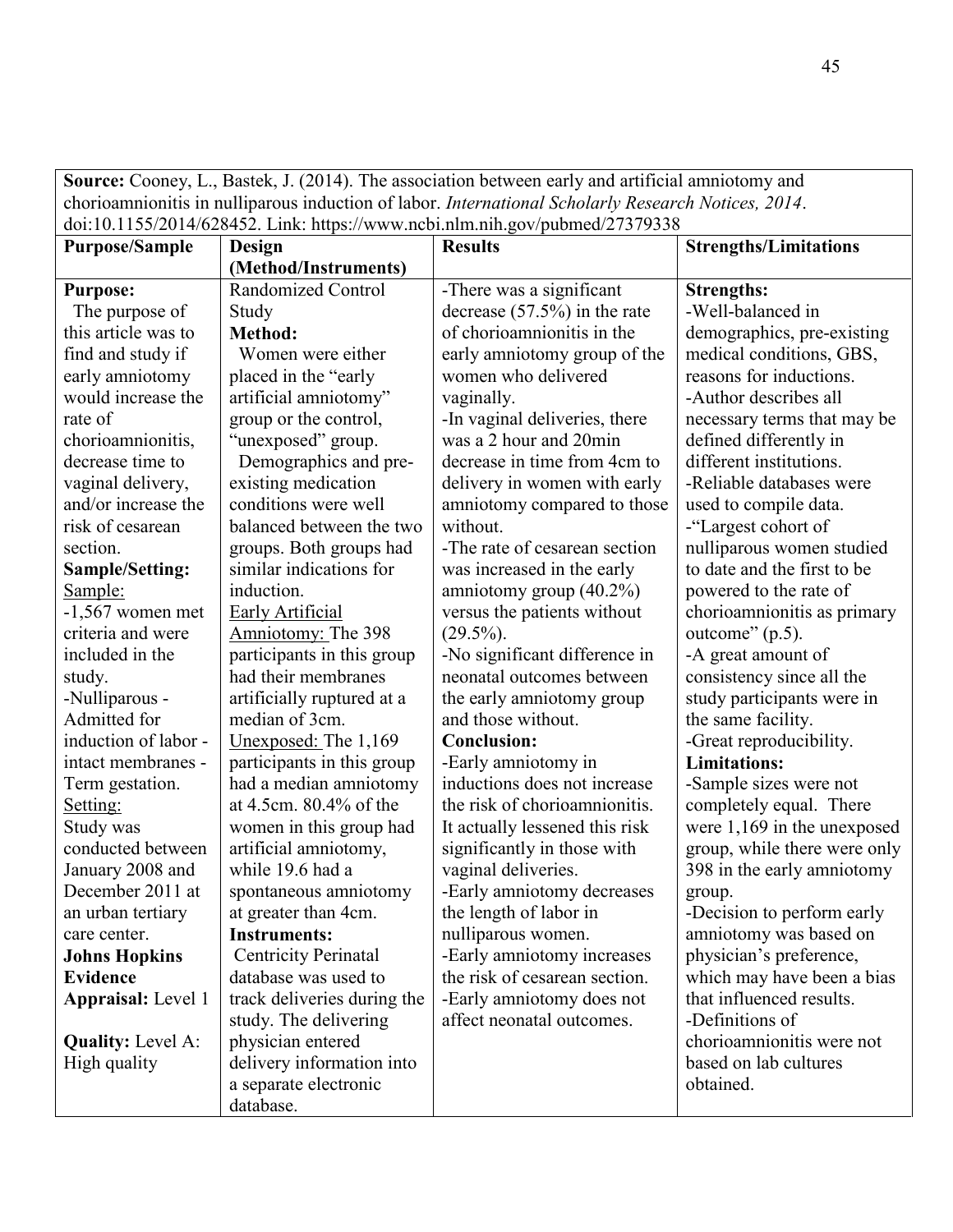#### **Author Recommendations:**

Although there is no "author recommendations" section, they do mention that they study the length of time between the intervention and delivery instead of how they studied it (between 4cm and delivery).

**Implications:** There are both benefits and risks to performing early amniotomy. It may have no effect on chorioamnionitis, but it may increase the risk of cesarean section delivery. It does significantly reduce the time in labor, which is consistent with other studies. More research needs to be done to verify if this is a risk of early amniotomy. It may be helpful to perform artificial amniotomy when attempting to reduce the length of labor, but possibly should not be done prior to 4cm due to the increased risk of cesarean section.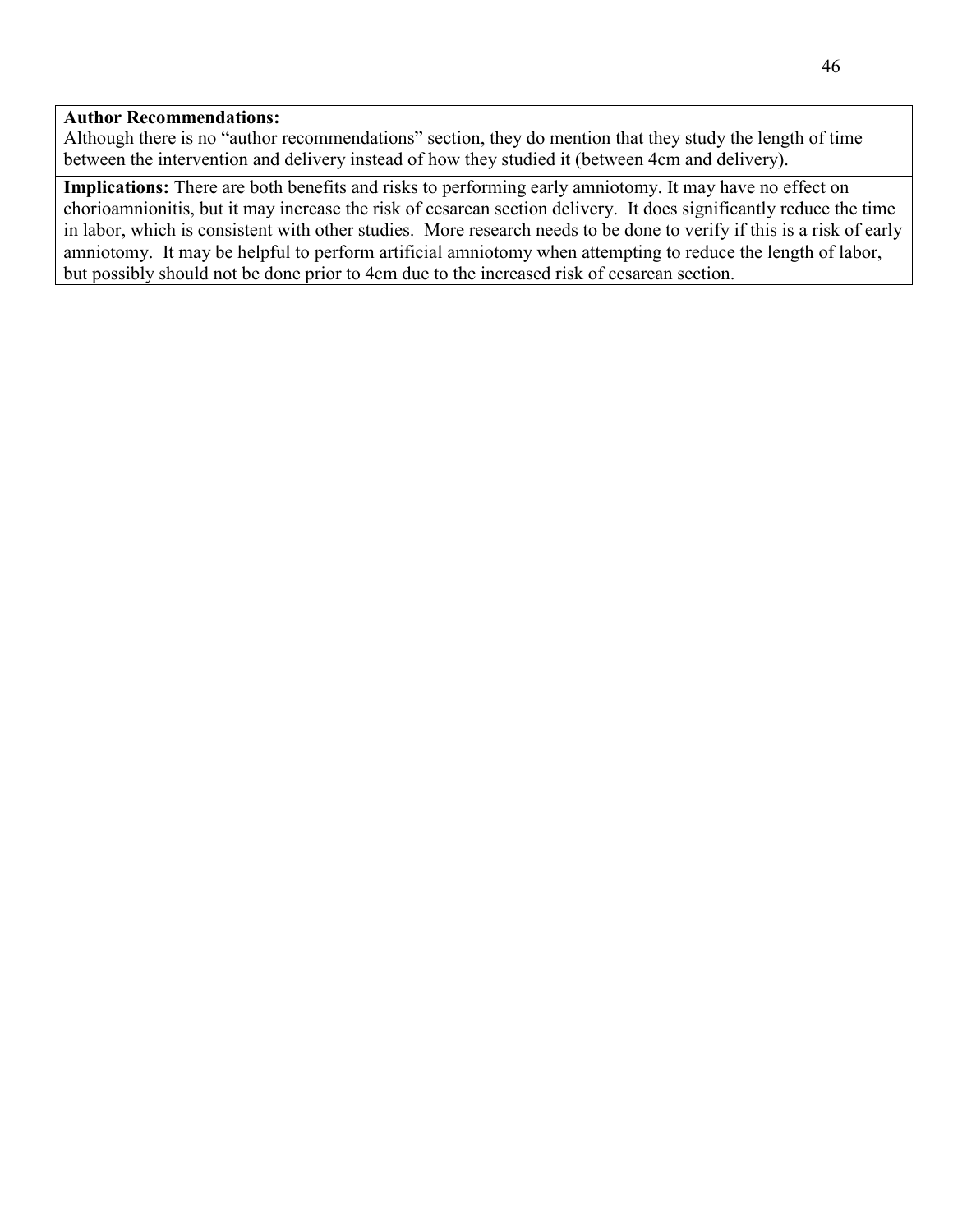**Source:** Fraser, W.D., Margoux, S., Moutquin, J-M., & Christen, A. (1993). Effect of early amniotomy on the risk of dystocia in nulliparous women. *The New England Journal of Medicine, 328*(16).  $\frac{1}{9}$ doi:10.1056/NEJM199304223281602

| <u> 401.10.1020/1112111177204223201002</u><br><b>Purpose/Sample</b> | Design                    | <b>Results</b>                    | Strengths/Li        |
|---------------------------------------------------------------------|---------------------------|-----------------------------------|---------------------|
|                                                                     | (Method/Instruments)      |                                   | mitations           |
| <b>Purpose:</b>                                                     | Randomized Control        | Amniotomy:                        | <b>Strengths:</b>   |
| The purpose of this study                                           | Method:                   | -Average time from                | -Large sample       |
| was to determine if routine                                         | -Women were stratified    | randomization to complete         | size.               |
| early amniotomy reduced the                                         | according to their        | dilation was 277 minutes.         | -Not many           |
| risk of labor dystocia for                                          | cervical dilation and     | -Amniotomy was more effective     | other variables     |
| nulliparous women in                                                | then randomly assigned    | in speeding up labor in those     | in study            |
| spontaneous labor.                                                  | to either the amniotomy   | with $>3$ cm dilation.            | group.              |
| <b>Sample/Setting:</b>                                              | group or conservative     | -33% dystocia rate in those with  | -Grouped            |
| Sample:                                                             | management group.         | $>3$ cm dilation.                 | specifically        |
| 925 nulliparous women in                                            | -Dystocia was defined as  | -36% dystocia rate in those       | into $\leq$ 3cm or  |
| labor were included in this                                         | a period of at least four | $<$ 3cm.                          | $>3$ cm.            |
| study                                                               | hours after dilation to   | -36% needed oxytocin.             | -Complete           |
| Inclusion criteria:                                                 | 3cm, which the mean       | Conservative:                     | randomization       |
| -Nulliparous.                                                       | rate of cervical dilation | -Average time from                |                     |
| -38 weeks gestation or more.                                        | was less than .5cm/hour.  | randomization to complete         |                     |
| -In spontaneous labor.                                              |                           | dilation was 412 minutes.         |                     |
| -Single fetus, cephalic.                                            | Amniotomy:                | -48% dystocia rate in those with  |                     |
| -Intact membranes.                                                  | -AROM was conducted       | >3cm dilation.                    |                     |
| -Normal FHTs.                                                       | immediately after         | -30% dystocia rate in those       |                     |
| -Fetal head applied to cervix.                                      | random assignment.        | $<$ 3cm.                          |                     |
| Setting:                                                            | Conservative:             | -41% needed oxytocin.             | <b>Limitations:</b> |
| -This study was carried out                                         | -AROM was avoided         | <b>Conclusion:</b>                | -Variables          |
| in 11 university-affiliated                                         | unless medically          | -Amniotomy more effective         | such as age,        |
| teaching hospitals (10 in                                           | indicated.                | $>3$ cm.                          | ethnicity,          |
| Canada and 1 in the US)                                             | <b>Instruments:</b>       | -Cesarean section rates did not   | pregnancy           |
| from October 1989-April                                             | -Telephone answering      | differ.                           | complications       |
| 1991.                                                               | service used for          | -Newborn outcomes did not         | were not            |
| Level of evidence:                                                  | randomization.            | differ.                           | identified.         |
| Level 1 (Experimental)                                              | -Sterile plastic hook     | -Cesarean section rates for fetal |                     |
| <b>Quality of evidence:</b>                                         | used to AROM.             | distress more frequent in         |                     |
| <b>High Quality</b>                                                 |                           | amniotomy group.                  |                     |

**Author Recommendations:** Routine amniotomy before 3cm dilation has no benefit in nulliparous women. Amniotomy reduces the duration of labor and the frequency of dystocia in those dilated to 3 or more cm. Further assessment is needed in reductions in frequency of oxytocin use and newborn outcomes.

# **Summary for current clinical practice question:**

In nulliparous women, amniotomy is appropriate to decrease labor duration and lessen the chances of dystocia only if the patient is 3cm or more in dilation.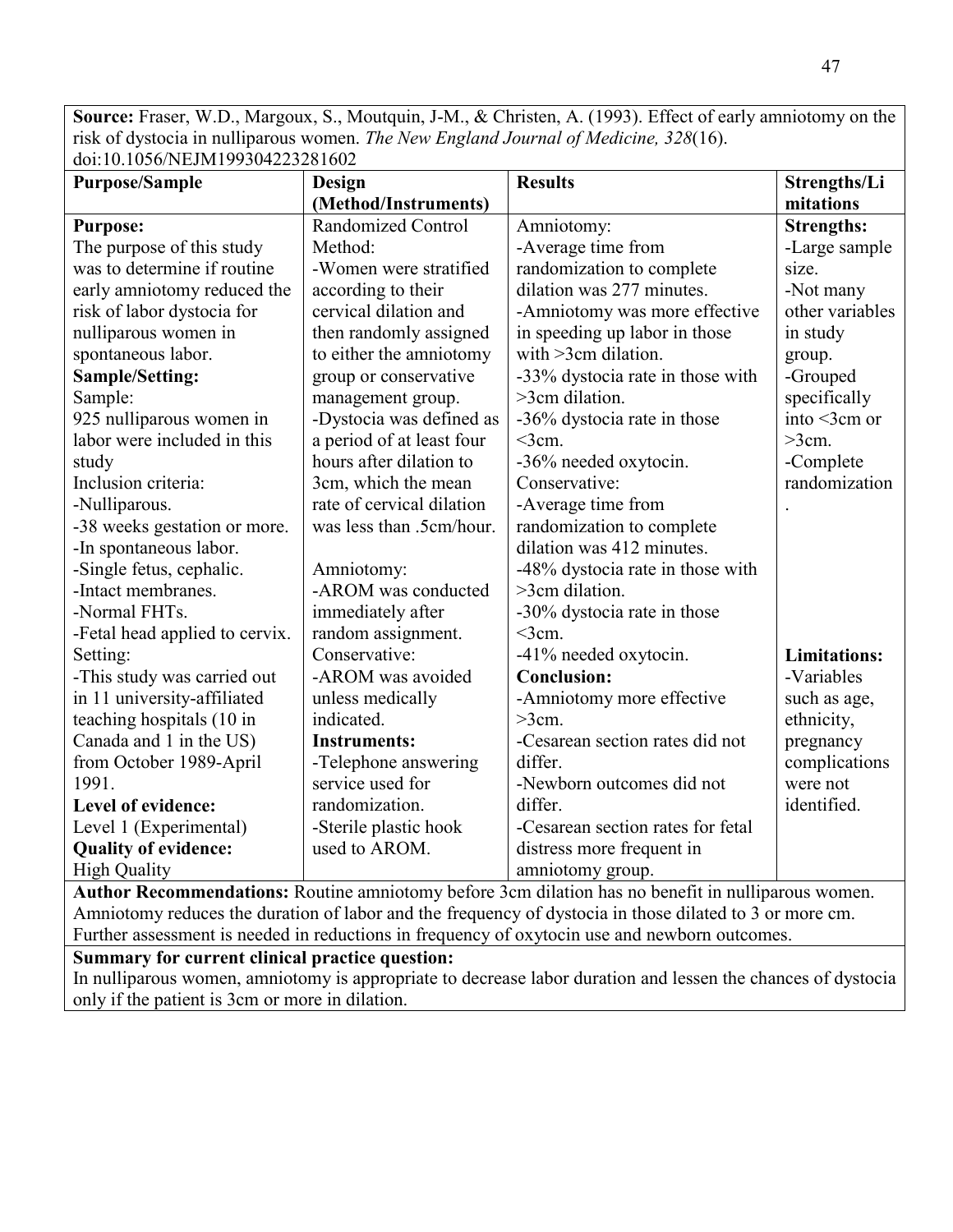**Source:** Ghafarzadeh, M., Moeininasab, S., & Namdari, M. (2015). Effect of early amniotomy on dystocia risk and cesarean delivery in nulliparous women: A randomized clinical trial. *Archives of Gynecology and Obstetrics*, *292*(2), 321-325. doi:10.1007/s00404-015-3645-x

| <b>Purpose/Sample</b>        | Design                               | <b>Results</b>     | <b>Strengths/Limitatio</b> |
|------------------------------|--------------------------------------|--------------------|----------------------------|
|                              | (Method/Instruments)                 |                    | ns                         |
| <b>Purpose:</b>              | Randomized Control Clinical Trial    | <b>Conclusion:</b> | <b>Strengths:</b>          |
| Even as the most common      | <b>Methods</b>                       | The authors        | -Consistent results        |
| obstetric procedure to       | Study participants were split in     | concluded that     | -Comprehensive             |
| accelerate labor, amniotomy  | half. Each participant was           | amniotomy          | review of other            |
| continues to be              | randomly assigned to either the      | significantly      | studies.                   |
| controversial. The purpose   | experimental group or the control    | shortened the      | -Adequate sample           |
| of this study is to          | group. Close attention was paid to   | duration of labor  | size.                      |
| "determine the effect of     | age, weight, gestational age, fetal  | in nulliparous     | -Experimental and          |
| early amniotomy on the risk  | birth weight, and cervical           | women with no      | control groups were        |
| of dystocia and cesarean     | effacement to make sure the two      | pregnancy          | equal in size and          |
| delivery in nulliparous      | groups were as much similar as       | complications.     | pregnancy risk.            |
| women" (p.321).              | possible.                            | Dystocia,          | -All ethical               |
| <b>Sample/Setting:</b>       | Oxytocin was allowed in both         | cesarean           | guidelines were            |
| Sample: 300 "Nulliparous     | groups.                              | delivery, and      | followed.                  |
| women with singleton and     | Experimental: 150 women were         | placental          | -Reproducible.             |
| term pregnancy (37-42)       | chosen for this group. Early         | abruption were     | -Outside factors were      |
| weeks gestational age),      | amniotomy was performed at a         | significantly      | minimized by using a       |
| Blood pressure <140/90,      | cervical dilation of less than or    | lower in the       | specific group of          |
| spontaneous onset of labor,  | equal to 4cm.                        | women who did      | non-complicated            |
| cephalic presentation of     | Control: 150 women were chosen       | receive the early  | pregnancies.               |
| fetus, intact amniotic sac,  | for this group. Amniotomy was        | amniotomy.         | <b>Limitations:</b>        |
| and normal fetal heart rate" | not done unless there was an         | Labor dystocia     | -This study was only       |
| $(p.322)$ .                  | obstetric indication (such as        | was decreased      | done at one facility.      |
| Setting: Asali Hospital,     | dilation arrest for at least two     | 80.6% and          | -Demographics were         |
| Khoramabad, Iran, 2013.      | hours, failure of labor progression, | cesarean sections  | not noted.                 |
|                              | or fetal distress).                  | were decreased     | -It is unknown how         |
| Level of Evidence: Level 1   | <b>Instrument</b>                    | by 81.7% with      | many of the control        |
| (Experimental study,         | The study does not particularly      | the use of         | group had an               |
| randomized controlled trial) | state the instrument used to         | amniotomy.         | amniotomy                  |
| <b>Quality:</b> High quality | measure the outcomes. However,       |                    | performed for              |
|                              | medical chart were used to           |                    | "obstetric                 |
|                              | document results of the laboring     |                    | indications".              |
|                              | patients.                            |                    |                            |

# **Author Recommendations:**

Early amniotomy in nulliparous women is a safe method to decrease labor duration, cesarean rate, placental abruption, and dystocia.

## **Implications:**

According to this study, amniotomy before 4cm is appropriate in nulliparous women to decrease the chances of labor dystocia and cesarean delivery. It is safe and effective to perform an amniotomy as an induction method, prior to the start of labor. According to this study, amniotomy is yet another form of induction that can be performed to aid in shortening labor in a woman who has started feeling contractions without cervical change.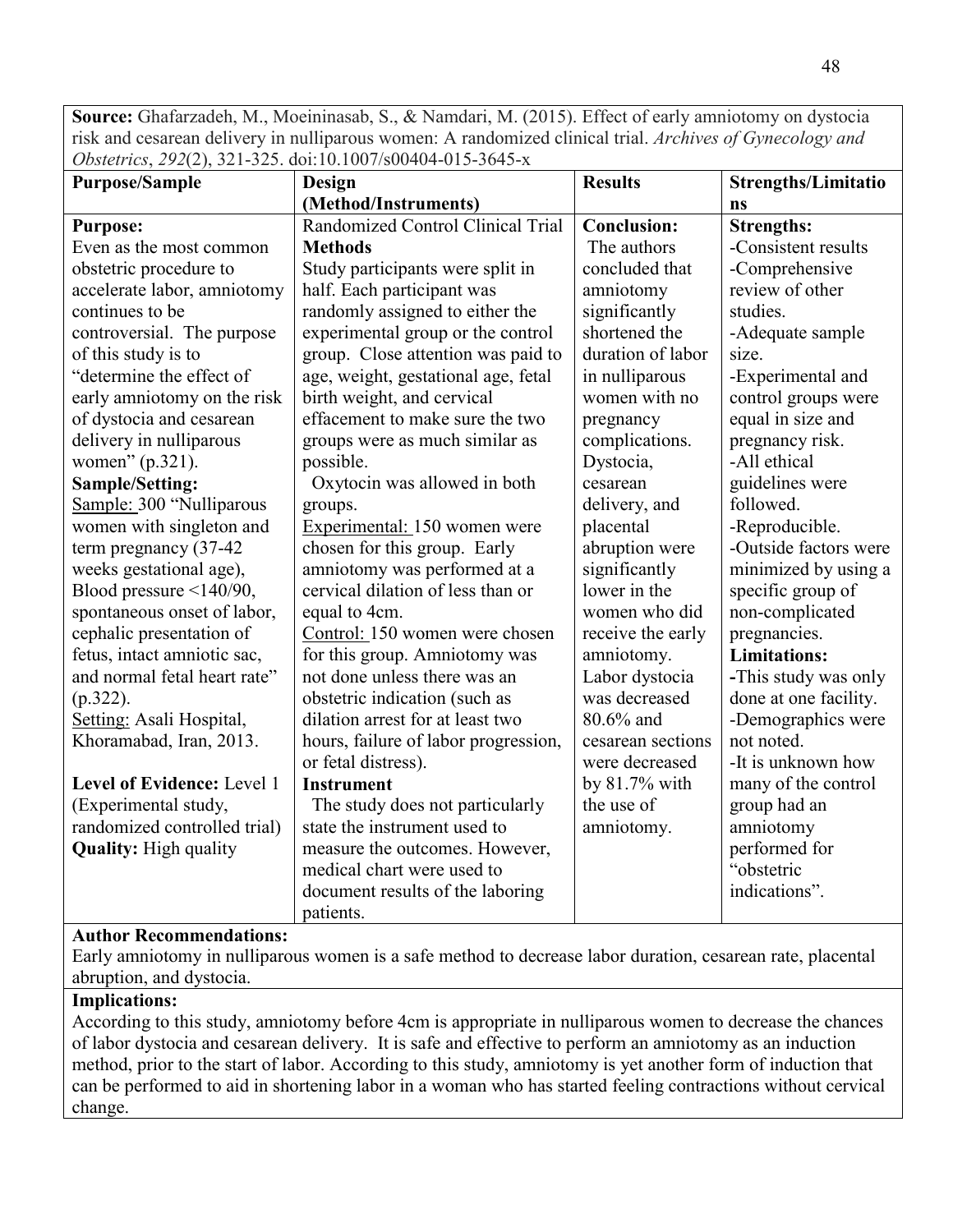**Source:** Gross M., Frömke C., & Hecker H. (2014). The timing of amniotomy, oxytocin and neuraxial analgesia and its association with labour duration and mode of birth. *Archives of Gynecology & Obstetrics, 289*(1):41-48. doi:10.1007/s00404-013-2916-7.

| <b>Purpose/Sample</b>       | Design                           | <b>Results</b>                       | Strengths/L        |
|-----------------------------|----------------------------------|--------------------------------------|--------------------|
|                             | (Method/Instruments)             |                                      | imitations         |
| <b>Purpose:</b>             | Longitudinal Cohort Study:       | Nulliparous                          | <b>Strengths:</b>  |
| The purpose of this         | 3,963 women on maternity         | Amniotomy:                           | -Large             |
| study was to study          | units with interventions were    | -When compared to women with         | sample size.       |
| associations of             | studied.                         | SROM, the first stage was            | -Well-             |
| different timings of        | Labor: Defined as regular or     | accelerated when amniotomy was       | balanced in        |
| intrapartum                 | irregular contractions, possibly | performed. However, a steady         | factors that       |
| interventions with          | accompanied by ruptured          | increase in hazards was observed in  | could cause        |
| labor duration and          | membranes. This was assessed     | the first stage (earlier on in labor | variables.         |
| mode of birth.              | and decided by the midwife.      | increased risk).                     | -Time-event        |
| <b>Sample/Setting:</b>      | Amniotomy:                       | Oxytocin Augmentation:               | analysis.          |
| Sample:                     | Amniotomy was performed on       | The median time of labor from        |                    |
| 2,090 Nulliparous           | 34.4% of nulliparous women       | onset (with oxytocin) to birth was   | <b>Limitations</b> |
| women and 1,873             | and 41.8% of parous women.       | 3.2 hours.                           |                    |
| multiparous women.          | Neuraxial analgesia:             | Multiparous:                         | -Lack of           |
| Requirements:               | Neuraxial analgesia was given    | Amniotomy:                           | cervical           |
| -Singleton, viable          | in 34.8% of the nulliparous      | -When compared to women with         | dilation data.     |
| fetus.                      | women and 12.4% of               | SROM, the first stage was            | -Lack of           |
| -Cephalic                   | multiparous women. The           | accelerated when amniotomy was       | data on            |
| presentation.               | median initiation time was 4.5   | performed. Hazard ratio remained     | uterine            |
| -At least 34 weeks          | hours in nulliparous women       | the same through all stages of       | contractions.      |
| gestation.                  | and 3.2 hours in multiparous     | labor.                               | -Lack of           |
| -Planned vaginal birth      | women.                           | Oxytocin Augmentation:               | staging.           |
| Setting:                    | Oxytocin augmentation:           | The median time of labor from        |                    |
| 47 maternity units in       | -Oxytocin augmentation was       | onset (with oxytocin) to birth was   | -No control        |
| the German state of         | performed on 52.4% of            | 1.4 hours.                           | group was          |
| Lower Saxony. April         | nulliparous women and 27%        | <b>Conclusion:</b>                   | noted.             |
| 2005 to October 2005.       | on multiparous women.            | -Amniotomy increases tendency for    | -Time-             |
|                             | -The median initiation time for  | SVD. - Higher hazards may be seen    | dependent          |
| Level of evidence:          | oxytocin augmentation was six    | in nulliparous women who get an      | interventions      |
| Level 1 (Non-               | hours after the onset of labor   | amniotomy in the first stage of      | were               |
| experimental)               | for nulliparous women and        | labor.                               | studied, but       |
| <b>Quality of evidence:</b> | four hours in multiparous        | -Early amniotomy results in earlier  | not causal         |
| High quality                | women.                           | complete dilation in multiparous     | relationships      |
|                             |                                  | women.                               |                    |

# **Author Recommendations:**

In the conclusion, the authors recommend that a randomized controlled trial is needed between measured amniotomies with other amniotomies with an early/late group.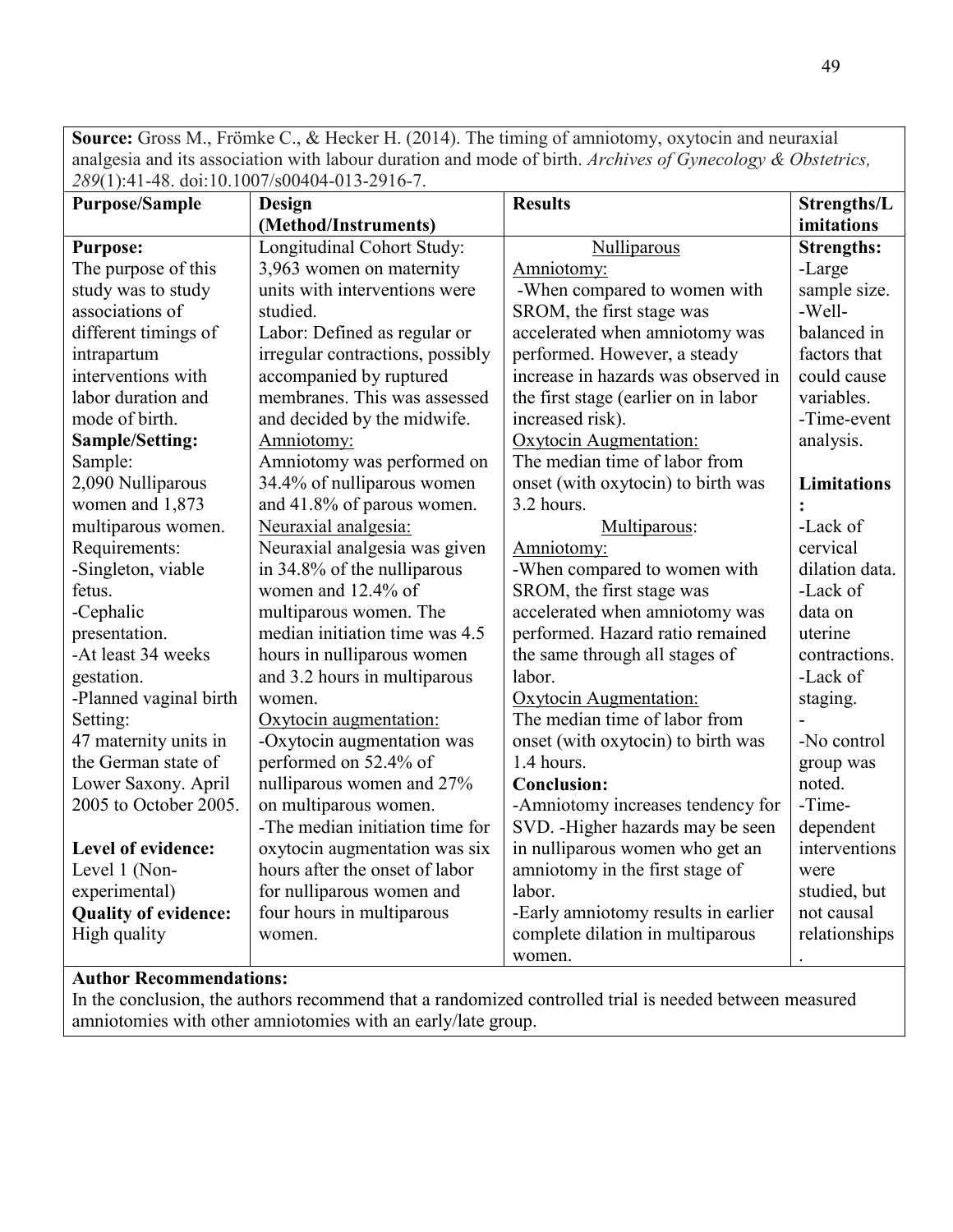**Summary for current clinical practice question:** This study revealed the shortening of labor times with performed amniotomies. Timing reveals there is no increased risk of performing early amniotomy in multiparous women in the first stage, but there is increased risks in nulliparous women with amniotomies in the first stage. Since this study is longitudinal and a time-event analysis, other labor factors were not clearly identified as benefiting or harming labor progression.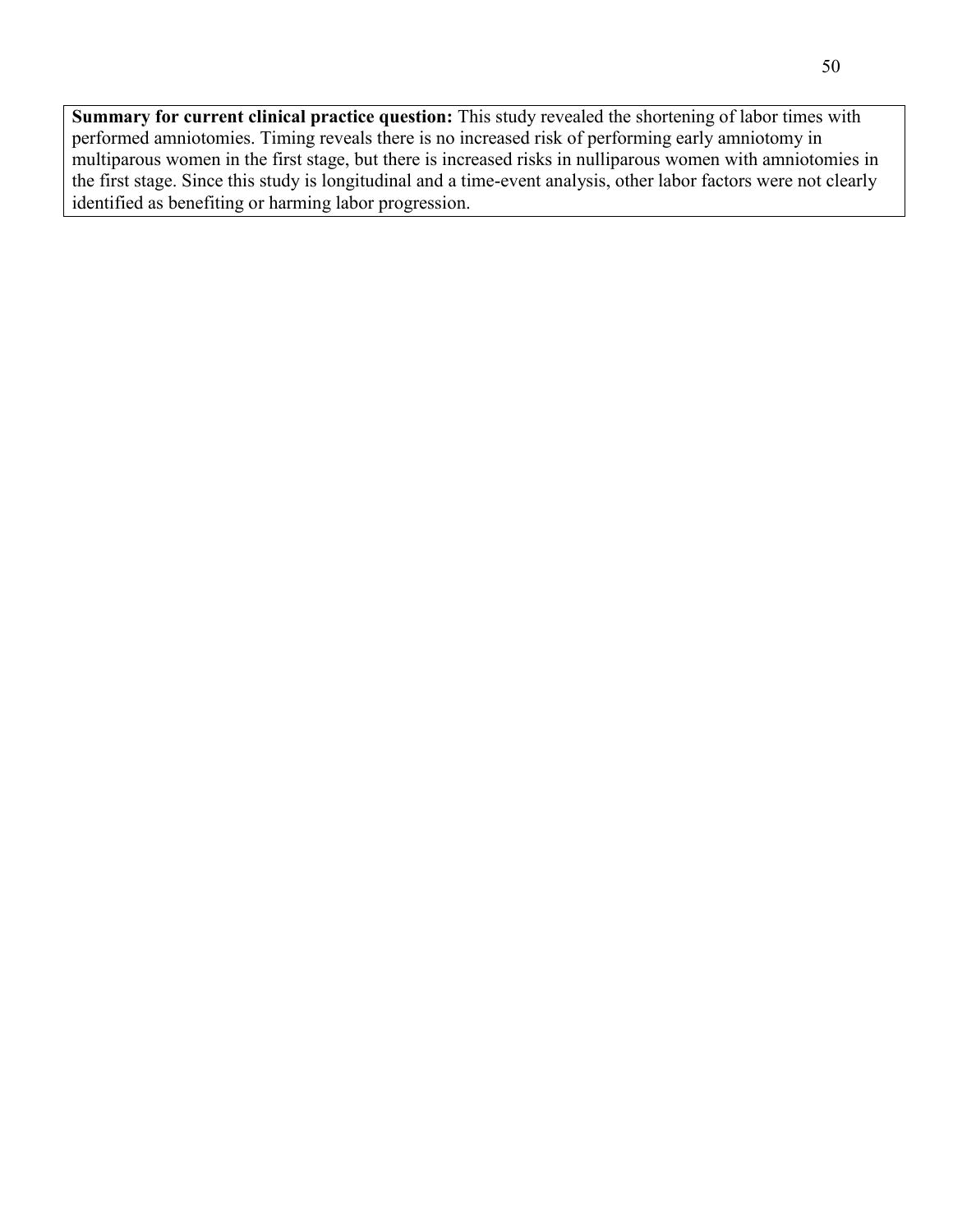**Source:** Herman, H. G., Tamayev, L., Houli, R., Miremberg, H., Bar, J., & Kovo, M. (2018). Risk factors for nonreassuring fetal heart rate tracings after artificial rupture of membranes in spontaneous labor. *Birth, 45*(4), 393-398. doi:10.1111/birt.12350

| <b>Purpose/Sample</b>       | Design                        | <b>Results</b>                     | <b>Strengths/Limitatio</b> |
|-----------------------------|-------------------------------|------------------------------------|----------------------------|
|                             | (Method/Instruments)          |                                    | ns                         |
| <b>Purpose:</b>             | Retrospective cohort          | Non Reassuring FHR group:          | <b>Strengths:</b>          |
| To characterize             | study                         | -birthweight was significantly     | -Showed the aspects        |
| various factors             | Computerized files of all     | lower.                             | of AROM and its            |
| associated with             | deliveries at Edith           | -A significantly higher rate of    | effects on fetal heart     |
| nonreassuring fetal         | <b>Wolfson Medical Center</b> | nonreassuring FHR with those       | tracing.                   |
| heartones following         | between 2015-2016             | using epidural anesthesia.         | Large sample size          |
| an artificial rupture of    | were reviewed with 664        | -rates of cesarean sections were   | which allowed              |
| membranes (AROM)            | deliveries matching the       | significantly higher.              | researchers to             |
| in active labor.            | inclusion criteria. Out of    | -higher rates of meconium          | differentiate between      |
| <b>Sample/Setting:</b>      | those 664, 141 had non        | -The use of instrumental           | nulliparous vs             |
| Using a retrospective       | reassuring heart tones        | deliveries were drastically        | multiparous                |
| cohort study of             | with 523 having normal        | increased.                         |                            |
| spontaneous                 | fetal heartones.              | -significantly lower BISHOP        | <b>Limitations:</b>        |
| deliveries meeting          |                               | scores at the time of AROM.        | -retrospective in          |
| the following criteria:     | Files were examined           | -length of time from AROM to       | nature                     |
| $-37-42$ weeks              | thoroughly to review          | delivery was significantly higher. | -the definition of         |
| gestation                   | differences in                | Normal FHR Group:                  | nonreassuring              |
| -vertex presentation        | demographics,                 | -significantly higher rate of      | heartones varies           |
| -presented in active        | obstetrical history,          | nulliparous women                  | based on the sole          |
| labor with intact           | pregnancy                     | -Diabetes, hypertension, and       | interpretation by the      |
| membranes                   | complications, and the        | smoking status had no statistical  | delivering provider.       |
| -in their 1st to 3rd        | course of labor.              | significance between the two       | -patients underwent        |
| deliveries                  | Nonreassuring FHR             | groups.                            | amniotomy under            |
|                             | serves as the dependant       | -lower use of oxytocin $(41.1\%)$  | different stages of        |
| Setting:                    | variable with the             | compared to 70.2% in the           | cervical change.           |
| Edith Wolfson               | independent variables         | nonreassuring group.               | -just used data from       |
| Medical Center in Tel       | studied were: epidural        | <b>Conclusion:</b>                 | one medical facility       |
| Aviv, Israel.               | anesthesia, fetal station,    | The study demonstrated the         |                            |
|                             | cervical dilatation at        | association between                |                            |
| Level of evidence:          | time of AROM, use of          | nonreassuring fetal heart tones    |                            |
| Level III                   | oxytocin augmentation,        | after AROM during active labor     |                            |
| (retrospective cohort       | time from AROM to             | examining fetal station at time of |                            |
| study)                      | delivery, and the             | AROM, oxytocin use during          |                            |
| <b>Quality of evidence:</b> | infant's birth weight.        | labor, and time of delivery.       |                            |
| <b>High Quality</b>         |                               |                                    |                            |

# **Author Recommendations:**

They propose a prospective and randomized setting with a control group of patient who did not undergo AROM. This will further expand our knowledge and understanding of the effect that AROM plays in active labor process.

# **Summary for current clinical practice question:**

Nonreassuring fetal heart tones after artificial rupture of membranes is highly associated with parity, fetal station at time of AROM, infant birth weight, and oxytocin use.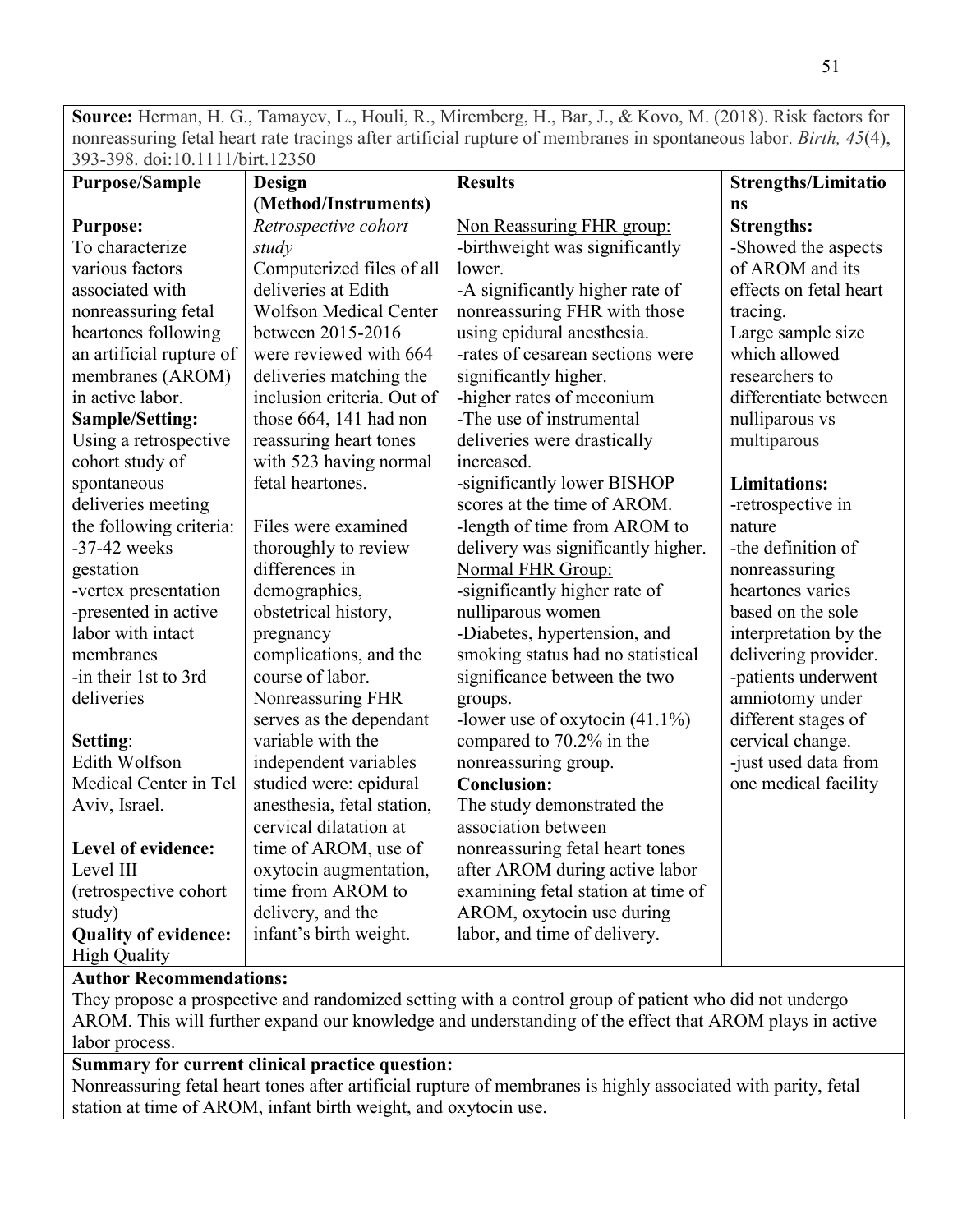| 720. doi:10.1055/s-0037-1612631 |                              |                          |                              |  |
|---------------------------------|------------------------------|--------------------------|------------------------------|--|
| <b>Purpose/Sample</b>           | <b>Design</b>                | <b>Results</b>           | <b>Strengths/Limitations</b> |  |
|                                 | (Method/Instruments)         |                          |                              |  |
| <b>Purpose:</b>                 | Retrospective Cohort         | Early Amniotomy          | <b>Strengths:</b>            |  |
| To better understand            | Study                        | -25.7 hours average time |                              |  |
| the impact that                 |                              | to delivery              | -Detailed patient level data |  |
| AROM plays on                   | 23-34 week patients          |                          | that was collected.          |  |
| preterm patients                | requiring a medical          |                          | -All patients managed        |  |
| undergoing a                    | induction of labor. 149      | Late Amniotomy           | according to the same policy |  |
| medically indicated             | patients included 65 had     | -19 hours average time   | and protocol.                |  |
| induction of labor.             | early amniotomy and 84       | to delivery              |                              |  |
|                                 | were studied in the late     | -lower cesarean section  |                              |  |
| <b>Sample/Setting:</b>          | amniotomy. Early             | rate                     |                              |  |
| 149 preeclamptic                | amniotomy was defined        |                          |                              |  |
| pregnant women                  | at less than 4cm. The two    |                          | <b>Limitations:</b>          |  |
| between 23-34 weeks             | primary outcomes were        | <b>Conclusion:</b>       | -Possible confounding by     |  |
| gestation requiring             | length of labor and          | Early amniotomy is       | indication                   |  |
| medical induction of            | cesarean section rate.       | associated with a higher | - small sample size          |  |
| labor.                          | Looked at the two groups     | risk of cesarean section | -hard to replicate           |  |
|                                 | to see the difference        | but not with a shorter   |                              |  |
| Setting: A Single               | between these outcomes.      | labor or negative        |                              |  |
| tertiary care center            | <b>Instruments:</b>          | maternal or fetal        |                              |  |
| from 2011-2014                  | Electronic medical record    | outcomes. Was not        |                              |  |
|                                 | to find records. Student's   | effective at stimulating |                              |  |
| Level of evidence:              | t-test for descriptive and   | labor                    |                              |  |
| Level III                       | univariable statistics. Chi- |                          |                              |  |
|                                 | squared was used for         |                          |                              |  |
| <b>Quality of evidence:</b>     | categorical variables.       |                          |                              |  |
| Good                            |                              |                          |                              |  |

**Source:** Kuper, S., Jauk, V., Baalbaki, S., Tita, A., Harper, L., & Parrish, M. (2017). Does Early Artificial Rupture of Membranes Speed Labor in Preterm Inductions? *American Journal of Perinatology, 35*(08), 716- 720. doi:10.1055/s-0037-1612631

**Author Recommendations:** A randomized controlled trial is needed.

# **Summary for current clinical practice question:**

Preterm patients act differently with AROM then term patients and length of labor is significantly longer when performed early amniotomy with no difference in chorioamnionitis. Cesarean section was noticeably higher.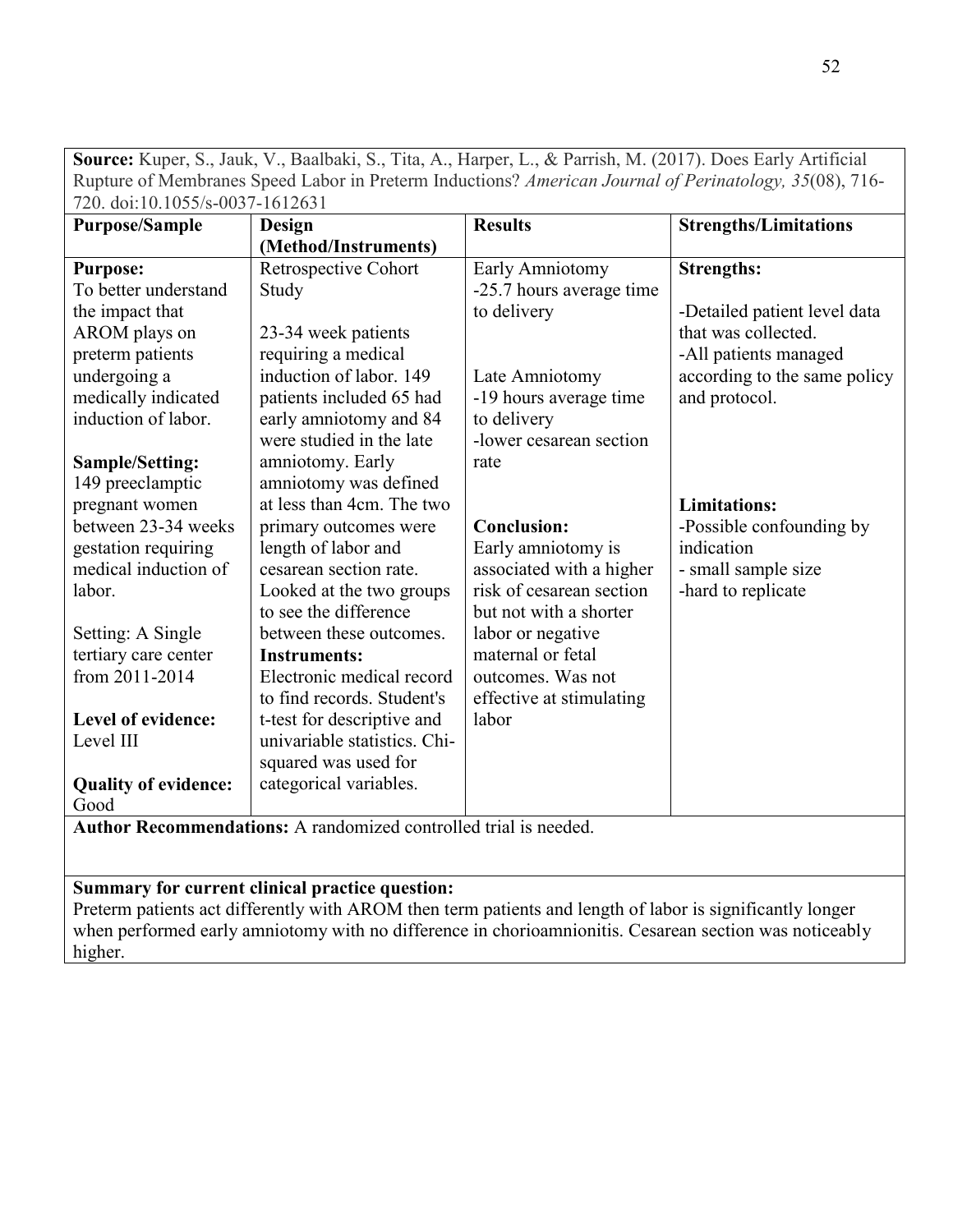**Source:** Macones G., Cahill A., Stamilio D., & Odibo A. (2012). The efficacy of early amniotomy in nulliparous labor induction: a randomized controlled trial. *American Journal of Obstetrics & Gynecology 207*(5):403.e1-5. doi:10.1016/j.ajog.2012.08.032.

| <b>Purpose/Sample</b>        | Design                 | <b>Results</b>               | <b>Strengths/Limitatio</b> |
|------------------------------|------------------------|------------------------------|----------------------------|
|                              | (Method/Instruments)   |                              | ns                         |
| <b>Purpose:</b>              | Non-blinded            | Early amniotomy:             | <b>Strengths:</b>          |
| The purpose of this study    | randomized clinical    | -Average time from start     | -Subjects were             |
| was to assess whether early  | trial.                 | of induction to delivery     | randomly assigned.         |
| amniotomy reduces the        |                        | was shortened by almost 2    | -Both study groups         |
| length of labor.             | Patients were randomly | hours.                       | were well-balanced in      |
|                              | assigned to either the | -68% of women were           | regards to other           |
| Sample/Setting:              | early amniotomy group  | delivered within 24 hours.   | factors (such as           |
| Sample included 585 women    | or to standard         | $-11.5\%$ of women got       | medical conditions,        |
| Sample Inclusion:            | management.            | chorioamnionitis.            | demographics,              |
| ->37 weeks gestation         |                        |                              | gestational age).          |
| -Need for labor induction as | Early amniotomy:       | Standard management:         | -Large study size.         |
| determined by physician      | -Defined as AROM       | -56% of women were           |                            |
| -Nulliparity                 | before or at 4cm       | delivered within 24 hours.   |                            |
| -Singleton fetus             | dilation.              | $-8.5\%$ of women got        |                            |
| -<4cm dilation               | -Were performed as     | chorioamnionitis.            |                            |
|                              | early as the provider  |                              |                            |
| Setting:                     | deemed it safe.        | There was no significant     | <b>Limitations:</b>        |
|                              | -292 women assigned    | difference in the need for a | -Not a blinded study.      |
| Level of evidence:           | to early amniotomy.    | cesarean section between     |                            |
| Level 1 (Experimental        |                        | the two groups.              |                            |
| study)                       | Standard management:   |                              |                            |
| <b>Quality of evidence:</b>  | -Defined as amniotomy  |                              |                            |
| <b>High Quality</b>          | at dilation of greater | <b>Conclusion:</b>           |                            |
|                              | than 4cm.              | This study concludes that    |                            |
|                              | -293 women assigned    | early amniotomy may          |                            |
|                              | to standard            | shorten labor time by        |                            |
|                              | management.            | about 2 hours and does not   |                            |
|                              |                        | impact the rate of cesarean  |                            |
|                              |                        | delivery.                    |                            |

## **Author Recommendations:**

The author recommends the results of this study need to be weighed with the maternal and neonatal concerns. Although there was no statistically significant difference in the rate of chorioamnionitis, there was an increase in the early amniotomy group.

# **Summary for current clinical practice question:**

Early amniotomy may be effective as a tool to shorten labor for inductions.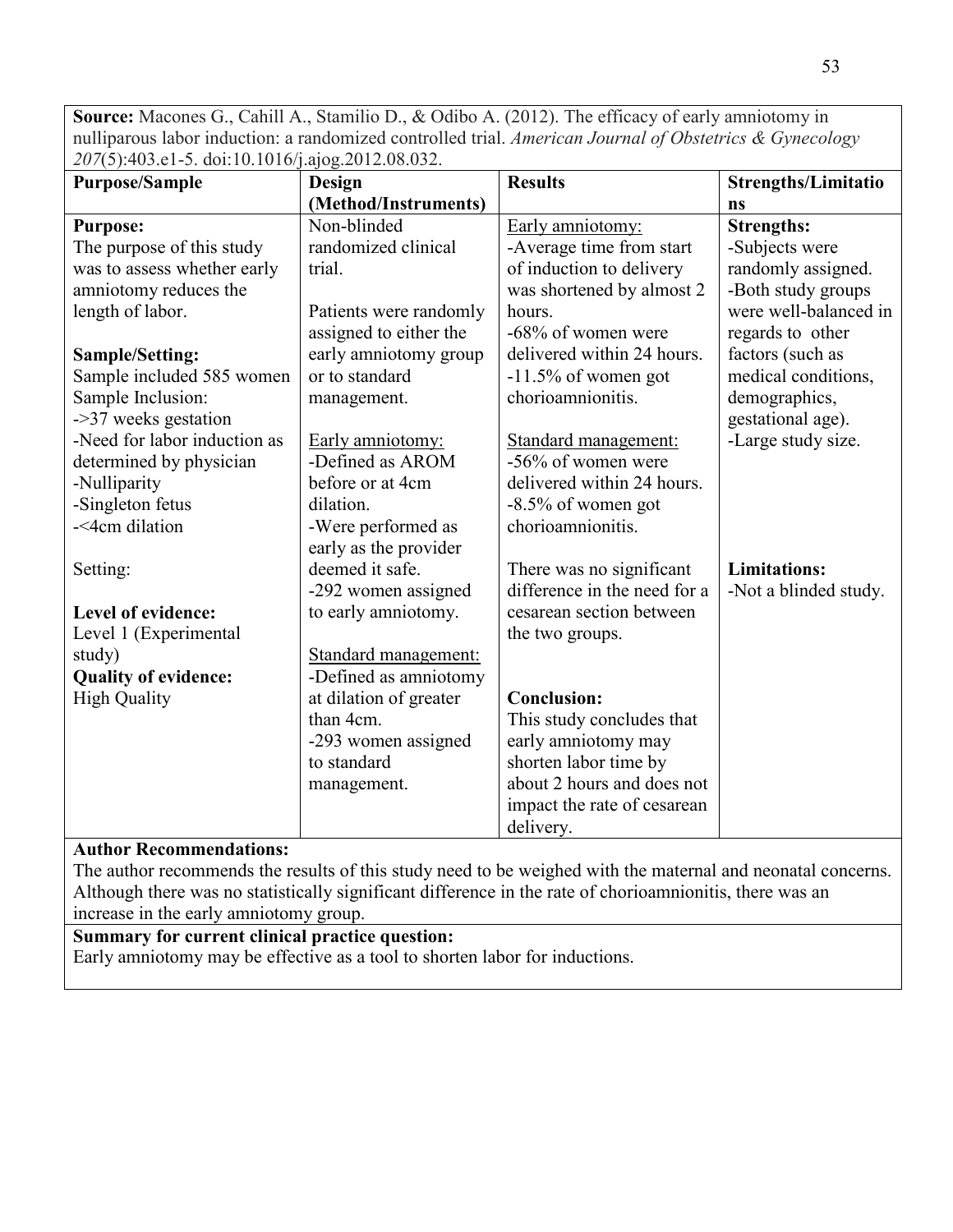**Source:** Makarem M., Zahran K., Abdellah M., & Karen M. (2013). Early amniotomy after vaginal misoprostol for induction of labor: a randomized clinical trial. *Archives of Gynecology & Obstetrics 288*(2):261-265. doi:10.1007/s00404-013-2747-6.

| <b>Purpose/Sample</b>         | Design                    | <b>Results</b>                      | <b>Strengths/Lim</b> |
|-------------------------------|---------------------------|-------------------------------------|----------------------|
|                               | (Method/Instruments)      |                                     | itations             |
| <b>Purpose:</b>               | Randomized Clinical       | Early amniotomy:                    | <b>Strengths:</b>    |
| The purpose of this study is  | Study                     | -Labor duration of 9.72 hours.      | -Controlled          |
| to test the effectiveness and | 320 women who attended    | -Duration of ROM was 3.28           | study.               |
| safety of early amniotomy     | the antenatal care clinic | hours.                              | -Other               |
| after Cytotec, for induction  | and met the requirements  | -Neonatal outcomes were             | variables were       |
| of labor.                     | for the trial were        | better.                             | equal on both        |
|                               | randomly assigned by a    | -lower rates of meconium, low       | the control          |
| <b>Sample/Setting:</b>        | computer generated        | APGARs, need for NRP, and           | group and the        |
| Sample:                       | randomization to have     | NICU admissions (not                | amniotomy            |
| 320 pregnant women.           | either early or late      | statistically significant.)         | group.               |
| Inclusion criteria:           | amniotomy.                |                                     |                      |
| -Medical or obstetric         | Misoprostol 50 mcg. was   | No amniotomy:                       |                      |
| indication for labor.         | given q6 hours.           | -Labor duration of 13.61 hours.     |                      |
| -36 weeks or more gestation.  |                           | -Duration of ROM was 2.22           |                      |
| -Singleton living fetus.      |                           | hours.                              | <b>Limitations:</b>  |
| -Cephalic presentation.       | Early:                    |                                     | -Not a blinded       |
| $-AFI > 5cm$ .                | Was done in the early     | <b>Conclusion:</b>                  | study.               |
| -Reactive NST.                | active phase of labor.    | -In this trial, shorter labors were | -Small study         |
| -Negative CST.                | Cervix was 3 cm and       | seen in the early amniotomy         | size.                |
|                               | fetal head had to be      | group and there was no              |                      |
| Setting:                      | applied to cervix.        | statistical significant difference  |                      |
| This trial took place at the  |                           | in neonatal outcomes.               |                      |
| Women's Health Center at      | Late:                     | -More women in the early            |                      |
| <b>Assiut University from</b> | Amniotomy was not         | amniotomy group were found to       |                      |
| September 2008 to             | done until the            | have a vaginal delivery before      |                      |
| December 2010.                | membranes ruptured on     | 24 hours.                           |                      |
|                               | their own.                | -Cesarean section was higher in     |                      |
| Level of evidence:            |                           | the control group than the          |                      |
| Level 1 (Experimental study)  | Instruments:              | amniotomy group (not                |                      |
| <b>Quality of evidence:</b>   | Amnihook was used for     | statistically significant)          |                      |
| <b>High Quality</b>           | all amniotomies.          |                                     |                      |

# **Author Recommendations:**

The authors conclude that early intervention with AROM after Cytotec (and early active labor) is appropriate to shorten labor with no associated increased risk.

## **Summary for current clinical practice question:**

According to this trial, amniotomy is an appropriate intervention to aid in shortening labor duration, without any associated risks. There was no increased risk of fever, meconium stained fluid, tachysystole, nausea/vomiting, low APGAR scores, need for resuscitation or hyperstimulation.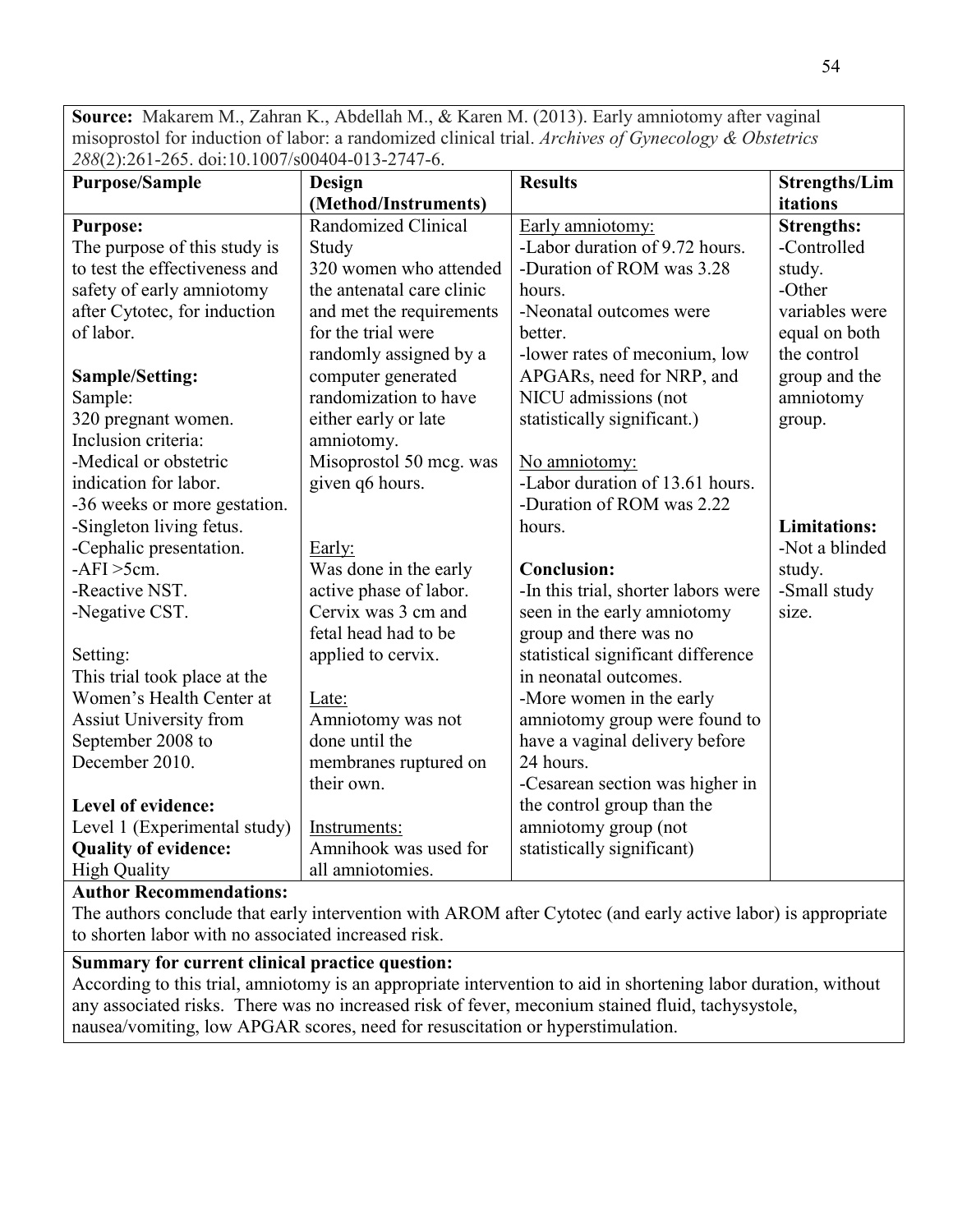**Source:** Mei-Dan, E., Asztalos, A., Willan, A., Barrett, J. (2017). The effect of induction method in twin pregnancies: a secondary analysis for the twin birth study. *BMC Pregnancy Childbirth, 17*(9).  $\frac{1}{\text{doi:10}}$  1186/s12884-016-1201-8

| 001.10.1100/SIZ004-010-1Z01-0                                                                             |                      |                                |                |
|-----------------------------------------------------------------------------------------------------------|----------------------|--------------------------------|----------------|
| <b>Purpose/Sample</b>                                                                                     | <b>Design</b>        | <b>Results</b>                 | <b>Strengt</b> |
|                                                                                                           | (Method/Instrume     |                                | hs/Limit       |
|                                                                                                           | nts)                 |                                | ations         |
| <b>Purpose:</b>                                                                                           |                      | -149 inductions underwent a    | <b>Strengt</b> |
| This studies purpose is to compare cesarean                                                               | -Data for this study | cesarean section, in the end.  | hs:            |
| rates and overall safety between different                                                                | was collected from   | -Nulliparous women were        | -Large         |
| methods of inductions in twin pregnancies.                                                                | medical records by   | less likely to have a          | sample         |
|                                                                                                           | trained study staff. | successful vaginal delivery    | size.          |
| Sample/Setting:                                                                                           | -An experienced      | than multiparous.              |                |
| Sample:                                                                                                   | physician with twin  |                                |                |
| The vaginal delivery group included 1,406                                                                 | vaginal deliveries   | Prostaglandin:                 |                |
| women.                                                                                                    | was required for all | -Did not increase risk of      |                |
| -368 of these were induced                                                                                | study cases.         | cesarean section.              | Limitati       |
| -153 were induced by                                                                                      | -Induction methods   | -40.5% cesarean section rate   | ons:           |
| prostaglandin.                                                                                            | were chosen by       | in PG group.                   | -Study         |
| -215 were induced by amniotomy                                                                            | provider caring for  |                                | did not        |
| and/or oxytocin                                                                                           | the patients.        | Amniotomy/Oxytocin             | single         |
|                                                                                                           | -Study subjects      | group:                         | out each       |
| Inclusion criteria:                                                                                       | were placed in       | -40.5% cesarean section        | inductio       |
| -Between 32-38 weeks gestation.                                                                           | either the           | rate.                          | n              |
| -First twin was in cephalic presentation.                                                                 | prostaglandin group  | <b>Conclusion:</b>             | method.        |
| -Both twins viable fetuses.                                                                               | or the no            | The rate of cesarean section   |                |
| -EFW between $1500g-4000g$ .                                                                              | prostaglandin group  | is not increased by either the |                |
|                                                                                                           | (amniotomy/oxytoc    | use prostaglandin or           |                |
| Setting:                                                                                                  | $in$ ).              | amniotomy/oxytocin use         |                |
| The information in this study was taken                                                                   |                      | with twin induction.           |                |
| from the Center for Mother, Infant, and                                                                   | <b>Instruments:</b>  | -Author mentions that both     |                |
| Child Research at the Sunnybrook Health                                                                   | -Durations were      | prostaglandin and other        |                |
| Sciences Center in Toronto, Canada.                                                                       | investigated using   | forms of induction for twins   |                |
|                                                                                                           | two-sample t-tests.  | yielded a high cesarean        |                |
| Level of evidence:                                                                                        |                      | section rate.                  |                |
| Level 1 (Randomized Control Trial)                                                                        |                      |                                |                |
| <b>Quality of evidence:</b>                                                                               |                      |                                |                |
| <b>High Quality</b>                                                                                       |                      |                                |                |
| <b>Author Recommendations:</b>                                                                            |                      |                                |                |
| Further studies are needed to determine the effectiveness and safety of various induction methods in twin |                      |                                |                |
| pregnancies.                                                                                              |                      |                                |                |

# **Summary for current clinical practice question:**

There was no difference in the rate of cesarean section in women with amniotomy, in this study. However, it was never singled out as an induction method.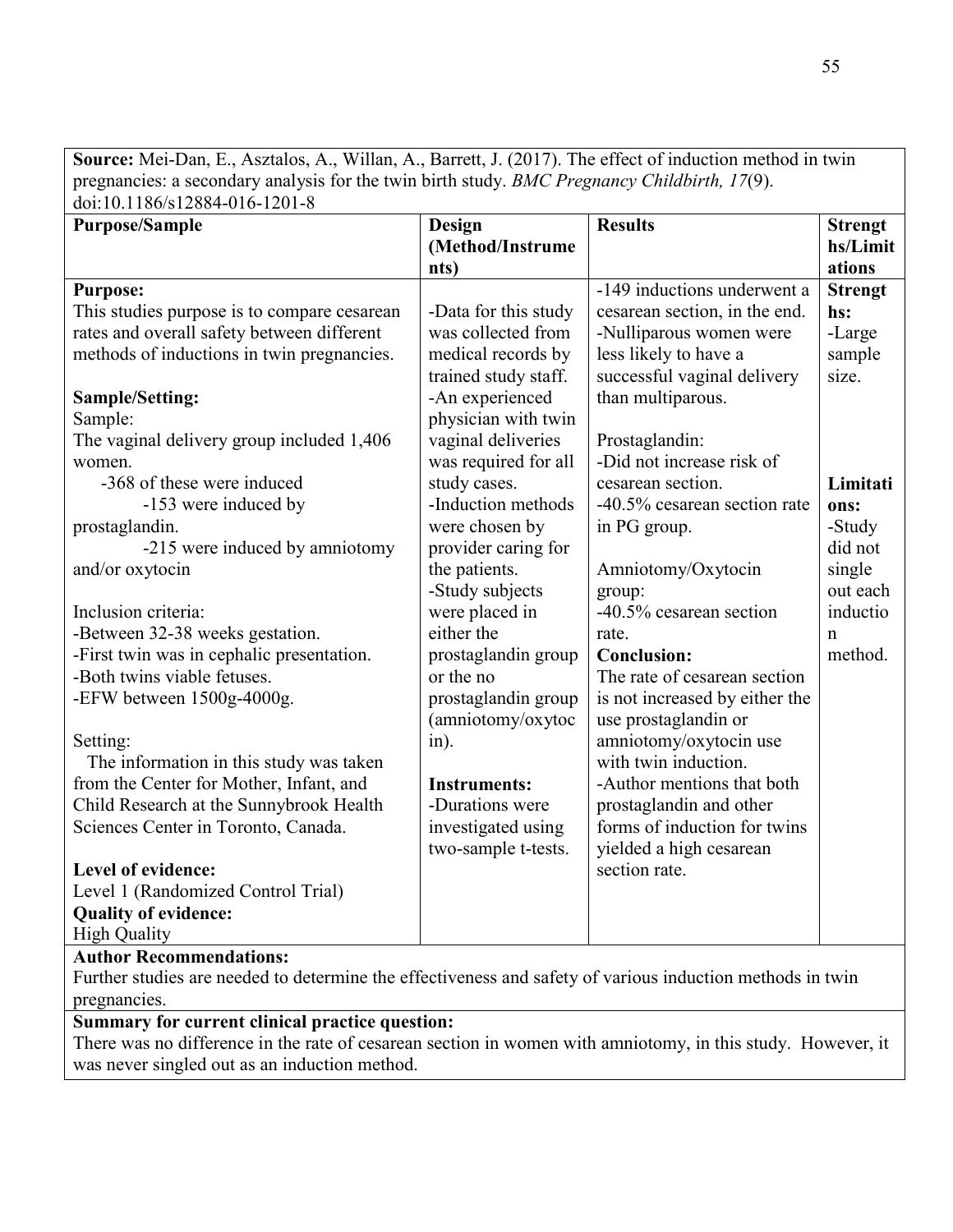**Source:** Nachum, Z., Garmi, G., Kadan, Y., Zafran, N., Shalev, E., & Salim, R. (2010). Comparison between amniotomy, oxytocin or both for augmentation of labor in prolonged latent phase: a randomized controlled trial. *Reproductive biology and endocrinology*, *8*(1), 136. Link:

https://rbej.biomedcentral.com/articles/10.1186/1477-7827-8-136

| <b>Purpose/Sample</b>       | Design                              | <b>Results</b>            | <b>Strengths/Limit</b> |
|-----------------------------|-------------------------------------|---------------------------|------------------------|
|                             | (Method/Instruments)                |                           | ations                 |
| <b>Purpose:</b>             | Randomized Control Study:           | Primiparous:              | <b>Strengths:</b>      |
| The purpose of this study   | 213 women, who met the criteria,    | Statistically shorter     | -Consistent            |
| was to compare              | were studied with or without        | labor in the              | results                |
| amniotomy, oxytocin, or     | interventions. They were            | amniotomy/oxytocin        | -Adequate              |
| both in the use for         | randomly assigned to one of the     | group than in any of the  | control group          |
| augmentation of labor in    | following groups: amniotomy,        | other groups, and also    | -Definitive            |
| prolonged latent stages of  | oxytocin, both, or the control.     | had less vaginal          | conclusions            |
| labor                       | Women placed in the control         | examinations              | -Consistent            |
| <b>Sample/Setting:</b>      | group were those who                | performed. Women with     | recommendation         |
| Sample: 213 hospitalized    | spontaneously continued to          | no interventions          | $\overline{S}$         |
| women were chosen for       | progress in labor.                  | (spontaneous labor        | -Literature            |
| this study.                 | <b>Amniotomy:</b> Amniotomy was     | continuation) were        | review                 |
| Inclusion criteria:         | performed immediately upon          | overall more satisfied.   | comprehensive          |
| -cephalic presentation      | admission to the labor unit. In the | Multiparous:              | -Large sample          |
| -prolonged latent stage of  | event that inadequate contractions  | Statistically significant | size                   |
| labor                       | were noted after one hour of        | difference between        |                        |
| -singleton, term fetus      | amniotomy, oxytocin was started.    | women with                |                        |
| -spontaneous onset of       | Oxytocin: The use of oxytocin       | amniotomy/oxytocin        | <b>Limitations:</b>    |
| labor                       | was initiated immediately after     | and those with just       | -Some of the           |
| -no more than 2 and 4 cm    | admission to the labor unit.        | oxytocin or the control.  | amniotomy              |
| above pelvic inlet.         | Amniotomy/Oxytocin: This            | No significant            | group were             |
| Setting: Subjects were      | group had women who were            | difference between        | given oxytocin         |
| studied between January     | started on oxytocin and an          | those with                | when labor was         |
| 2006 and January 2009,      | amniotomy was performed             | amniotomy/oxytocin        | not progressed         |
| at Ha'Emek Medical          | immediately upon admission to       | and amniotomy alone.      | with amniotomy         |
| Center in Afula, Israel.    | the labor unit.                     | <b>Conclusion:</b>        | alone after only       |
| Level of evidence:          | Instrument:                         | The combination of        | 1 hour. To make        |
| Level 1 (Experimental       | The latent stage of labor was       | oxytocin and              | the results more       |
| study, randomized           | measured in hours from the start    | amniotomy are most        | accurate, more         |
| controlled trial)           | of regular contractions (according  | effective in women who    | time should have       |
| <b>Quality of evidence:</b> | to the mother) until active phase   | have a prolonged latent   | been given to the      |
| High quality                | of labor was begun at greater than  | phase of labor.           | amniotomy              |
|                             | 4cm.                                |                           | group.                 |

# **Author Recommendations:**

In the conclusion, the authors recommend the use of both oxytocin and amniotomy in the treatment of prolonged latent labor.

**Summary for current clinical practice question:** This study revealed that although amniotomy increased the chances of fever and intrapartum antibiotics, it may significantly reduce the time of labor in both primiparous and multiparous women. This study could have been more controlled, as the length of the latent phase was based on the woman's perception of when "regular contractions started".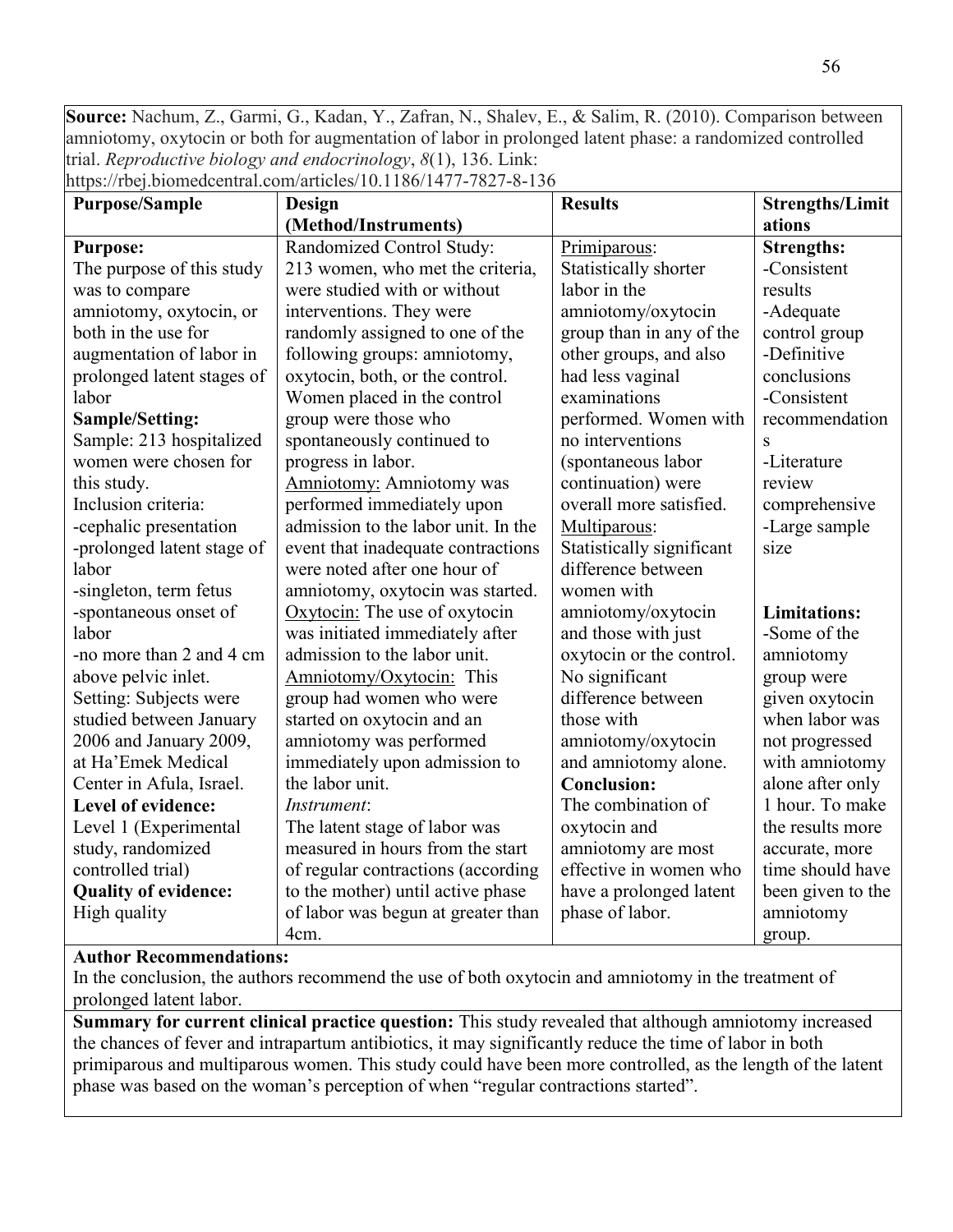**Source:** Neal, J., Lamp, J. M., Buck, J. S., Lowe, N. L., Gillespie, S. L., & Ryan, S. L. (2014). Outcomes of Nulliparous Women with Spontaneous Labor Onset Admitted to Hospitals in Preactive versus Active Labor. *Journal of Midwifery & Womens Health, 59*(1), 28-34. doi:10.1111/jmwh.12244

| <i>JOUTHUL OF MIGHTY &amp; HOMERS HEGHH, J</i> /(1 <i>)</i> , 20-J+. Q01.10.1111/JHIWH.122++ |                                  |                                    |                        |
|----------------------------------------------------------------------------------------------|----------------------------------|------------------------------------|------------------------|
| <b>Purpose/Sample</b>                                                                        | Design                           | <b>Results</b>                     | <b>Strengths/Limit</b> |
|                                                                                              | (Method/Instruments              |                                    | ations                 |
|                                                                                              | <i><u><b>Oualitative</b></u></i> | Preactive                          | <b>Strengths:</b>      |
| <b>Purpose:</b><br>To estimate the low-risk                                                  |                                  | -less effaced at admission         | -the labor             |
|                                                                                              | Two prospective                  |                                    |                        |
| percentage of term                                                                           | research studies from            | -significantly higher BMI          | admission              |
| nulliparous women admitted                                                                   | 07-08 and 2011-12.               | -7h ROM to Birth time              | criteria did not       |
| to the hospital prior to the                                                                 | Women were                       | -84.2% required IV oxytocin        | change between         |
| onset of labor and to further                                                                | approached once on               | augmentation                       | the 3 years of         |
| evaluate the cascading                                                                       | the labor and delivery           | -12.3% developed fevers in the     | the study.             |
| effects on the timing of                                                                     | unit. Based on their             | time between amniotomy (ROM)       | - Reconfirmed          |
| admission, labor based                                                                       | first cervical dilatation        | and delivery.                      | that many              |
| interventions, and delivery                                                                  | and their cervical               | -4 hour longer labor than the      | cesareans              |
| type.                                                                                        | change (or lack                  | active group                       | performed on           |
| Sample/Setting:                                                                              | thereof) at 4 hours post         | -significantly higher rate of      | nulliparous            |
| 216 low-risk nulliparous                                                                     | admission using a                | cesarean section.                  | woman are              |
| women (ages 18-39) with no                                                                   | priori criteria.                 | -great number of cervical exams    | performed              |
| pregnancy complications and                                                                  | <b>Instruments:</b>              | during labor                       | before active          |
| dilated between 1-6cm upon                                                                   | Groups were then                 | Active                             | labor even             |
| admission to the hospital.                                                                   | divided into preactive           | -4.6h ROM to Birth time            | begins.                |
| Additional criteria for the                                                                  | and active using                 | -46% required IV oxytocin          |                        |
| sample included: 37-42                                                                       | Fisher's exact tests for         | augmentation                       | <b>Limitations:</b>    |
| weeks gestation, singleton,                                                                  | binary variables                 | -4.9% developed fevers between     | -limited data          |
| cephalic presentation, no                                                                    | Mann-Whitney U tests             | ROM and delivery.                  | from 2                 |
| known fetal anomalies or                                                                     | for continuous level             | -No arrest of descent cesareans    | prospective            |
| growth restrictions and all                                                                  | data. Logistic                   | <b>Conclusion:</b>                 | studies                |
| participants were able to read                                                               | regression was used to           | No significant cervical difference | performed 3            |
| and write professionally in                                                                  | assess the labor care            | at time of admission between the   | years apart.           |
| English.                                                                                     | pattern (ie, oxytocin            | two groups but by the four hour    | -confounding           |
| Setting: 3 large Midwestern                                                                  | augmentation,                    | mark there was a vast difference.  | factors that           |
| hospitals                                                                                    | amniotomy).                      | Cervical effacement was a better   | affects and            |
| Level of evidence: Level III                                                                 |                                  | indicator to active vs preactive   | impacts labor          |
| Quality of evidence: High                                                                    |                                  | than dilatation. Amniotomy rates   | outcomes (ie,          |
|                                                                                              |                                  | between the two groups were        | provider               |
|                                                                                              |                                  | similar.                           | practice               |
|                                                                                              |                                  |                                    | routines, support      |
|                                                                                              |                                  |                                    | of staff during        |
|                                                                                              |                                  |                                    | labor).                |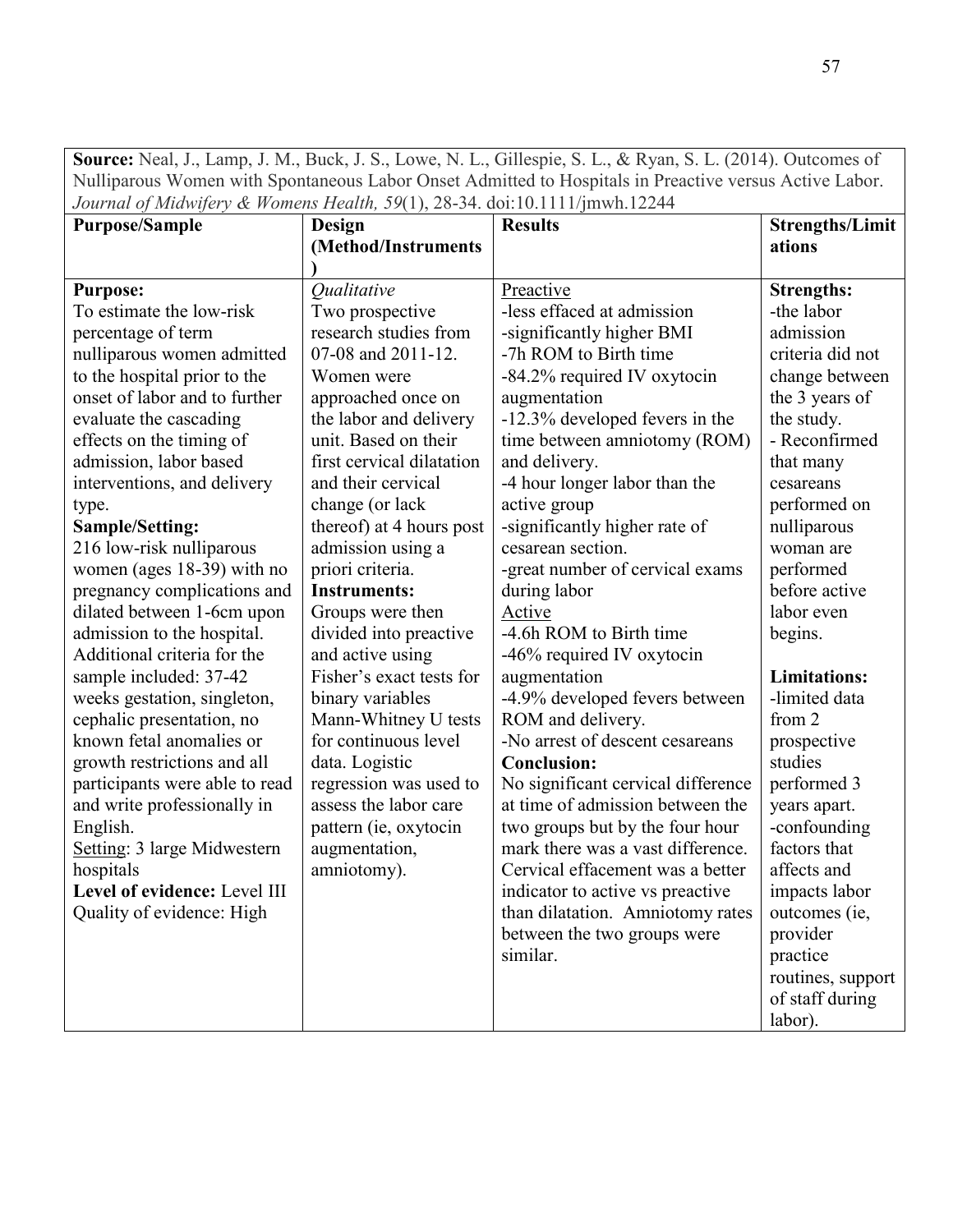# **Author Recommendations:**

Standardization of labor admission decision for low-risk nulliparous women with spontaneous labor onset and further that clinicians should be careful to not misdiagnosis primary dystocia when in reality it is preactive labor. A large randomized trial in a more diverse setting would be useful to determine the effects of how the timing of admission contributes to labor intervention like amniotomy and mode of delivery.

# **Summary for current clinical practice question:**

Clinicians should be cautious admitting a patient prior to 4cm as the risk for cesarean section for those admitted prior to 4cm is increased. Women requesting admission or elective induction should be well informed that they will most likely receive oxytocin and be at a much greater risk of delivering via cesarean.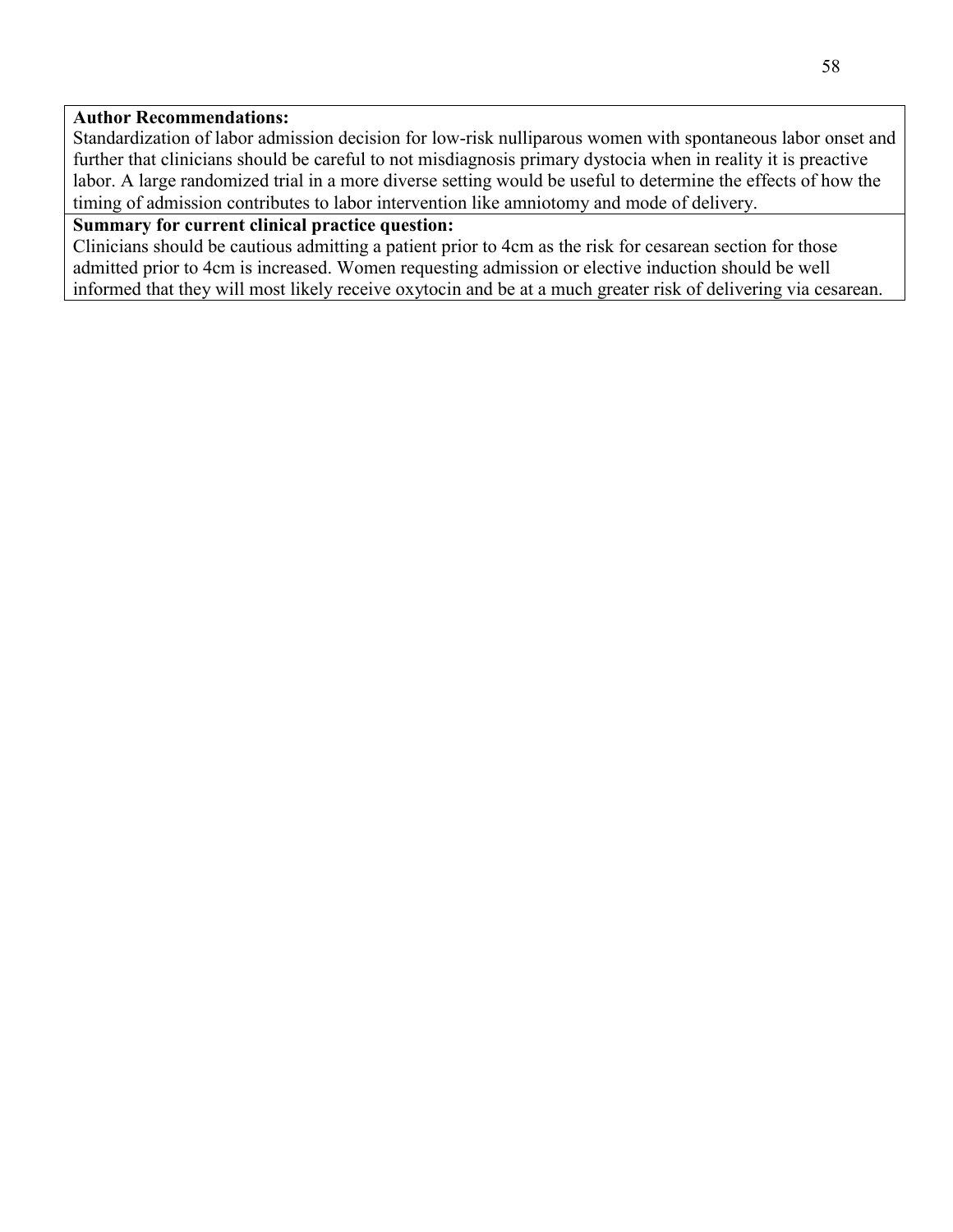**Source:** Onah, L. N., Dim, C. C., Nwagha, U. I., & Ozumba, B. C. (2015). Effect of early amniotomy on the outcome of spontaneous labour: a randomized controlled trial of pregnant women in Enugu, South-east Nigeria. *African health sciences*, *15*(4), 1097-103.

| <b>Purpose/Sample</b>                                                                       | Design                                                                                                   | <b>Results</b>                 | <b>Strengths/Limita</b> |  |
|---------------------------------------------------------------------------------------------|----------------------------------------------------------------------------------------------------------|--------------------------------|-------------------------|--|
|                                                                                             | (Method/Instruments)                                                                                     |                                | tions                   |  |
| <b>Purpose:</b>                                                                             | Randomized Controlled Trial                                                                              | Both groups had intermittent   | <b>Strengths:</b>       |  |
|                                                                                             | -Screening was done at the                                                                               | auscultation every 15 minutes. | -Strong                 |  |
| To determine the                                                                            | antenatal clinic during                                                                                  | No clinical difference in      | randomization           |  |
| effects that early                                                                          | pregnancy. During this                                                                                   | APGAR scores.                  | -Consent discuss        |  |
| AROM has on the                                                                             | counseling, the women were                                                                               | Control Group-                 | month prior to          |  |
| duration of labor                                                                           | given an envelope with a                                                                                 | -No amniotomy                  | study                   |  |
| and other outcomes                                                                          | number inside. Upon admission,                                                                           | -More oxytocin needed          |                         |  |
| for both mother and                                                                         | they were to give this number to                                                                         | -if progress was not being     |                         |  |
| child.                                                                                      | the researcher at the hospital and                                                                       | made, amniotomy was still      | <b>Limitations:</b>     |  |
|                                                                                             | then she signed the written                                                                              | performed                      |                         |  |
| <b>Sample/Setting:</b>                                                                      | consent. The 214 women were                                                                              | <b>Intervention Group</b>      | Hard to replicate       |  |
| 214 singleton and                                                                           | divided into two different                                                                               | -Amniotomy performed at 4-     | outside of Nigeria      |  |
| term women in                                                                               | groups. The control group that                                                                           | 5cm                            |                         |  |
| spontaneous active                                                                          | received no amniotomy and the                                                                            | -oxytocin started immediately  | Small Sample            |  |
| labor with intact                                                                           | amniotomy group that had                                                                                 | after AROM                     | size                    |  |
| fetal membranes.                                                                            | membranes ruptured at 4-5cm                                                                              | -shorter labor duration by 74  |                         |  |
|                                                                                             | followed by oxytocin.                                                                                    | minutes                        | Restriction of the      |  |
| Setting: Nigeria                                                                            |                                                                                                          | <b>Conclusion:</b>             | study to only           |  |
| Teaching Hospital in                                                                        | Exclusions criteria- abnormal                                                                            | Early amniotomy reduced the    | those low risk          |  |
| Enugu, Nigeria                                                                              | presentation, cervical dilation of                                                                       | duration of labor compared to  | pregnant women          |  |
|                                                                                             | 6cm or greater, previous C-                                                                              | the control group. 3 women in  |                         |  |
| Level of evidence:                                                                          | section, cord presentation, and                                                                          | the intervention group needed  | Contamination           |  |
| Level 1                                                                                     | complicating medical conditions                                                                          | oxytocin compared to 21 in     | risk                    |  |
|                                                                                             | (ie, diabetes, HTN, HIV).                                                                                | the control.                   |                         |  |
| <b>Quality of</b>                                                                           | <b>Instruments:</b>                                                                                      |                                |                         |  |
| evidence: High                                                                              | An Independent statistician                                                                              |                                |                         |  |
|                                                                                             | using a computer generated                                                                               |                                |                         |  |
|                                                                                             | random number sequence and                                                                               |                                |                         |  |
|                                                                                             | then placed random number                                                                                |                                |                         |  |
|                                                                                             | sequences into consecutively                                                                             |                                |                         |  |
|                                                                                             | number opaque and sealed                                                                                 |                                |                         |  |
|                                                                                             | envelopes.                                                                                               |                                |                         |  |
|                                                                                             | Author Recommendations: Early amniotomy in low risk term patient is a good way that is cost effective to |                                |                         |  |
| quickly progress labor and reduce time in active labor.                                     |                                                                                                          |                                |                         |  |
| Summary for current clinical practice question:                                             |                                                                                                          |                                |                         |  |
| Early amniotomy is associated with shorter time in active labor and less need for oxytocin. |                                                                                                          |                                |                         |  |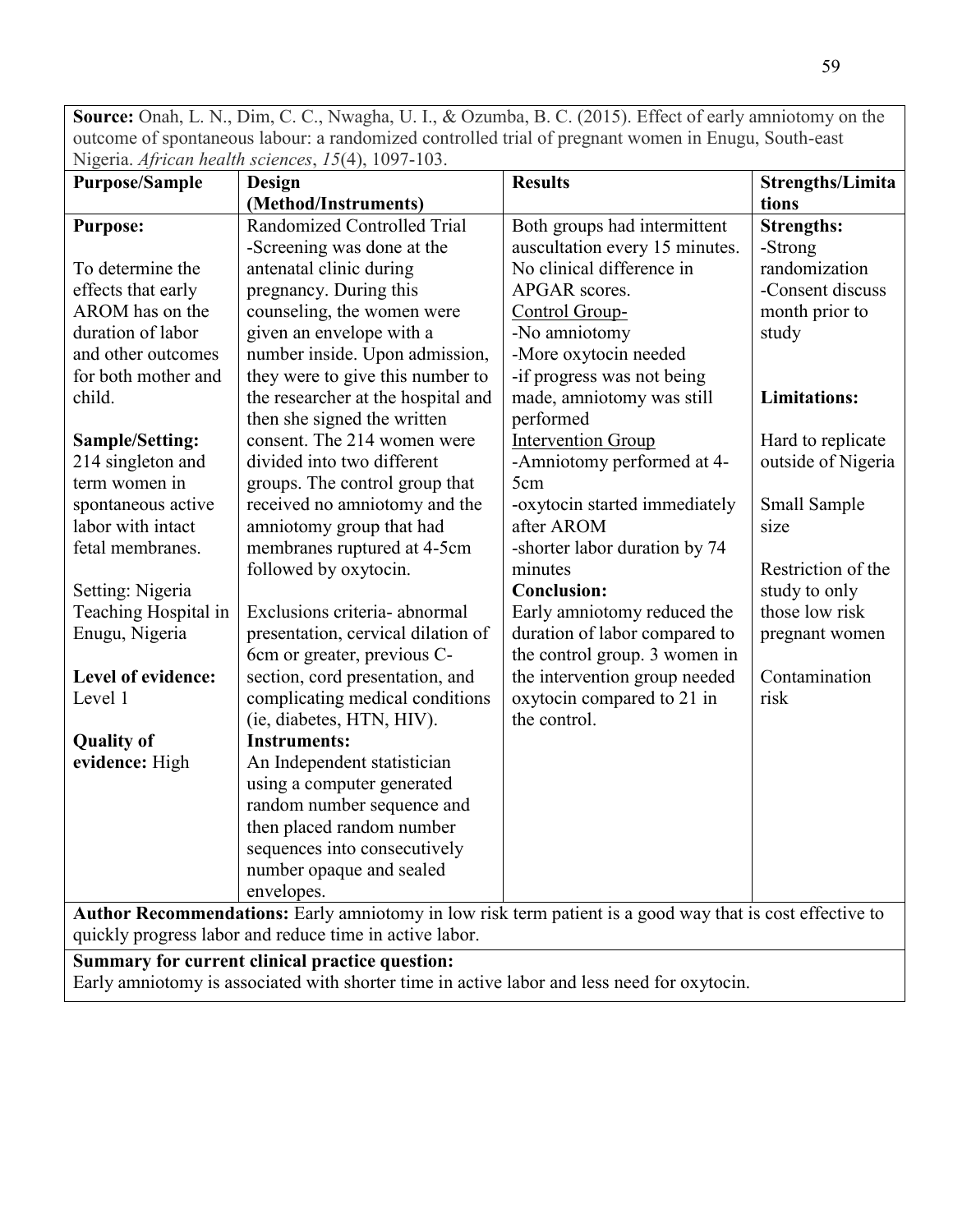**Source:** Pasko, D., Jauk, V., & Subramaniam, A. (2018). Pregnancy Outcomes after Early Amniotomy among Class III Obese Gravidas Undergoing Induction of Labor. *American Journal of Perinatology*. doi:10.1055/s-0038-1675331

| <b>Purpose/Sample</b>        | Design                   | <b>Results</b>       | <b>Strengths/Limitations</b>   |
|------------------------------|--------------------------|----------------------|--------------------------------|
|                              | (Method/Instruments)     |                      |                                |
| <b>Purpose:</b>              | Retrospective cohort     | Early Amniotomy:     | <b>Strengths:</b>              |
| To evaluate the various      | study:                   | -Less than 4cm       | -Consistent results            |
| pregnancy outcomes in        |                          | dilated              | -Adequate control group        |
| women with class III obesity | Women with singleton     | among                | -Definitive conclusions        |
| receiving an early           | gestations, a BMI        | nulliparous women:   | -Consistent                    |
| amniotomy during an          | greater than 40, and     | -increased           | recommendations                |
| induction of labor.          | who underwent a          | cesarean risk        | -Literature review             |
|                              | scheduled induction of   | - Significantly      | comprehensive                  |
| <b>Sample/Setting:</b>       | labor were identified by | increased time from  | -stratified the analysis by    |
| Sample: 285 class III obese  | researchers using        | ROM to delivery.     | parity based on known          |
| patients with a BMI over     | validated obstetric      | -overall longer      | differences between            |
| 40kg/m undergoing            | research databases.      | length of labor      | nulliparous and multiparous    |
| induction of labor between   | Various exclusion        | $-50.5\%$ overall    | women.                         |
| 37-41 weeks gestation.       | criteria existed         | cesarean rate        |                                |
|                              | including: spontaneous   |                      | <b>Limitations:</b>            |
| Setting: Data obtained from  | labor, multifetal        | Late Amniotomy:      | -The analysis was not able to  |
| REDCap Consortium,           | gestation, fetal demise, | -greater than 4cm    | account for potential          |
| Vanderbilt University        | immunodeficiency, and    | $-30.3\%$ overall    | confounding by indication.     |
| Nashville, TN.               | prenatal congenital      | cesarean rate        | -sample size limited the       |
| Level of evidence:           | anomalies. 285 women     | -lower cesarean rate | power to detect significant    |
| Level III Retrospective      | met the criteria with    |                      | differences in secondary       |
| cohort study                 | $107 (37.5%)$ has an     | <b>Conclusion:</b>   | outcomes.                      |
| <b>Quality of evidence:</b>  | elective amniotomy and   | Early amniotomy is   | -Because the study spanned     |
| High quality                 | 178 (62.5%) underwent    | associated with      | 6 years, the guidelines listed |
|                              | late amniotomy.          | adverse outcomes in  | in the Consortium on Safe      |
|                              |                          | obese women          | Labor may not be applicable    |
|                              |                          | requiring an         | to the findings.               |
|                              |                          | induction of labor.  |                                |

**Author Recommendations:** Further spective research and evaluation is needed to determine if these results can be replicated but healthcare professionals should be mindful of this information when inducing an obese patient.

**Summary for current clinical practice question:** the findings within this study highlight a potential link between early amniotomy and various adverse negative outcomes among class III obese women who require an induction of labor.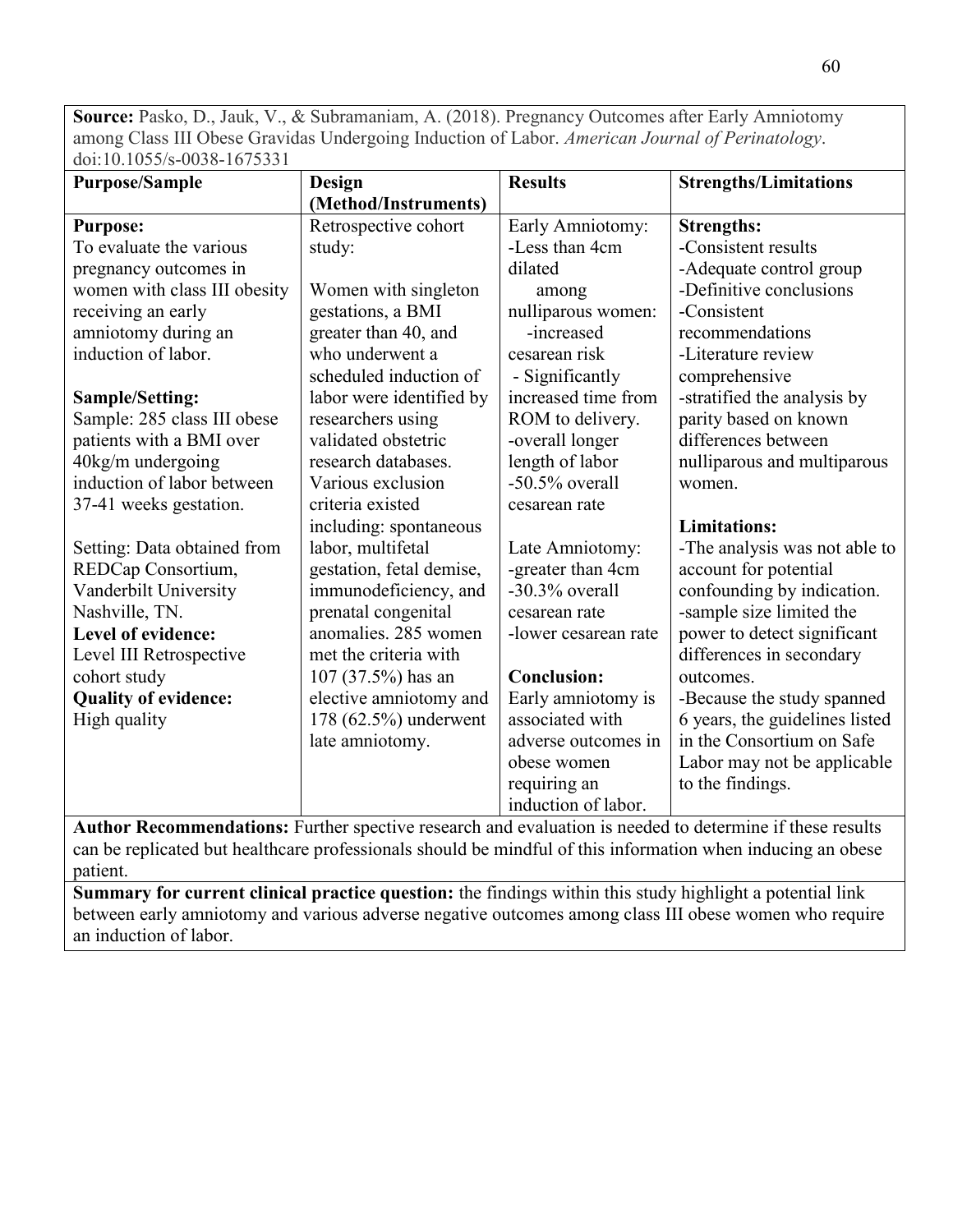**Source:** Petersen, A., Poetter, U., Michelsen, C., & Gross, M. M. (2013). The sequence of intrapartum interventions: a descriptive approach to the cascade of interventions. *Archives of gynecology and obstetrics*, *288*(2), 245-254. doi: 10.1007/s00404-013-2737-8.

| $=00(1, 0.0)$ $= 0.02$ $= 0.001(1, 0.00)$<br><b>Purpose/Sample</b> | <b>Design</b>      | <b>Results</b>                     | Strengths/Limitati  |
|--------------------------------------------------------------------|--------------------|------------------------------------|---------------------|
|                                                                    | (Method/Instru     |                                    | ons                 |
|                                                                    | ments)             |                                    |                     |
| <b>Purpose:</b>                                                    | <b>Method:</b>     | Oxytocin:                          | <b>Strengths:</b>   |
| -The purpose of this study was                                     | -Women meeting     | -Most frequent intervention in     | -Large sample size. |
| to model the timing and                                            | the requirements   | nulliparous.                       |                     |
| sequence of labor interventions                                    | of the study were  | -Most frequently delivered         |                     |
| and estimate the association                                       | induced by         | between 2-4cm.                     |                     |
| with labor length and delivery                                     | oxytocin,          | Amniotomy:                         |                     |
| mode.                                                              | prostaglandins,    | -Most frequent intervention in     |                     |
| Sample/Setting:                                                    | amniotomy,         | multiparous.                       | <b>Limitations:</b> |
| Sample:                                                            | misoprostol, or    | -80% of multiparous women          | -All women in       |
| -The study included 2,082                                          | castor oil.        | experienced spontaneous labor      | study were low      |
| nulliparous women and 1,873                                        | -Most cases        | after amniotomy.                   | risk.               |
| multiparous women, with at                                         | included several   | -most frequently done around       | -Was not fully      |
| least one intervention.                                            | interventions.     | 7cm.                               | representative as   |
| -1,313 experienced a normal                                        | -Amniotomy,        | -Most did not need further         | only women from     |
| labor without any                                                  | oxytocin           | interventions                      | one location were   |
| interventions.                                                     | augmentation, and  |                                    | studied.            |
| Requirements for study:                                            | epidural analgesia | Epidural Analgesia:                |                     |
| -Low-risk pregnancy.                                               | was modeled in     | -Was not the first intervention in |                     |
| -Single, viable fetus.                                             | sequence.          | most multiparous women.            |                     |
| -Vaginal birth.                                                    | -Log rank test     | Number of spontaneous births       |                     |
| -34+ weeks gestation.                                              | was used to        | decreased with increased           |                     |
| Setting: 47 maternity units in                                     | determine          | number of interventions.           |                     |
| Lower Saxony, Germany.                                             | differences in     | <b>Conclusion:</b>                 |                     |
| Level of evidence:                                                 | cervical dilation. | Amniotomies are effective at       |                     |
| Level 1 (Non-experimental)                                         |                    | progressing labor, lessening the   |                     |
| <b>Quality of evidence:</b>                                        |                    | need for further labor             |                     |
| High                                                               |                    | interventions.                     |                     |
| <b>Author Recommendations:</b>                                     |                    |                                    |                     |
| No recommendations were noted.                                     |                    |                                    |                     |

# **Summary for current clinical practice question:**

Amniotomy may be effective in preventing the use of further labor interventions.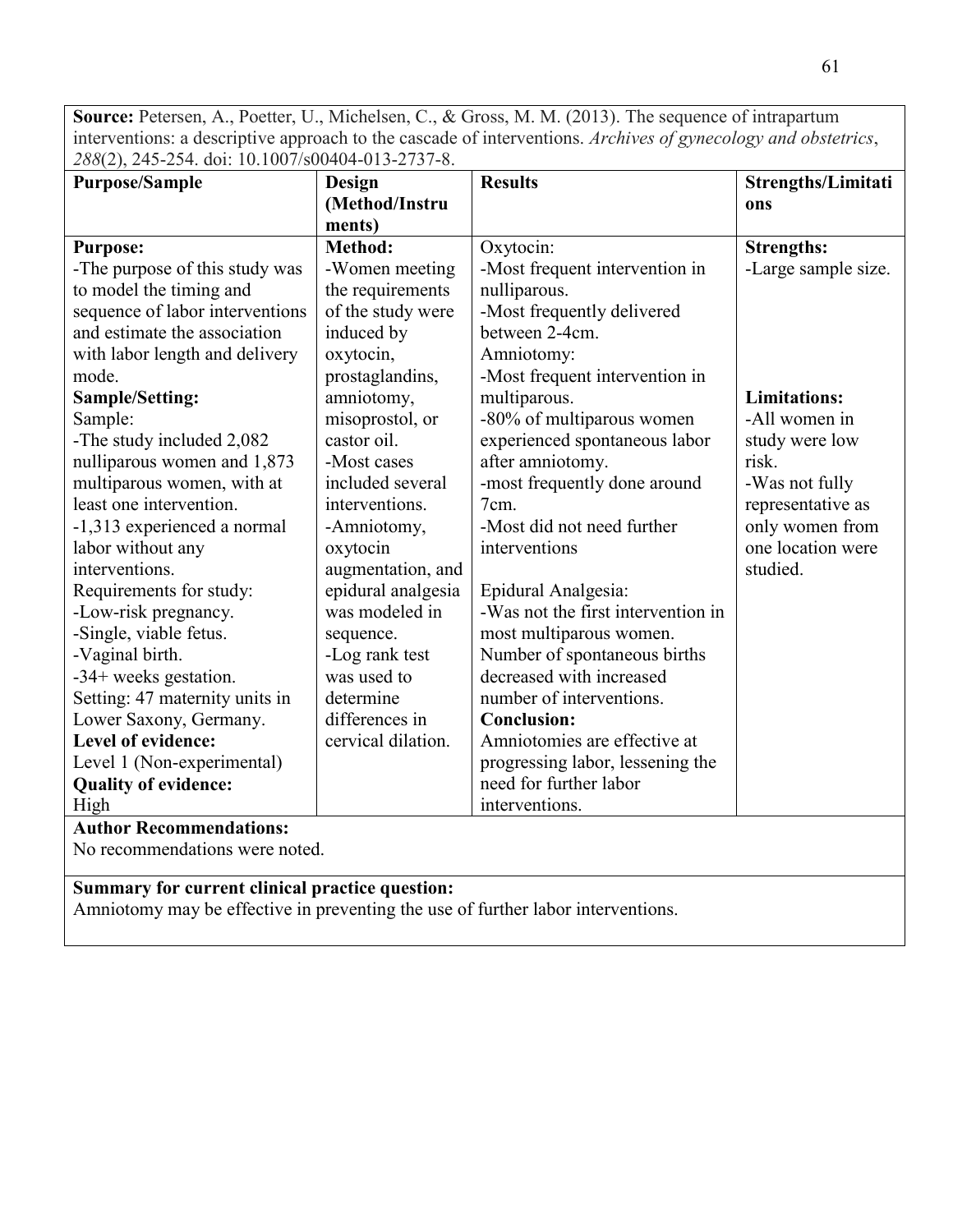**Source:** Rota, A., Antolini, L., Colciago, E., Nespoli, A., Borrelli, S., & Fumagalli, S. (2018). Timing of hospital admission in labour: Latent versus active phase, mode of birth and intrapartum interventions. A correlational study. *Women and Birth, 31*(4), 313-318. doi:10.1016/j.wombi.2017.10.001

| <b>Purpose/Sample</b> | Design                  | <b>Results</b>                                                                                            | <b>Strengths/Limitations</b>   |
|-----------------------|-------------------------|-----------------------------------------------------------------------------------------------------------|--------------------------------|
|                       | (Method/Instruments)    |                                                                                                           |                                |
| <b>Purpose:</b>       | Correlational Study     | <b>Active Labor</b>                                                                                       | <b>Strengths:</b>              |
| To determine and      |                         | -23.2% AROM                                                                                               |                                |
| assess the            | Using electronic        | -52.7% of participants                                                                                    | -reinforces the midwifery      |
| association           | medical records review, | - lower rate of epidural                                                                                  | model of care.                 |
| between hospital      | the researchers found   | analgesia $(6.7\%)$                                                                                       | -further proves the "cascade   |
| admissions (latent    | women giving birth      | Latent labor                                                                                              | effect" of labor interventions |
| vs. active phases     | between 37-42 weeks     | -37.7% AROM rate                                                                                          | for latent labor admission     |
| of labor), mode of    | with a singleton        | -higher rate of oxytocin                                                                                  |                                |
| birth, and            | pregnancy, cephalic,    | augmentation                                                                                              |                                |
| interventions         | and between the ages    | -increased risk for cesarean                                                                              | <b>Limitations:</b>            |
| performed             | of 18-45                | delivery                                                                                                  |                                |
| throughout.           |                         | -increased risk for                                                                                       |                                |
|                       | Exclusion criteria was: | instrumental delivery.                                                                                    | -Setting is not representative |
| Sample/Setting:       | history of cesarean,    | -higher rate of episiotomy                                                                                | of all Obstetrical units as    |
| 1,446 records from    | preeclampsia, chronic   | -high rate of epidural $(22.4)$                                                                           | this area views childbirth as  |
| low risk women        | hypertension, and       | <b>Conclusion:</b>                                                                                        | a normal event which is        |
| who gave birth at     | preadmission rupture of | The findings contribute to                                                                                | different in most other        |
| this hospital.        | membranes.              | raise further awareness to                                                                                | places.                        |
|                       |                         | healthcare providers and                                                                                  | -Small sample size             |
| Setting: A large      |                         | patients about the admission,                                                                             |                                |
| Italian maternity     |                         | managements, and treatment in                                                                             |                                |
| center                |                         | early labor compared to active                                                                            |                                |
|                       |                         | labor and the rates of                                                                                    |                                |
| Level of              |                         | interventions performed with                                                                              |                                |
| evidence: Level       |                         | women who are in latent labor.                                                                            |                                |
|                       |                         |                                                                                                           |                                |
|                       |                         |                                                                                                           |                                |
| <b>Quality of</b>     |                         |                                                                                                           |                                |
| evidence: High        |                         |                                                                                                           |                                |
|                       |                         |                                                                                                           |                                |
|                       |                         |                                                                                                           |                                |
|                       |                         | Author Recommendations: Since it has been determined that admission prior to active labor correlates with |                                |

higher probability of intrapartum interventions. Early labor assessments and triage should be enable in facilities and that adequate education is provided to women in latent labor and the benefits of waiting for active labor.

# **Summary for current clinical practice question:**

Admission to labor and delivery unit should wait until after active labor has begun unless medically indicated. Rate of intrapartum interventions (including AROM) is much higher.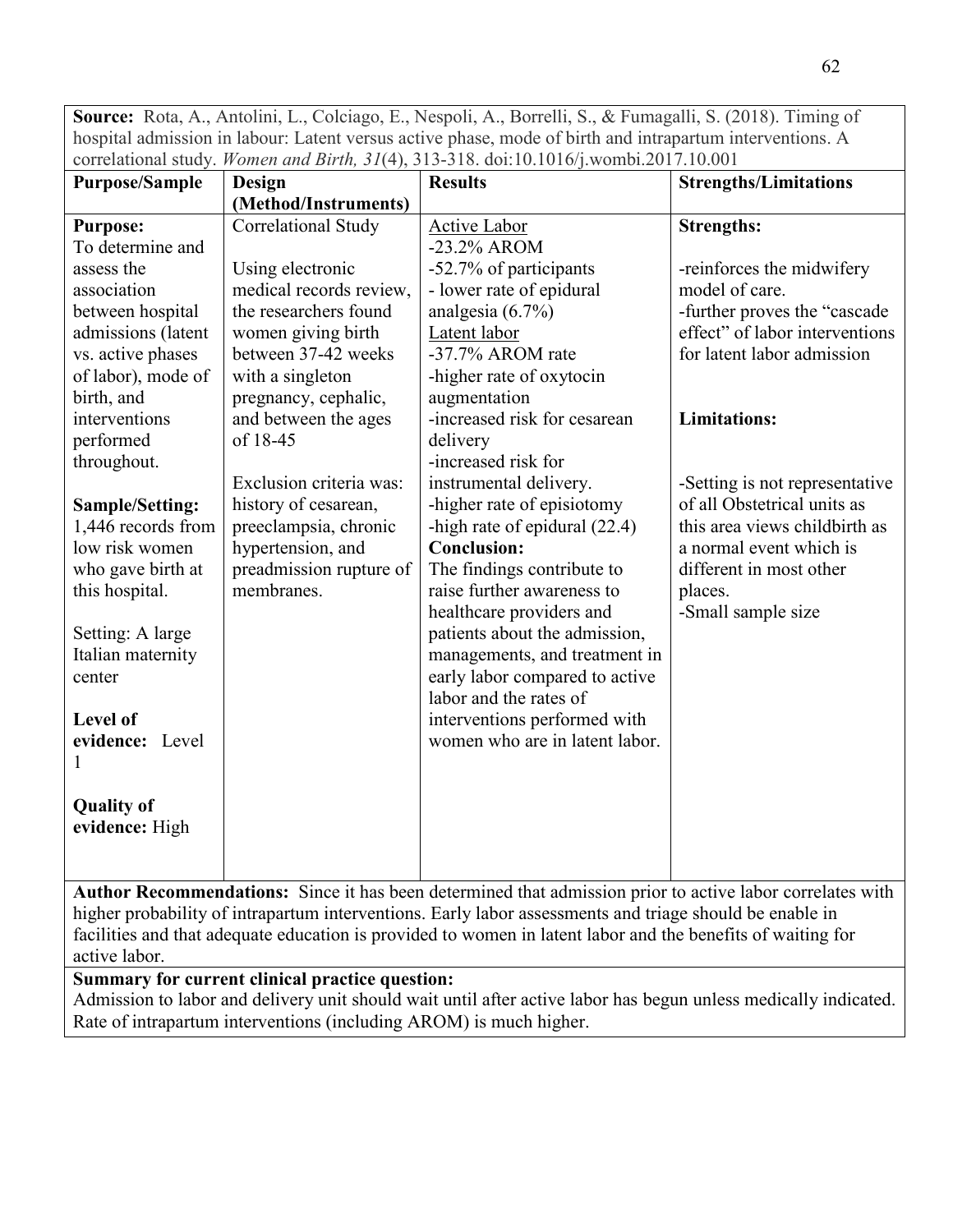**Source:** Selo-Ojeme, D.O., Pisal, P., Lawal, O., Rogers, C., Shah, A., Sinha, S. (2008). A randomized controlled trial of amniotomy and immediate oxytocin infusion versus amniotomy and delayed oxytocin infusion for induction of labour at term. Archives of Gynecology and Obstetrics, 279. Doi:10.1007/s00404- 008-0818-x.

| <b>Purpose/Sample</b>                    | Design                | <b>Results</b>          | <b>Strengths/Limitation</b> |
|------------------------------------------|-----------------------|-------------------------|-----------------------------|
|                                          | (Method/Instrument    |                         | S                           |
|                                          | s)                    |                         |                             |
| <b>Purpose:</b>                          | Randomized            | Immediate:              | <b>Strengths:</b>           |
| The purpose of this study is to          | controlled trial      | $-70.1\%$ of women      | -Completely                 |
| compare the efficacy of                  | <b>Method:</b>        | were in labor by the 4  | randomized trial.           |
| amniotomy and immediate                  | Women included in     | hour examination.       | -Controlled variables.      |
| oxytocin infusion with amniotomy         | the study were either | $-100\%$ of these       |                             |
| and delayed oxytocin infusion for        | placed in the         | women had oxytocin      |                             |
| induction.                               | immediate group or    | infusion.               |                             |
|                                          | the delayed group at  | $-77.1\%$ of these      |                             |
| <b>Sample/Setting:</b>                   | random. All subjects  | women had a SVD         |                             |
| Sample:                                  | were examined 4       | within 12 hours.        | <b>Limitations:</b>         |
| $-123$ women                             | hours after           |                         | -Ethnicity was not          |
| -Planned induction of labor              | amniotomy and as      | Delayed:                | included in                 |
| -nulliparity                             | needed based on       | -44.1% were in labor    | comparability of two        |
| -singleton term pregnancy                | clinical judgment of  | by the 4 hour           | categories.                 |
| -cephalic presentation                   | the midwife.          | examination.            | -Neither the midwife,       |
| -intact membranes                        |                       | $-80.6\%$ of these      | nor the patients were       |
| -no regular contractions                 | Immediate:            | women had oxytocin      | blind to the treatment      |
| -favorable cervix (Bishop's score        | 61 women were         | infusion.               | group.                      |
| $>6$ )                                   | assigned to immediate | $-58.1\%$ of these      |                             |
| -No uterine surgery                      | group.                | women had SVD           |                             |
| -Uncomplicated pregnancy                 | Oxytocin infusion     | within 12 hours.        |                             |
| Setting:                                 | was started           | <b>Conclusion:</b>      |                             |
| -Women were recruited through an         | immediately post-     | This study concludes    |                             |
| antenatal clinic from December           | amniotomy.            | that the initiated of   |                             |
| 2006 to September 2007.                  |                       | oxytocin immediately    |                             |
|                                          | Delayed:              | after amniotomy may     |                             |
| <b>Johns Hopkins Evidence</b>            | 62 women were         | shorten labor times,    |                             |
| <b>Appraisal:</b> Level 1 (Experimental) | assigned to the       | but does not affect the |                             |
|                                          | delayed group.        | rate of cesarean        |                             |
| Strength:                                | Oxytocin infusion     | section or operative    |                             |
| <b>Quality:</b> High quality             | was started 4 hours   | deliveries.             |                             |
|                                          | after amniotomy.      |                         |                             |
|                                          |                       |                         |                             |

## **Author Recommendations:**

The author recommends further studies on this subject before creating a practice based on its results. They recommend a larger sample size, with a blinded study.

# **Implications:**

 When added to amniotomy, immediate oxytocin may decrease labor time by shortening the time to active labor. However, this shows no effect on mode of delivery, PPH, or other labor risks.